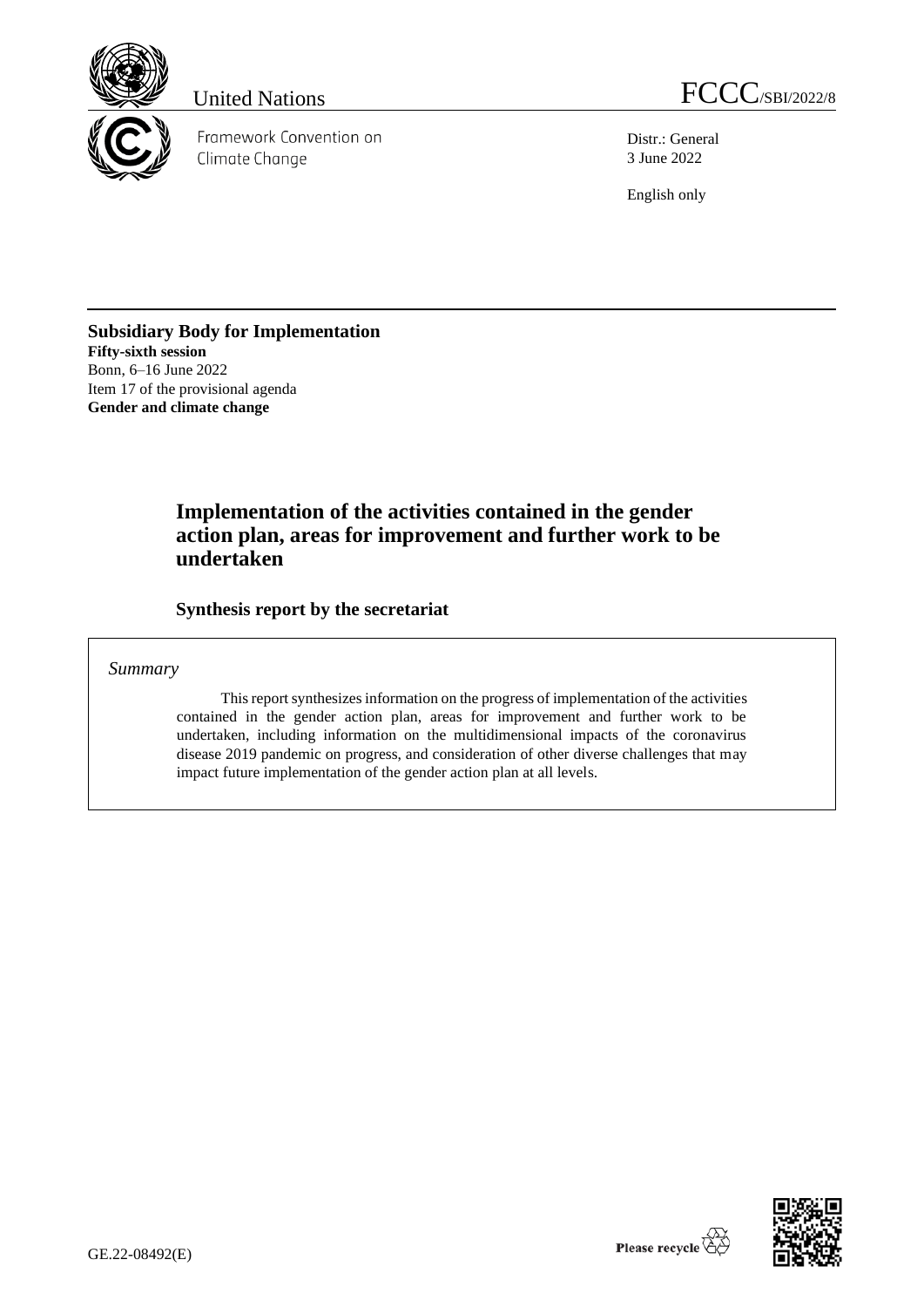## Contents

|    |                | Page           |
|----|----------------|----------------|
|    |                | 3              |
| I. |                | $\overline{4}$ |
|    | $\mathsf{A}$ . | $\overline{4}$ |
|    | B.             | $\overline{4}$ |
|    | C.             | $\overline{4}$ |
|    | D.             | 5              |
| П. |                | 5              |
|    | A.             | 5              |
|    | <b>B.</b>      | 5              |
|    | $\mathcal{C}$  | 5              |
| Ш. |                | 6              |
|    | A.             | 6              |
|    | <b>B.</b>      | 26             |
|    |                | 28             |

## Annexes

| Action not covered by the activities and outputs under the gender action plan | 30 |
|-------------------------------------------------------------------------------|----|
|                                                                               | 33 |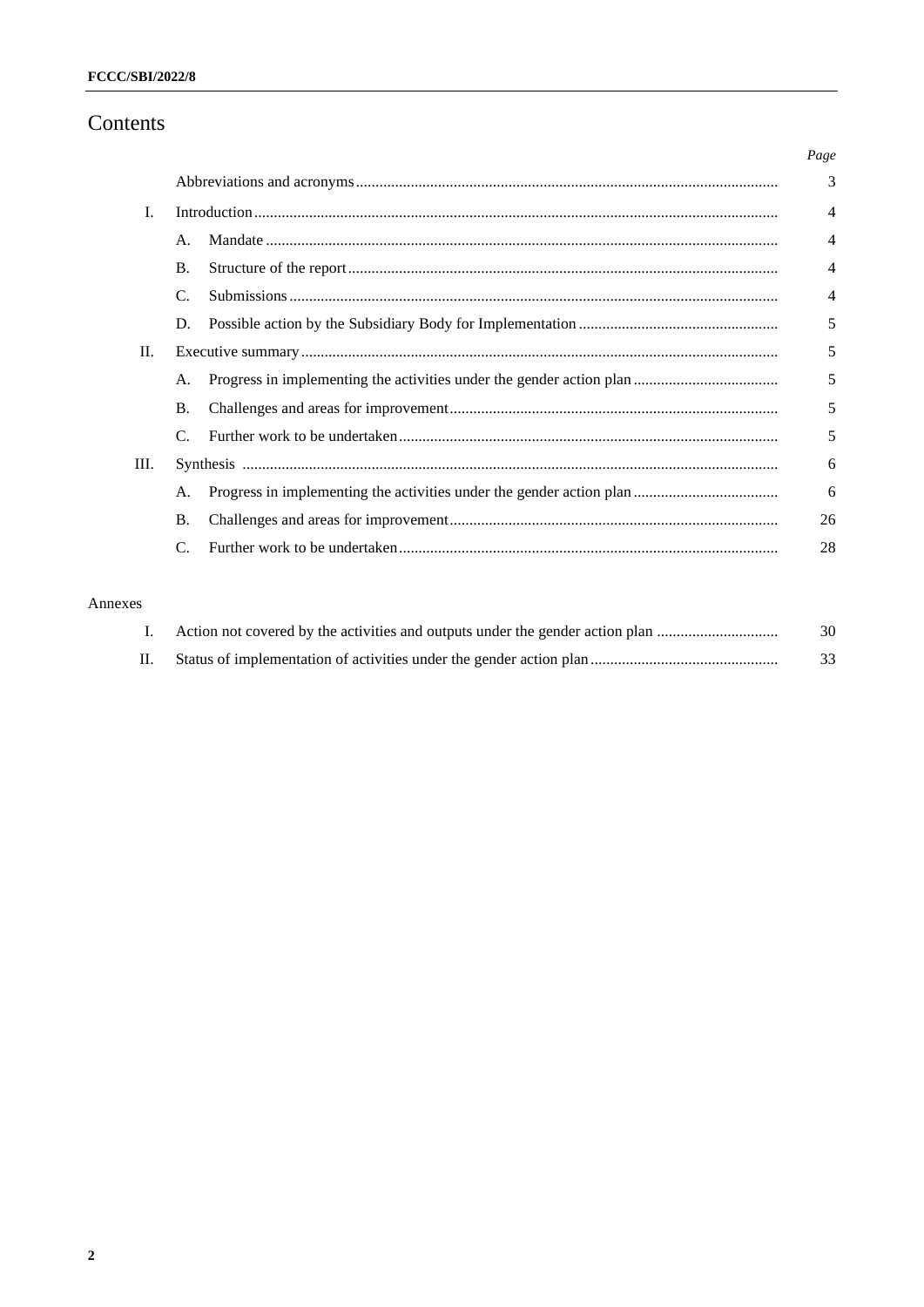# **Abbreviations and acronyms**

| <b>AOSIS</b>    | <b>Alliance of Small Island States</b>                                    |
|-----------------|---------------------------------------------------------------------------|
| <b>COP</b>      | Conference of the Parties                                                 |
| COVID-19        | coronavirus disease 2019                                                  |
| <b>CTCN</b>     | Climate Technology Centre and Network                                     |
| <b>DTU</b>      | <b>Technical University of Denmark</b>                                    |
| EU              | European Union                                                            |
| <b>FWG</b>      | Facilitative Working Group                                                |
| GAP             | gender action plan                                                        |
| <b>IISD</b>     | International Institute for Sustainable Development                       |
| <b>IPCC</b>     | Intergovernmental Panel on Climate Change                                 |
| <b>IUCN</b>     | International Union for Conservation of Nature                            |
| <b>LCIPP</b>    | Local Communities and Indigenous Peoples Platform                         |
| <b>LGBTI</b>    | lesbian, gay, bisexual, transgender, intersex, and gender-diverse persons |
| <b>LWPG</b>     | Lima work programme on gender                                             |
| <b>NAP</b>      | national adaptation plan                                                  |
| <b>NDC</b>      | nationally determined contribution                                        |
| <b>NGO</b>      | non-governmental organization                                             |
| <b>SB</b>       | sessions of the subsidiary bodies                                         |
| <b>SBI</b>      | Subsidiary Body for Implementation                                        |
| <b>TEC</b>      | <b>Technology Executive Committee</b>                                     |
| <b>UNDP</b>     | United Nations Development Programme                                      |
| <b>UNEP</b>     | <b>United Nations Environment Programme</b>                               |
| <b>UN Women</b> | United Nations Entity for Gender Equality and the Empowerment of<br>Women |
| <b>USAID</b>    | United States Agency for International Development                        |
| <b>WEDO</b>     | Women's Environment & Development Organization                            |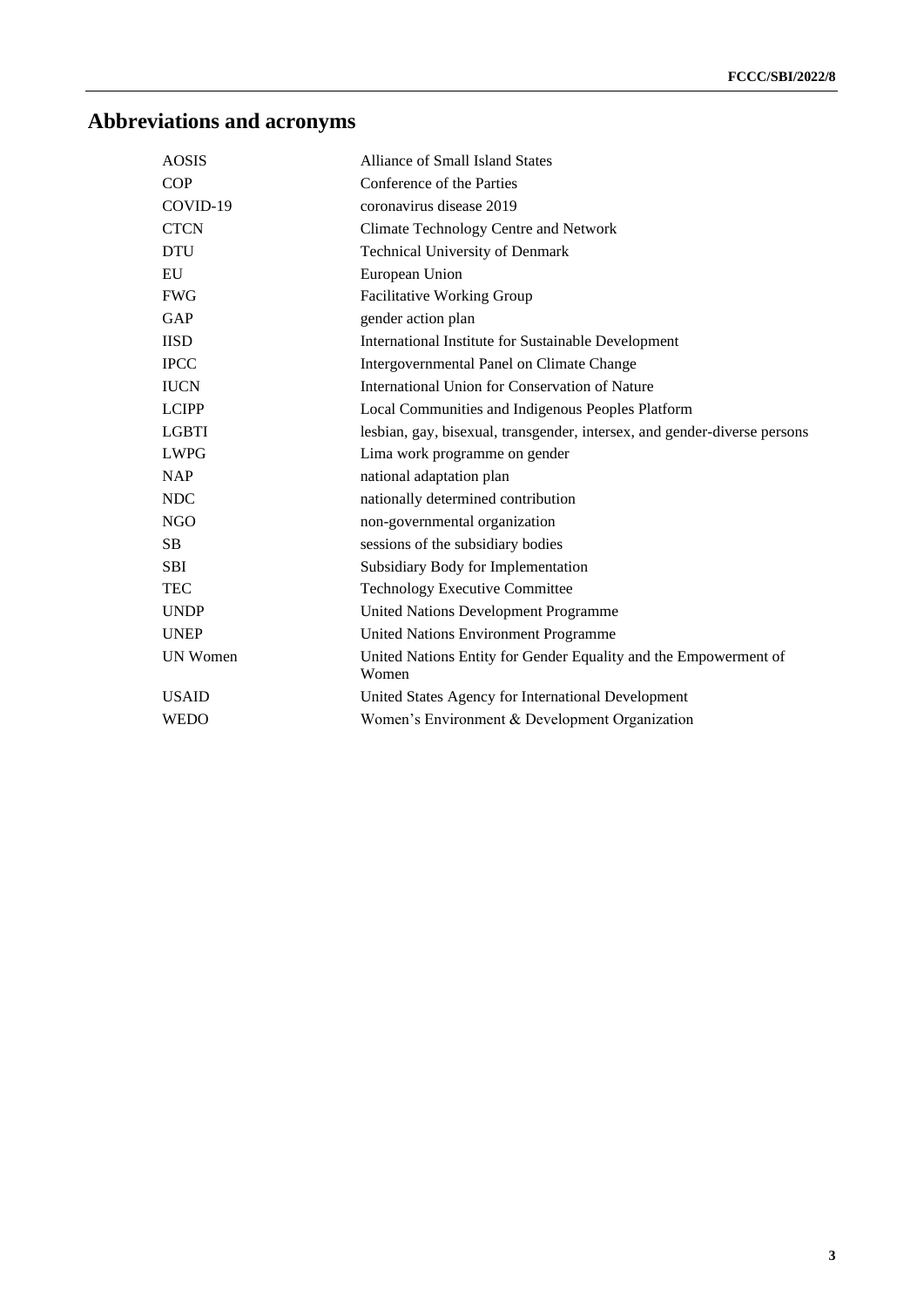## **I. Introduction**

## **A. Mandate**

1. COP 25 decided 1 to undertake an intermediate review of the progress of implementation of the activities contained in the GAP at SBI 56.

2. COP 26 invited:<sup>2</sup>

(a) Parties, United Nations entities, other stakeholders and implementing entities, in accordance with their respective mandates and priorities, to take stock of and map progress in advancing gender equality and the empowerment of women and girls in line with the priority areas of the GAP;

(b) Parties and observers to submit via the submission portal, by 31 March 2022, information on the progress of implementation of the activities contained in the GAP, areas for improvement and further work to be undertaken, including, as appropriate, information on the multidimensional impacts of the COVID-19 pandemic on progress, and consideration of other diverse challenges that may impact future implementation of the GAP at all levels;

3. COP 26 requested<sup>3</sup> the secretariat to prepare a synthesis report on the submissions referred to in paragraph 2(b) above, information and recommendations arising from virtual and in-person workshops and events held between 1 December 2019 and 31 March 2022, and any relevant research conducted in preparation for SBI 56.

## **B. Structure of the report**

4. Chapter II presents an executive summary of the inputs synthesized in chapter III. Chapter III synthesizes information presented in submissions from Parties and observers on the topic referred to in paragraph 2(b) above, as well as information contained in two recent reports on the integration of gender considerations into the work of constituted bodies. 4

5. Annex I presents information included in the submissions from Parties and observers that is not directly related to the delivery of a GAP activity output but relates to activities under the LWPG, the objectives of the GAP priority areas or the implementation of genderresponsive policies more generally. Annex II presents a brief overview in tabular format of the status of implementation of activities under the GAP on the basis of the sources of inputs referred to in paragraph 4 above.

## **C. Submissions**

6. A total of 18 submissions were received<sup>5</sup> from the African Group, Antigua and Barbuda, AOSIS, Argentina, Australia, Chile, the EU on behalf of its member States, Indonesia, Japan, Kenya, Madagascar, New Zealand, Nigeria, Panama, the United Kingdom of Great Britain and Northern Ireland, the United States of America, Uruguay and five observers.

<sup>&</sup>lt;sup>1</sup> Decision  $3$ /CP.25, para. 10.

<sup>2</sup> Decision 20/CP.26, paras. 2–3.

<sup>3</sup> Decision 20/CP.26, para. 5.

See documents FCCC/CP/2021/5 and FCCC/SBI/2022/INF.5.

<sup>&</sup>lt;sup>5</sup> Efforts have been made to include information from submissions received after the deadline of 31 March 2022. However, it was not possible to fully reflect submissions received after 30 April 2022.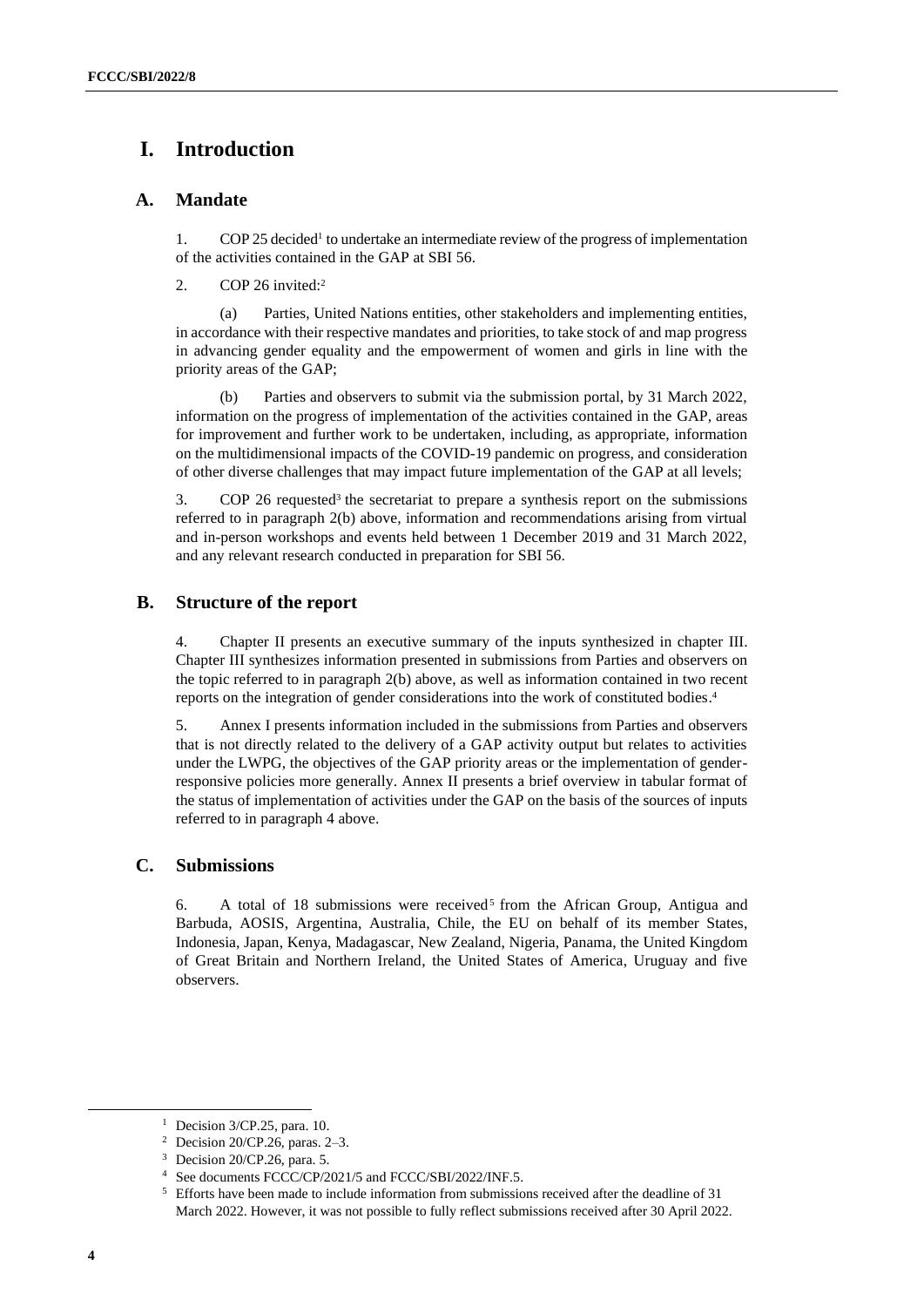## **D. Possible action by the Subsidiary Body for Implementation**

7. The SBI may wish to take note of the information contained in this report in its consideration of the progress of implementation of the activities contained in the GAP, including areas for improvement and further work to be undertaken.

## **II. Executive summary**

## **A. Progress in implementing the activities under the gender action plan**

8. Parties and observers indicated that the GAP continues to provide an important and useful framework for advancing gender equality and the empowerment of women within the UNFCCC process and in national climate policies, plans, strategies and action. Several submissions referenced the increase in the number of new and updated NDCs and NAPs that integrate gender as evidence of activities under the GAP catalysing national climate policy and action.

9. Efforts to implement all activities under the GAP were presented in the submissions. However, the level of effort was not evenly distributed across the activities. For example, more efforts were presented in relation to activity A.1 (strengthen capacity-building efforts for governments and other stakeholders in mainstreaming gender in formulating, monitoring, implementing and reviewing, as appropriate, national climate change policies, plans, strategies and actions) than in relation to activity B.1 (promote initiatives for capacitybuilding in leadership, negotiation and facilitation of negotiation for women delegates, including through webinars and in-session training to enhance women's participation in the UNFCCC process).

10. Assessing progress is challenging because submissions were the key inputs for the assessment and the rate of response from Parties and observers to the call for submissions was relatively low. Furthermore, in the absence of indicators or a reporting structure, the information provided by Parties and observers was not easily comparable.

### **B. Challenges and areas for improvement**

11. The submissions outlined a variety of challenges that Parties and observers are facing in implementing the GAP. The most commonly cited challenges were a continuing lack of dedicated financial support, the negative impact of the pandemic on the implementation of the GAP and more generally on gender equality, and the need to build the capacity of government officials and other key stakeholders to integrate gender in climate policy and action.

12. Some Parties and observers identified areas for improvement in implementing the GAP on the basis of lessons learned from their efforts so far, ranging from ensuring genderbalanced representation and gender-responsive, socially inclusive communications at United Nations Climate Change Conferences to strengthening the gender-responsiveness of bilateral and multilateral climate finance. A lesson learned in relation to implementing the GAP at the international level is the advantage of delivering outputs such as workshops virtually to achieve more diverse and inclusive participation, while remaining cognizant of the benefits and importance of retaining some in-person engagement.

## **C. Further work to be undertaken**

13. Many submissions referred to further work that could be undertaken in relation to the GAP. Recommendations included strengthening existing activities, such as developing indicators to better monitor progress, adding new activities or sections to cover topics not currently included in the GAP, such as sexual and reproductive health and rights and men and masculinities, and exploring ways to apply an intersectional approach in developing and implementing climate policies, plans, strategies and action.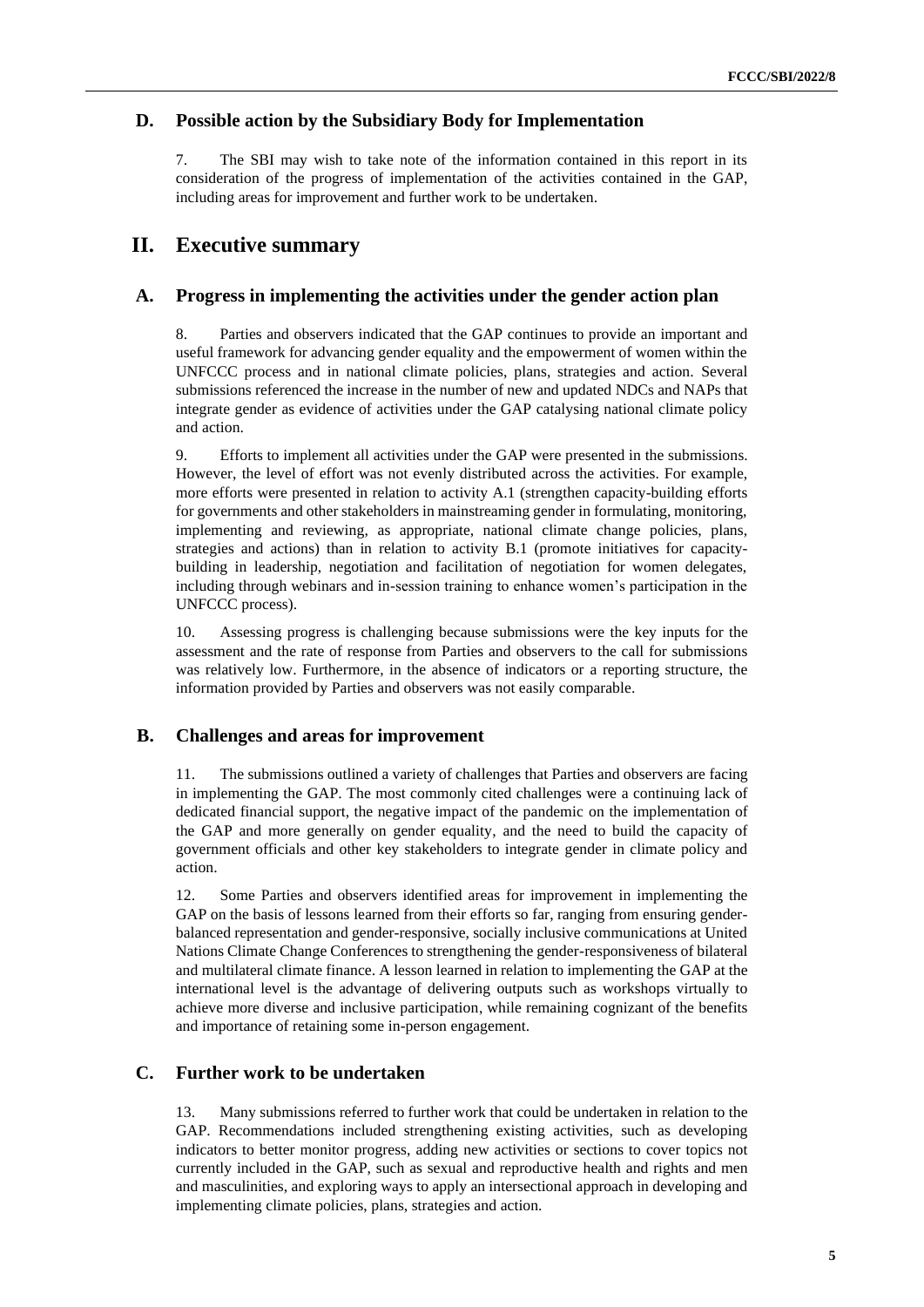## **III. Synthesis**

## **A. Progress in implementing the activities under the gender action plan**

14. Most of the submissions received did not link action taken to specific activities under the GAP. Therefore, to assist in tracking progress in implementing the activities under the GAP, the secretariat has allocated the information provided in the submissions under the most relevant GAP priority area, activity and output.

#### **1. Priority area A: capacity-building, knowledge management and communication**

15. The objective of priority area A is to enhance the systematic integration of gender considerations into climate policy and action and the application of understanding and expertise to the actions called for under the LWPG and GAP, and to facilitate outreach, knowledge-sharing and the communication of activities undertaken to enhance genderresponsive climate action and its impacts in advancing women's leadership, achieving gender equality and ensuring effective climate action.

16. The priority area includes five activities with a total of eight outputs. The delivery of five outputs is to be led by Parties, relevant organizations or both. The secretariat is responsible for leading the delivery of the remaining three outputs.

### **(a) Activity A.1**

17. Activity A.1 is aimed at strengthening capacity-building efforts for governments and other stakeholders in mainstreaming gender in formulating, monitoring, implementing and reviewing, as appropriate, national climate change policies, plans, strategies and action, including NDCs, NAPs and national communications. It contains one output, namely the implementation of capacity-building for developing gender-responsive climate change policy.

18. Parties and relevant organizations are leading the delivery of this output, with the national gender and climate change focal points and the secretariat contributing, at the regional and national level on an ongoing basis until COP 29 (November 2024).

### *(i) Parties*

19. In their submissions, most Parties referred to activities related to delivering the output referred to in paragraph 17 above, as follows:

(a) The Department of Environment of Antigua and Barbuda, guided by its environmental and social safeguards and gender policies, has enhanced its institutional capacity to develop gender-responsive climate change policies by training its staff on environmental and social safeguards and gender, thus significantly improving the quality of relevant data collected. In addition, in updating the NDC of Antigua and Barbuda, it engaged with over 2,000 stakeholders, including government and non-governmental agencies, as well as members of civil society, which enabled it to collect additional gender-related data and raise awareness of the importance of gender mainstreaming among these stakeholders. Various climate-related projects developed by the Department of Environment have facilitated outreach to and knowledge-sharing with stakeholders so as to take into account their views. In 2022, the Department of Environment will conduct further outreach and stakeholder engagement activities in relation to the objectives set out in the updated NDC on, for example, the role of stakeholders in advancing gender equality and mitigating genderdifferentiated climate impacts;

(b) In 2020–2021, Argentina developed and held training courses on gender and climate change for more than 400 officials and technicians in the National Climate Change Cabinet, as well as for officials at the provincial and local government level. In addition, within the framework of Latin America and the Caribbean Climate Week 2021, an event was held to present a gender analysis of the country's sectoral climate change plans, which will inform the activities of the Working Group on Gender of the National Climate Change Cabinet;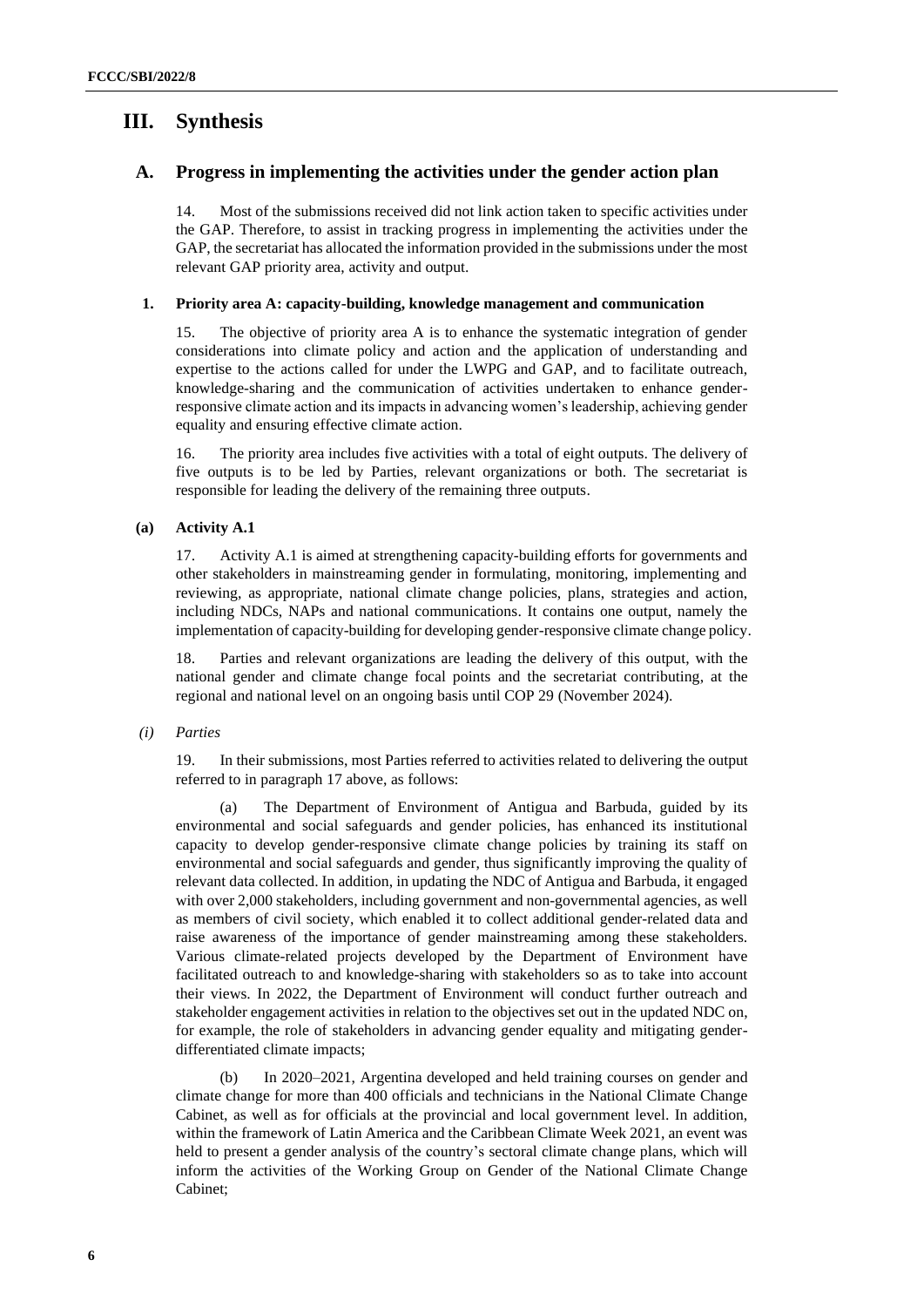(c) The NDCs of AOSIS countries include action to promote gender equality in the NDC implementation process, including capacity-building. Papua New Guinea, Saint Lucia and Samoa also mentioned that they intend to build institutional capacities in relation to gender and climate change;

The Australia Pacific Climate Partnership is supporting the Shifting the Power Coalition, through ActionAid, in implementing a two-year initiative targeting young women in the Pacific region in regional climate policy forums and in the area of national meteorological services to ensure that (1) they have the knowledge and skills to engage in climate action at the local level and in national and regional policy dialogue and (2) their unique experience, needs and capacities are well documented and inform the design of initiatives and calls for greater action on climate change;

In August 2020, nearly 100 decision makers at the regional and national level, alongside members of civil society, attended a training programme in Chile on applying a checklist for integrating a gender approach into climate change management instruments. Furthermore, a training course on integrating gender considerations into climate action was held in 2021 and related tools developed, financed by the Government of Luxembourg and implemented by the Ministry of the Environment of Chile with the support of UN Women and the EUROCLIMA+ programme. Over 100 people from Chile and countries in Latin America attended the course, which is expected to be repeated in 2022 for government officials and representatives of civil society;

In the EU, Belgium and Spain have introduced training on gender mainstreaming for government employees and civil servants working in the area of climate change. In France, Expertise France, the French Development Agency and the French Ministry for Europe and Foreign Affairs launched the first edition of a massive open online course <sup>6</sup> on gender and development in 2021. This course seeks to promote a gender mainstreaming approach in the practices of cooperation and development professionals, with a particular focus on mainstreaming gender in climate-specific policies, programmes and issues. The course, using specific, evidence-based examples, explores and offers theoretical and practical methods and tools for mainstreaming gender in organizations, public policies and development projects;

(g) The Government of Indonesia, in collaboration with universities, the private sector, NGOs, women's organizations and local community groups, has undertaken several capacity-building initiatives, as well as knowledge-sharing and communication activities, at the local and national level to increase women's knowledge of climate change and their role in climate action. In addition, the Government of Indonesia has taken action to increase knowledge of gender and climate change among government employees at the local and national level with the aim of facilitating the development of gender-responsive climate policies and supporting vulnerable groups. It has also developed online educational resources, including guidelines and materials, related to gender and climate change. Knowledge and information have also been disseminated through webinars to reach the wider community;

(h) Kenya is in the process of developing and implementing a gender and intergenerational civic education programme, as provided for in its Climate Change Act 2016. This programme is aimed at promoting inclusive climate action in the education and other social systems. It will also play an important role in transforming sociocultural norms with the aim of progressively providing women and girls access to, use of and control over land and other productive resources;

(i) Officials in Madagascar responsible for managing data on different climate sectors received training on a new monitoring tool for integrating gender in climate action;

(j) The United Kingdom provides core funding to the NDC Partnership and is the current Co-Chair with Jamaica. The NDC Partnership brings together 115 countries, 44 institutions and 38 associate members<sup>7</sup> to build developing country Parties' capacity to

<sup>6</sup> Massive open online courses are publicly available educational courses aimed at larger-scale participation than traditional institutional courses.

<sup>7</sup> As at September 2021.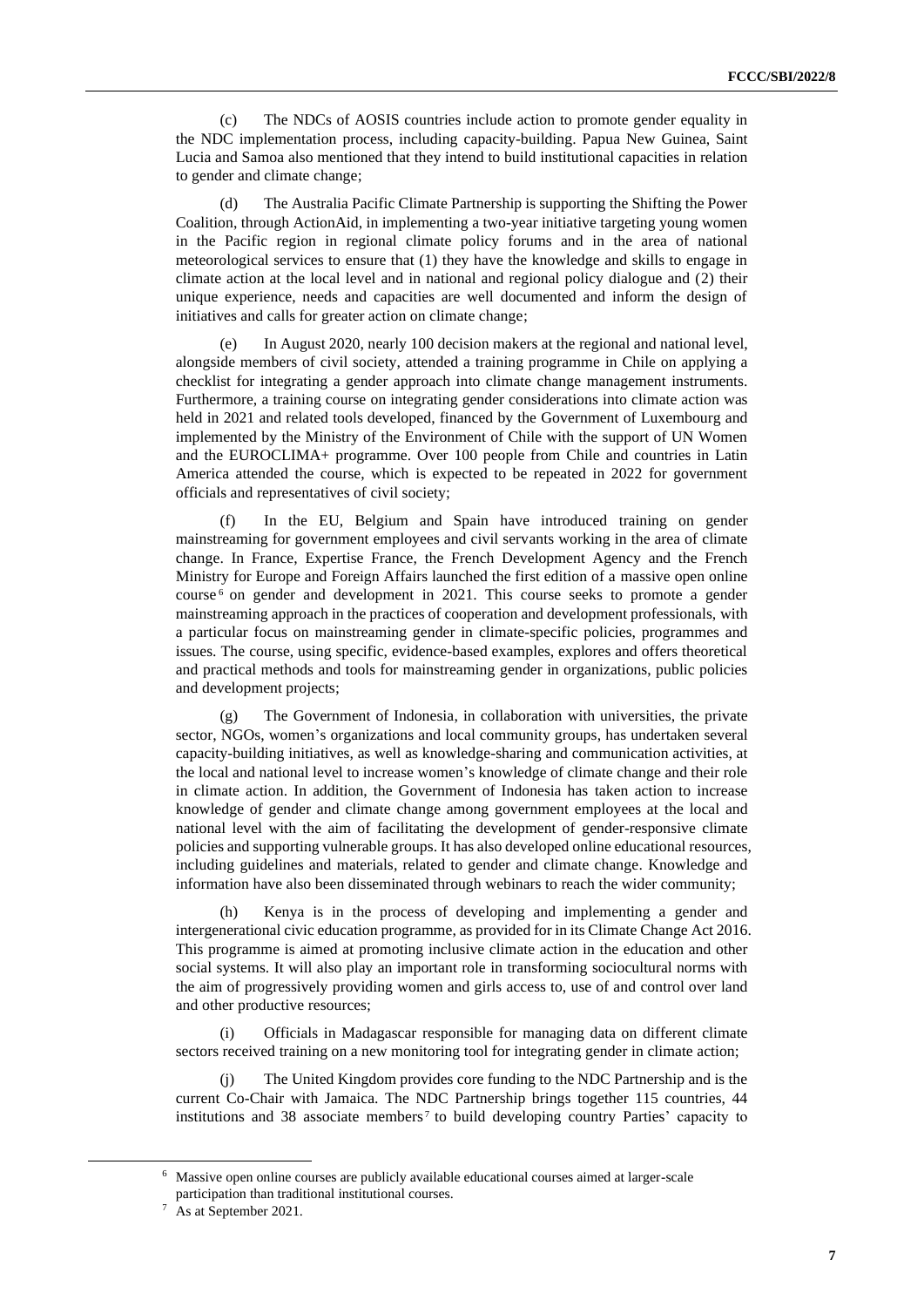implement and enhance their NDC climate plans and access climate finance. <sup>8</sup> Governments use NDC Partnership plans to identify national climate priorities, drive cross-government coordination and leverage support for delivering the plans from donors and institutional members of the Partnership. As part of its gender strategy, the NDC Partnership supports countries in building capacities to mainstream gender equality in climate action, laying the foundation for the development and implementation of gender-responsive NDCs;

(k) To ensure that current research continues to inform policy and programme development, the United States Department of State is convening a series of training sessions for its staff in 2022 featuring presentations by and discussions with academic experts and examining various aspects of the gender–climate nexus;

(l) In Uganda, a training course on gender-responsive climate action was held in 2021 for technicians working on the national greenhouse gas emissions inventory, and the measurement, reporting and verification system for NDCs was implemented. In addition, training on gender and climate change was held for key stakeholders in the tourism sector in the first quarter of 2022.

#### *(ii) Relevant organizations*

20. In its role as the secretariat of the NAP Global Network, IISD had provided technical assistance to 17 countries as at the end of 2021 with a view to building their capacity to increase the gender-responsiveness of the NAP process. IISD noted that the toolkit for ensuring a gender-responsive NAP process, <sup>9</sup> developed by the NAP Global Network in collaboration with the Least Developed Countries Expert Group and the Adaptation Committee, provides countries with guidance on integrating gender considerations into the NAP process. The toolkit has guided the work of the NAP Global Network in its engagement with and provision of technical support to countries with a view to promoting a genderresponsive NAP process.

21. At the IUCN World Conservation Congress in 2021, IUCN offered gender training to Congress participants, including sessions on gender-based violence, nature-based solutions and cross-sectoral strategies on addressing climate change and biodiversity. The Congress also featured the first ever thematic session on gender-based violence and environmental linkages, organized in collaboration with members and partners of the Gender-Based Violence and Environment Linkages Center, which is a flagship IUCN–USAID initiative aimed at building knowledge, tools and cooperation to address gender-based violence in environmental contexts, including in relation to climate change.<sup>10</sup>

22. Through its Climate Promise initiative and NDC Support Programme, UNDP has supported 109 countries in integrating aspects relating to gender equality and women's empowerment into their NDCs. To help address the challenges related to this, UNDP has developed a three-pronged approach encompassing effective governance, inclusive planning and integrated policy frameworks, which forms a core part of its Climate Promise initiative and NDC Support Programme and builds on existing efforts aimed at ensuring the more systematic mainstreaming of gender aspects in the five-year NDC cycle. A comparison of the first NDCs submitted by the countries participating in the Climate Promise initiative and NDC Support Programme with the second round of new or updated NDCs from these countries shows that changes have been made in each of these areas, namely effective governance, inclusive planning and integrated policy frameworks. For example, as at 31 March 2022, 96 per cent of the countries participating in the Climate Promise initiative that had submitted new or updated NDCs had integrated gender equality considerations, compared with 48 per cent in 2015. Among other progress indicators, 35 per cent of NDCs referred to technology transfer for women compared with 1 per cent in 2015; 37 countries held broad consultations to define core climate and gender considerations in their NDCs

<sup>8</sup> Se[e https://ndcpartnership.org/.](https://ndcpartnership.org/)

<sup>9</sup> NAP Global Network and UNFCCC. 2019. *Toolkit for a Gender-Responsive Process to Formulate and Implement National Adaptation Plans (NAPs)*. A Dazé and C Church (eds.). Winnipeg, Canada: IISD. Available a[t https://napglobalnetwork.org/resource/toolkit-for-gender-responsive-national](https://napglobalnetwork.org/resource/toolkit-for-gender-responsive-national-adaptation-plans/)[adaptation-plans/.](https://napglobalnetwork.org/resource/toolkit-for-gender-responsive-national-adaptation-plans/)

<sup>10</sup> Se[e https://genderandenvironment.org/agent-gbv-env/.](https://genderandenvironment.org/agent-gbv-env/)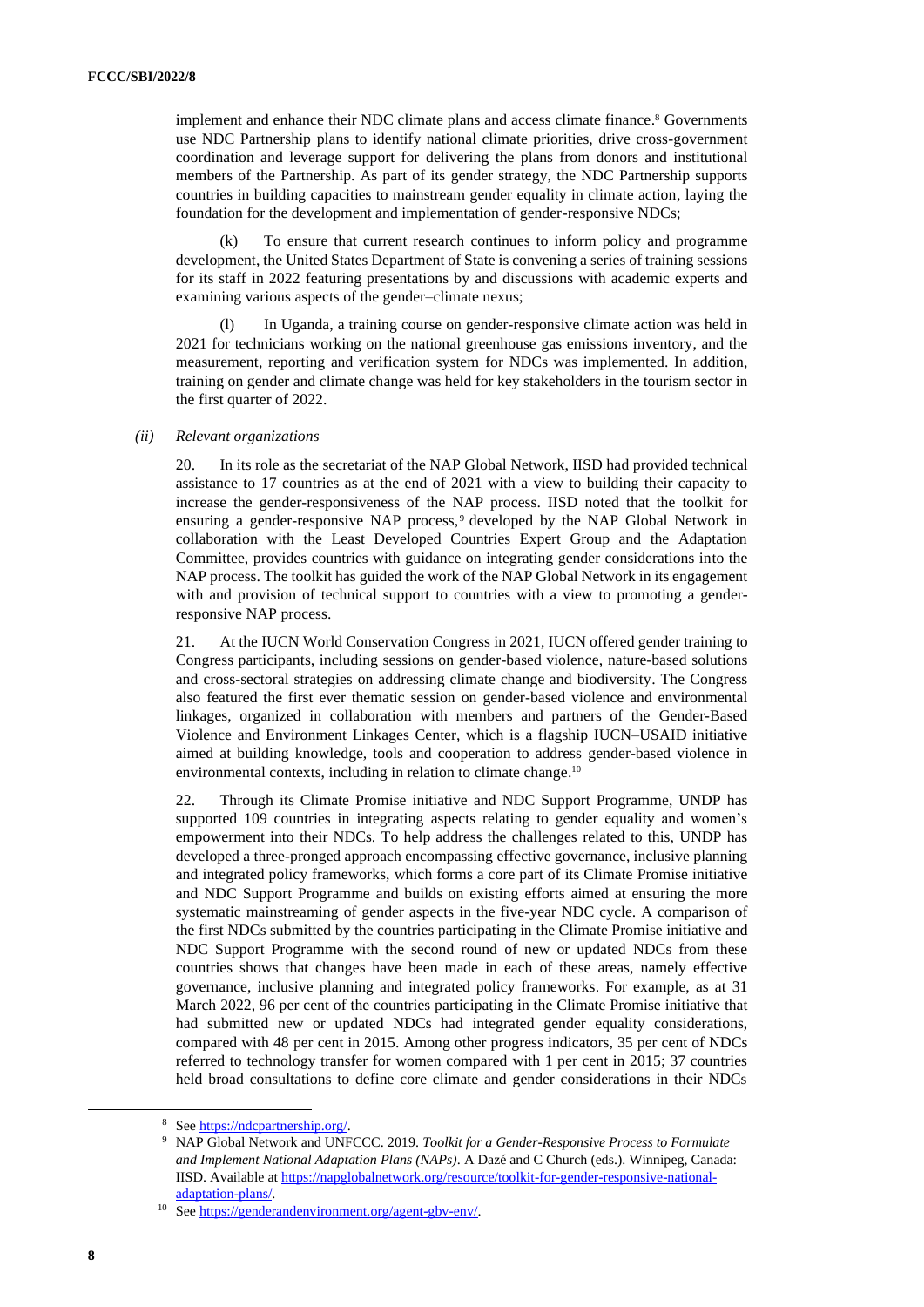compared with 2 countries in 2015; and 53 countries committed to promoting women's empowerment, up from just 7 countries in 2015. UNDP has also provided capacity-building support to various countries. For example:

(a) In Colombia, the NDC Support Programme facilitated the design and implementation of a capacity-building programme for integrating gender perspectives into climate change management within the Ministries of Commerce, Industry and Tourism; Mines and Energy; Transport; Housing, City and Territory; Agriculture and Rural Development; and Environment and Sustainable Development, which included four flexible training modules that could be adjusted and used according to the specific needs of each ministerial sector;

(b) In Kenya, UNDP helped to build capacity in relation to gender and climate change in the country's NDC revision and implementation process, facilitating access to climate finance, budget tracking and the development of a national integrated measurement, reporting and verification tool. On the basis of this, Kenya's newly submitted NDC is more gender-responsive than its first;

(c) In Mexico, with the support of the Climate Promise initiative, the Ministry of Environment and Natural Resources and the National Institute for Women held a capacitybuilding programme, consisting of four training clinics, to support the integration of gender considerations into the NDC process. The clinics were designed to identify priorities and opportunities for promoting gender equality in the NDC process and to share experience with other countries in Latin America and the Caribbean that have incorporated a gender approach into climate-related policy and planning instruments. The clinics led to the development of a strategic gender and climate workplan to be implemented by the Mexican Inter-institutional Group on Gender and Climate Change as part of the NDC implementation process;

(d) In Peru, the Climate Promise initiative is supporting the upscaling of the successful Energy School for Women pilot training programme. The training programme aims to equip women with the knowledge and skills necessary for managing and effectively using sustainable energy technologies at home (e.g. cookstoves and photovoltaic systems), as well as ensure that they benefit from employment opportunities in the traditionally maledominated energy sector, specifically related to the operation, installation and maintenance of clean energy technologies;

(e) In South Africa, a training programme was conducted under the Climate Promise initiative at the subnational level, providing information on gender-disaggregated indicators and the tracking of gender mainstreaming progress in the NDC implementation process. The programme targeted provincial government departments with an environmental, and particularly climate-change-related, focus, with the aim of supporting women in rural areas in better accessing and benefiting from climate change initiatives and support.

#### *(iii) Constituted bodies*

23. Although constituted bodies are not responsible for leading or contributing to this activity under the GAP, several held capacity-building workshops and developed tools for mainstreaming gender aspects in NDCs and NAPs in 2021-2022.<sup>11</sup>

*(iv) Secretariat*

24. The secretariat held the 3<sup>rd</sup> Capacity-building Hub at COP 26, which incorporated cross-cutting issues, including gender-responsive climate action, indigenous peoples' knowledge, youth and human rights.<sup>12</sup> It included sessions focused on building capacity to integrate gender into NDCs and NAPs and sought to mainstream discussions on gender considerations across the programme of the 3rd Capacity-building Hub.

<sup>&</sup>lt;sup>11</sup> See documents FCCC/CP/2021/5 and FCCC/SBI/2022/INF.5.

<sup>&</sup>lt;sup>12</sup> Se[e https://unfccc.int/pccb/CB\\_Hub\\_3.](https://unfccc.int/pccb/CB_Hub_3)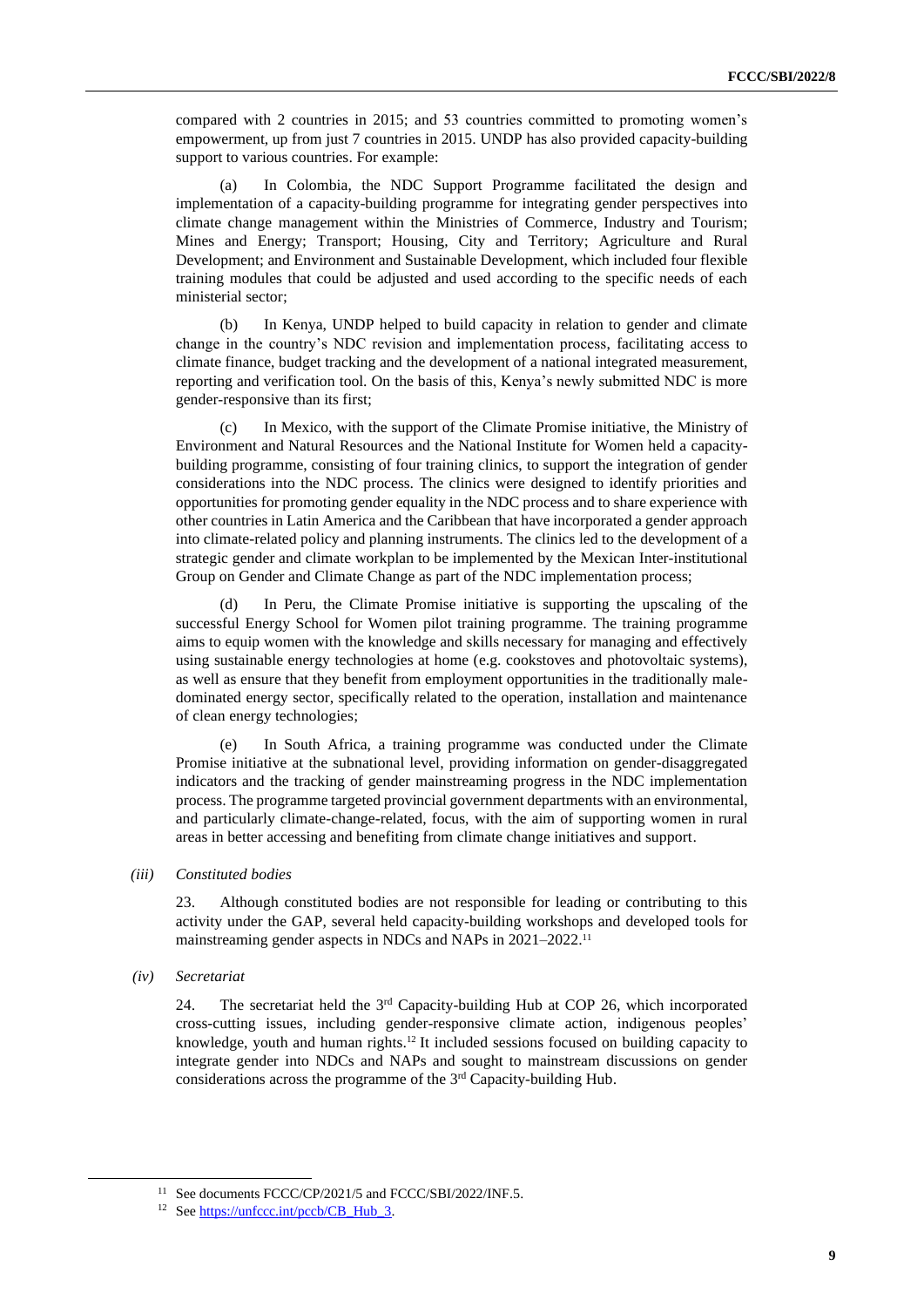## **(b) Activity A.2**

25. Activity A.2 is aimed at discussing and clarifying the role and work of the national gender and climate change focal points, including through providing capacity-building, tools and resources, sharing experience and best practices, workshops, knowledge exchange, peerto-peer learning, mentoring and coaching. It has three outputs:

(a) An in-session workshop on activity A.2 at SB 52, organized by the secretariat, with the national gender and climate change focal points, relevant organizations and Parties contributing;

(b) Recommendations on the role of the national gender and climate change focal points, led by the secretariat with the national gender and climate change focal points, relevant organizations and Parties contributing, on the basis of the outcomes of the in-session workshop referred to in paragraph 25(a) above;

The provision of capacity-building opportunities, tools and resources, led by relevant organizations with the secretariat and the national gender and climate change focal points contributing, at the regional and national level on an ongoing basis until COP 29.

#### *(i) Parties*

26. Several Parties referred to activities related to the implementation of the outputs referred to in paragraph 25(a) and (c) above, as follows:

(a) In relation to tools and resources, the Department of Environment of Antigua and Barbuda, as the lead government agency for climate change in that country, has adopted environmental and social safeguards and gender policies that formalize the Department's commitment to promoting environmentally and socially sustainable projects and mainstreaming gender in national climate policy and action;

(b) Argentina has proactively taken steps to raise awareness of and provide training for national gender and climate change focal points from countries in the region, including through a regional meeting on climate change and gender equality in Chile and a regional dialogue on gender and climate change in Argentina, both in 2021;

(c) Of the 27 EU member States, 15 have appointed one or more national gender and climate change focal points, who participated in online workshops and focal point networking opportunities facilitated by the secretariat in 2020–2021 as referred to in paragraphs 28 and 85 below;

The Government of the United Kingdom has appointed an official within its delegation to the UNFCCC as its national gender and climate change focal point. This focal point has attended and actively participated in relevant workshops organized by the secretariat and other organizations.

#### *(ii) Relevant organizations*

27. In relation to the output referred to in paragraph 25(c) above:

(a) IUCN collaborated with the secretariat to build the capacity of Parties, national gender and climate change focal points and stakeholders to integrate gender considerations into their climate policies and action. This included contributing to various secretariat-hosted virtual workshops, including on implementing the GAP, integrating gender into national climate actions and conducting gender analyses. At the workshop on gender analyses, IUCN presented its gender analysis guide;

(b) WEDO collaborated with the national climate entities of the Democratic Republic of the Congo, Haiti, Liberia and Senegal to strengthen their capacity to further elaborate specific terms of reference for the role of the national gender and climate change focal points. WEDO worked with the national gender and climate change focal points and their in-country colleagues to understand and raise awareness of action at the national level based on national context, mandates and institutional arrangements.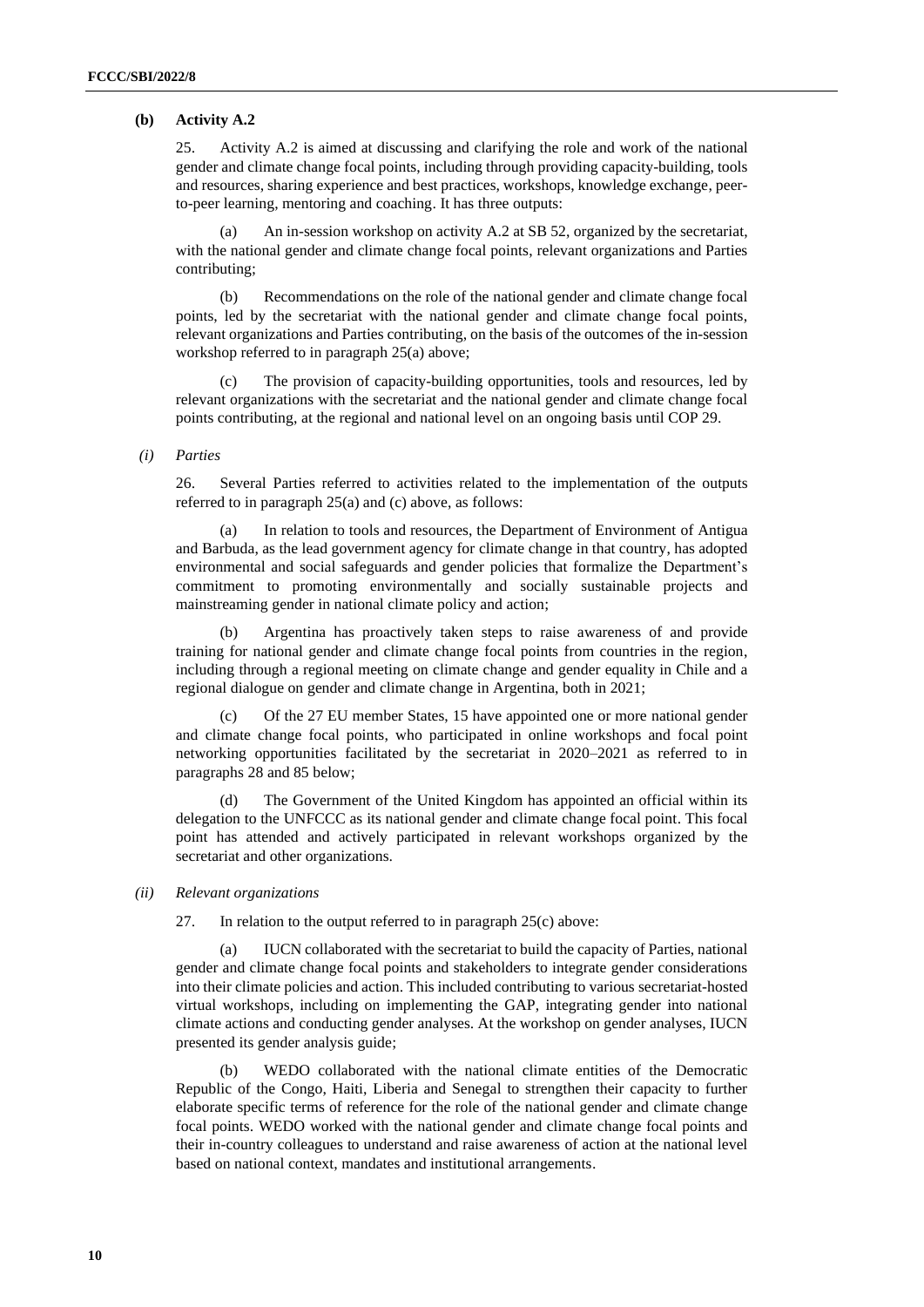#### *(iii) Secretariat*

28. In relation to the output referred to in paragraph 25(a) above, the secretariat held a workshop on the role and work of national gender and climate change focal points.<sup>13</sup> The first part of the workshop was delivered virtually in October 2020 owing to the pandemic, with the second part delivered in person at SB 52–55. The secretariat also prepared and published an informal report on recommendations arising from the workshop, as per the output referred to in paragraph 25(b) above. 14

29. The secretariat supported relevant organizations, such as FAO, by providing inputs to their capacity-building workshops for national gender and climate change focal points as per the output referred to in paragraph 25(c) above.

#### **(c) Activity A.3**

30. Activity A.3 is aimed at enhancing capacity-building for governments and other relevant stakeholders to collect, analyse and apply sex-disaggregated data and gender analysis in the context of climate change, where applicable. It has one output, namely the promotion of related tools, guidelines and training at the local, regional and national level on an ongoing basis until COP 29.

31. Relevant organizations are leading the delivery of the output referred to in paragraph 30 above, with Parties contributing.

#### *(i) Parties*

32. Several Parties or groups of Parties referenced the implementation of activities related to the output referred to in paragraph 30 above, as follows:

(a) The Data Management Unit of the Department of Environment of Antigua and Barbuda held capacity-building workshops in 2020 and 2021 for the Antigua and Barbuda Statistics Division on the use of data collection and analysis tools such as the KoBo Toolbox,<sup>15</sup> and shared lessons learned from collecting data during the pandemic. Owing to pandemic-related restrictions, the Department of Environment was restricted to using telephone surveys to collect data for the NDC. Lessons learned from this experience were shared with the Statistics Division, which prior to the pandemic carried out all of its surveys in person, in order to strengthen its data-collection capacity. Furthermore, building on previous capacity, as well as partnerships with other organizations such as the Global Green Growth Institute, the Department of Environment strengthened the evidence base for and understanding of the differentiated impacts of climate change on women and men and the role of women as agents of change. The Department also conducted data-collection exercises in other government agencies, and plans to develop a manual on environmental and social safeguards and gender in 2022, which will provide further guidance to the national gender and climate change focal points as well as other local agencies seeking to mainstream gender in their activities;

(b) In Argentina, the Gender Working Group of the National Climate Change Cabinet developed methodological tools for policymakers in the Cabinet on the basis of its gender gap guide, with the aim of categorizing planned climate change measures according to their impact on gender inequalities using the following indicators: gender blind, potentially gender transformative and gender transformative;

(c) AOSIS countries that submitted their enhanced NDCs in 2020 and 2021 highlighted the importance of gender analyses or assessments, gender-disaggregated data, gender indicators and gender-responsive budgeting. For example, Saint Vincent and the Grenadines developed a gender-responsive budget for its sectoral adaptation strategies and action plans with a specific focus on agriculture and water, which led to the development of sector-specific gender-responsive climate change goals and indicators;

<sup>13</sup> Se[e https://unfccc.int/topics/gender/events-meetings/workshops-dialogues/virtual-workshops-role-of](https://unfccc.int/topics/gender/events-meetings/workshops-dialogues/virtual-workshops-role-of-the-national-gender-and-climate-change-focal-points-0)[the-national-gender-and-climate-change-focal-points-0.](https://unfccc.int/topics/gender/events-meetings/workshops-dialogues/virtual-workshops-role-of-the-national-gender-and-climate-change-focal-points-0) 

<sup>14</sup> Available at <https://unfccc.int/documents/470342>

<sup>15</sup> Se[e https://www.kobotoolbox.org/.](https://www.kobotoolbox.org/)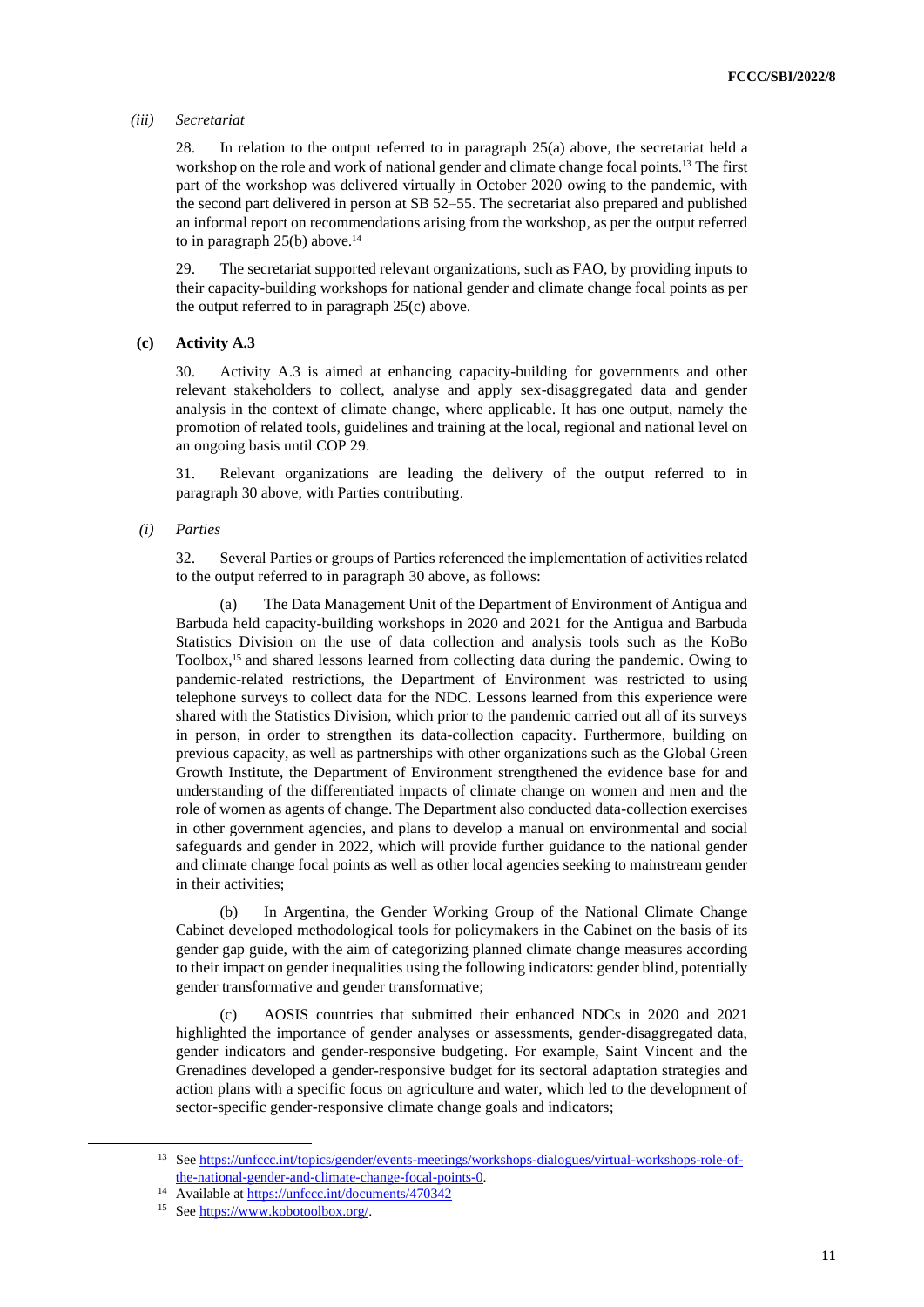(d) The Australia Pacific Climate Partnership is helping humanitarian and development organization Edge Effect to implement an initiative aimed at generating the evidence base needed to challenge narratives that blame LGBTI people for climate change and disasters. In relation to this, four rounds of participatory action research have now been completed in Fiji, targeting scientists, religious leaders and LGBTI community members and helping to develop a nuanced understanding of the experiences of people with diverse sexual orientations, gender identities and expressions, and sex characteristics as communities in dealing with climate change and disasters. In addition, together with the Internal Displacement Monitoring Centre, Australia worked to improve data collection to better respond to conflict- and climate-induced internal displacement in Asia and the Pacific. Data collected are disaggregated by age, sex and other characteristics so as to better understand the differentiated impacts of internal displacement on women and men, girls and boys, and other groups;

(e) The technical team of the Ministry of Environment of Panama, with technical assistance from UNDP, developed a workshop methodology based on active listening, which made it possible to identify the needs and interests of women and men in adapting to climate change in a differentiated manner. The information collected at each workshop resulted in an inclusive plan designed to increase women's empowerment and enhance climate resilience.

#### *(ii) Relevant organizations*

33. IISD worked with 10 partner countries to conduct targeted gender analyses to inform adaptation planning processes. The analyses reviewed available data and evidence on gender and climate change at the country level, while also analysing the institutional and policy context for gender-responsive adaptation action. Gender analysis reports are available in relation to Benin, the Central African Republic, Chad, Côte d'Ivoire, Ethiopia, Kiribati and Madagascar.

34. In partnership with WEDO, the secretariat and other partners, and as the co-lead of the Feminist Action for Climate Justice Action Coalition under the UN Women Generation Equality Forum, IUCN is in the process of establishing the Gender and Environment Data Alliance. The Alliance, which is currently in the initial design phases, is designed to improve the availability, accessibility, curation, understanding and application of high-quality, robust gender- and environment-related data and facilitate consistency across global frameworks, with a view to strengthening and informing climate action. IUCN also continues to make new data and information available through analyses conducted using its Environment and Gender Information methodology, such as the NDC analysis. In addition, its joint report with the Convention on Biological Diversity, prepared in 2021, reviews the gender-responsiveness of the Convention's monitoring framework for its global biodiversity framework and recommendations for enhancing it, such as by including gender indicators and identifying opportunities to disaggregate data by sex.

#### *(iii) Secretariat*

35. Although the secretariat is not responsible for leading or contributing to this activity, it is collaborating with IUCN, United Nations entities and other partners of the Gender and Environment Data Alliance initiative referred to in paragraph 34 above to facilitate the alignment of the Alliance's activities with the goals of the LWPG and GAP, as part of its role in facilitating coordination with other United Nations entities, intergovernmental organizations and NGOs in this regard.<sup>16</sup>

36. The secretariat also ensured that experts, including from the European Institute for Gender Equality, UN Women and the UNEP EmPower Women for Climate-Resilient Societies initiative, discussed the collection and application of sex-disaggregated data and the implementation of gender analyses during the virtual regionally focused workshops held in 2020 to deliver activity D.6 of the GAP on integrating gender into national climate action.<sup>17</sup>

<sup>16</sup> Decision 3/CP.25, para. 15(d).

<sup>&</sup>lt;sup>17</sup> See [https://unfccc.int/topics/gender/events-meetings/workshops-dialogues/virtual-workshops-gender](https://unfccc.int/topics/gender/events-meetings/workshops-dialogues/virtual-workshops-gender-integration-into-national-climate-actions)[integration-into-national-climate-actions.](https://unfccc.int/topics/gender/events-meetings/workshops-dialogues/virtual-workshops-gender-integration-into-national-climate-actions)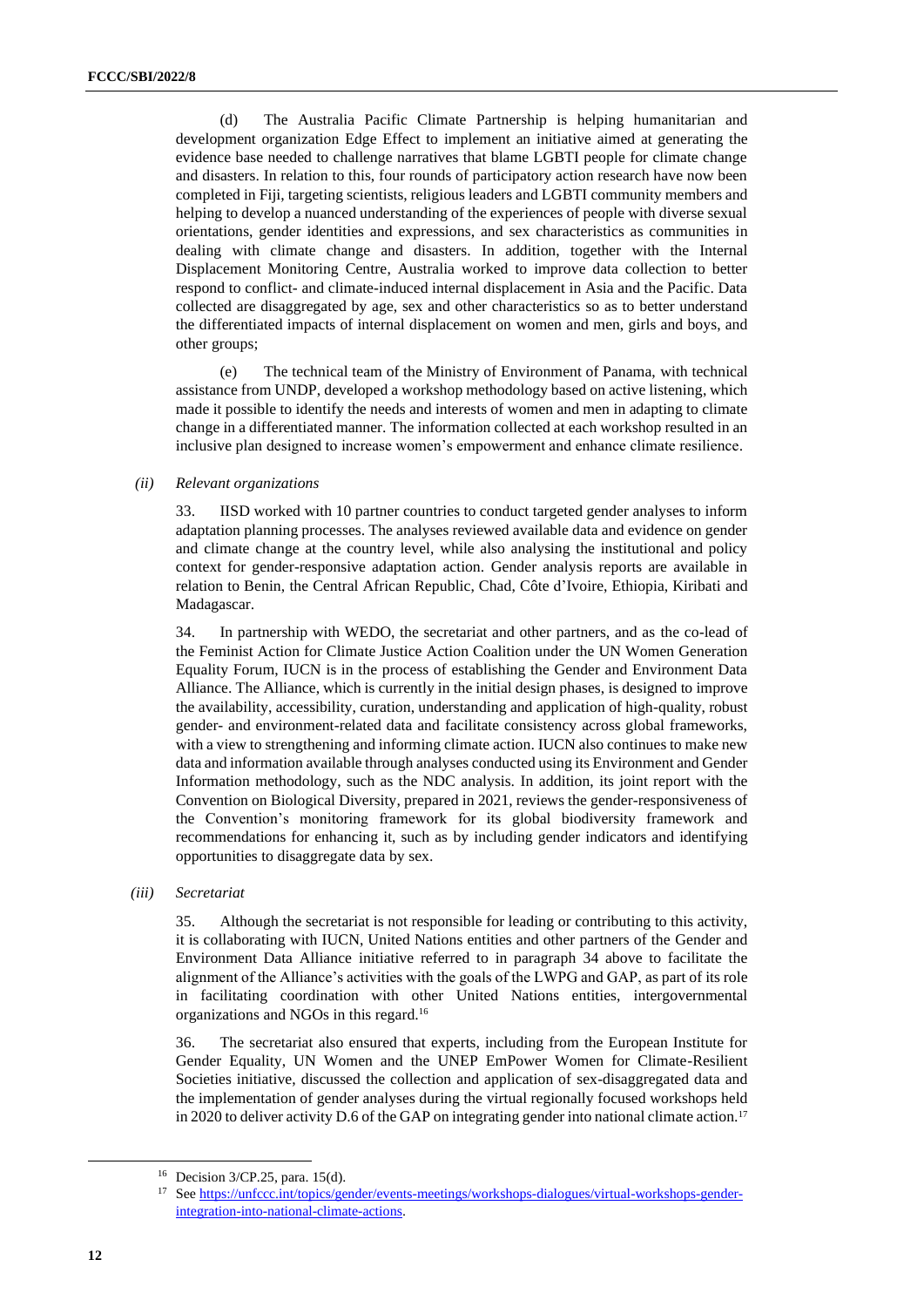#### **(d) Activity A.4**

37. Activity A.4 is aimed at strengthening the evidence base and understanding of the differentiated impacts of climate change on women and men and the role of women as agents of change and on opportunities for women in the context of climate action. It hasthree outputs, namely:

(a) A call for submissions from Parties and observers on information related to the topic of activity A.4 by SB 54;

(b) A synthesis report by the secretariat on the submissions referred to in paragraph 37(a) above for consideration at SB 56;

A special event by the SBI and the Subsidiary Body for Scientific and Technological Advice to present relevant information on gender and climate change contained in the IPCC Sixth Assessment Report of the IPCC to held before or at COP 27 (November 2022).

38. Parties, relevant organizations and the research community led the output referred to in paragraph 37(a) above. The secretariat is leading the activity referred to in paragraph 37(b) above, while Parties, relevant organizations, the research community and the IPCC, with the support of the secretariat, are leading the delivery of the output referred to in paragraph 37(c) above.

*(i) Parties and relevant organizations*

39. In relation to the output referred to in paragraph 37(a) above, 15 Parties and five relevant organizations made submissions on the topic of activity A.4.

*(ii) Research community*

40. The contribution of Working Group II to the IPCC Sixth Assessment Report<sup>18</sup> draws on technical papers from the research community that provide, among other things, evidence of the differentiated impacts of climate change on women and men owing to the intersection of discrimination based on social factors such as gender, ethnicity, age, class and (dis)ability.

*(iii) Secretariat* 

41. The secretariat is responsible for preparing the synthesis report referred to in paragraph 37(b) above for consideration at SB 56. In addition, the secretariat has started planning the special event of the SBI and the Subsidiary Body for Scientific and Technological Advice referred to in paragraph 37(c) above, which is scheduled to be held at COP 27.

#### **(e) Activity A.5**

42. Activity A.5 is aimed at promoting the use of social media, web resources and innovative communication tools to effectively communicate to the public, in particular reaching out to women, on the implementation of the LWPG and GAP and on gender equality. It has one output, namely effective communication through social media, web resources and innovative communication tools at the international, regional and national level on an ongoing basis until COP 29.

43. Parties, relevant organizations and the secretariat are leading the delivery of the output referred to in paragraph 42 above.

<sup>18</sup> IPCC. 2022. *Climate Change 2022: Impacts, Adaptation, and Vulnerability. Contribution of Working Group II to the Sixth Assessment Report of the Intergovernmental Panel on Climate Change*. H Pörtner, D Roberts, M Tignor, et al. (eds.). Cambridge, United Kingdom: Cambridge University Press. Available at [https://www.ipcc.ch/report/ar6/wg2/.](https://www.ipcc.ch/report/ar6/wg2/)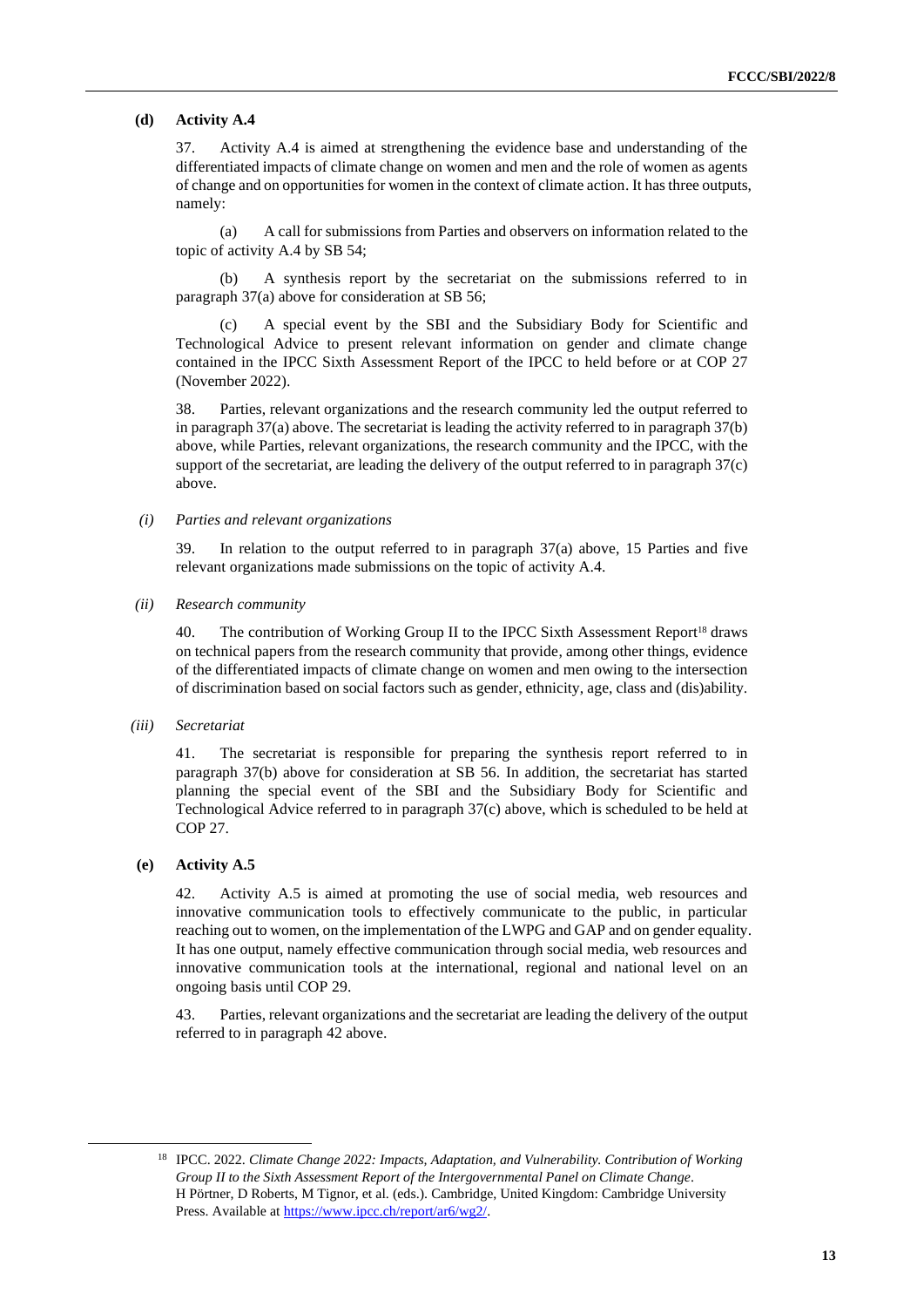#### *(i) Parties*

44. Several Parties described their activities related to the output referred to in paragraph 42 above, as follows:

(a) Argentina developed a series of communication materials on gender and climate change, including an article on adaptation, as well as a sectoral guide on mainstreaming gender perspectives in climate action;

(b) In April 2021, with support under the Foreign, Commonwealth and Development Office's Work and Opportunities for Women programme, the Government of the United Kingdom published a paper on women's economic empowerment and climate change and a complementary briefing paper on women in the net zero economy. As Presidency of COP 26, the United Kingdom used its platform to call for increased action on gender equality. The consistent use of communication tools, including social media, was complemented by high-profile events at COP 26, which garnered significant media coverage in the United Kingdom and internationally. Examples of communications include:

(i) Live-streaming of events, both in advance of and at COP 26, which facilitated the participation and engagement of a diverse range of stakeholders. Recordings of many of the events are available online, ensuring that key findings continue to be shared widely. The recording of the high-level Presidency event on advancing gender equality in climate action has had more than 20,000 views on online streaming platforms; 19

(ii) Use of traditional media such as columns and interviews in news media and lifestyle magazines;

(iii) Use of social media in the lead-up to and during COP 26, including tweets focusing on gender and climate change from the accounts of United Kingdom government departments and United Kingdom government ministers and senior officials, the COP 26 account of the United Kingdom, and weblog posts on LinkedIn on topics such as gender-responsive climate finance and why gender equality is relevant to climate action. 20

#### *(ii) Relevant organizations*

45. IISD developed an infographic which provides an overview and examples of its contributions to integrating gender considerations into the NAP process. An animated video was also developed to explain gender-responsive adaptation in practical terms.

46. IUCN launched the Spotlight Initiative communications campaign on eliminating all forms of violence against women and girls, with a particular focus on intimate partner and family violence, sexual and gender-based violence and harmful practices, femicide, human trafficking and sexual and economic (labour) exploitation, including in the context of environmental action.

47. The women and gender constituency referenced the EmpoderaClima resource database, <sup>21</sup> developed by civil society organizations, which compiles and produces highquality communication content in four languages, including podcasts and videos, on the link between climate change, gender equality and women's empowerment.

*(iii) Secretariat*

48. The secretariat, in the context of the pandemic and with the aim of continuing to facilitate knowledge exchange between governments and relevant organizations, hosted a

<sup>&</sup>lt;sup>19</sup> Available a[t https://www.youtube.com/watch?v=1QUb-LAAa64&t=6122s.](https://www.youtube.com/watch?v=1QUb-LAAa64&t=6122s)

<sup>&</sup>lt;sup>20</sup> Se[e https://www.linkedin.com/pulse/why-im-thinking-climate-finance-ahead-international-womens](https://www.linkedin.com/pulse/why-im-thinking-climate-finance-ahead-international-womens-ahmed/?trackingId=VkKjMWoLiLyp2cigqsHQTQ%3D%3D)[ahmed/?trackingId=VkKjMWoLiLyp2cigqsHQTQ%3D%3D](https://www.linkedin.com/pulse/why-im-thinking-climate-finance-ahead-international-womens-ahmed/?trackingId=VkKjMWoLiLyp2cigqsHQTQ%3D%3D) and [https://www.linkedin.com/pulse/why-climate-needs-gender-equality-salka-sigurdardottir,](https://www.linkedin.com/pulse/why-climate-needs-gender-equality-salka-sigurdardottir) respectively.

<sup>21</sup> [https://www.empoderaclima.org/en/database.](https://www.empoderaclima.org/en/database)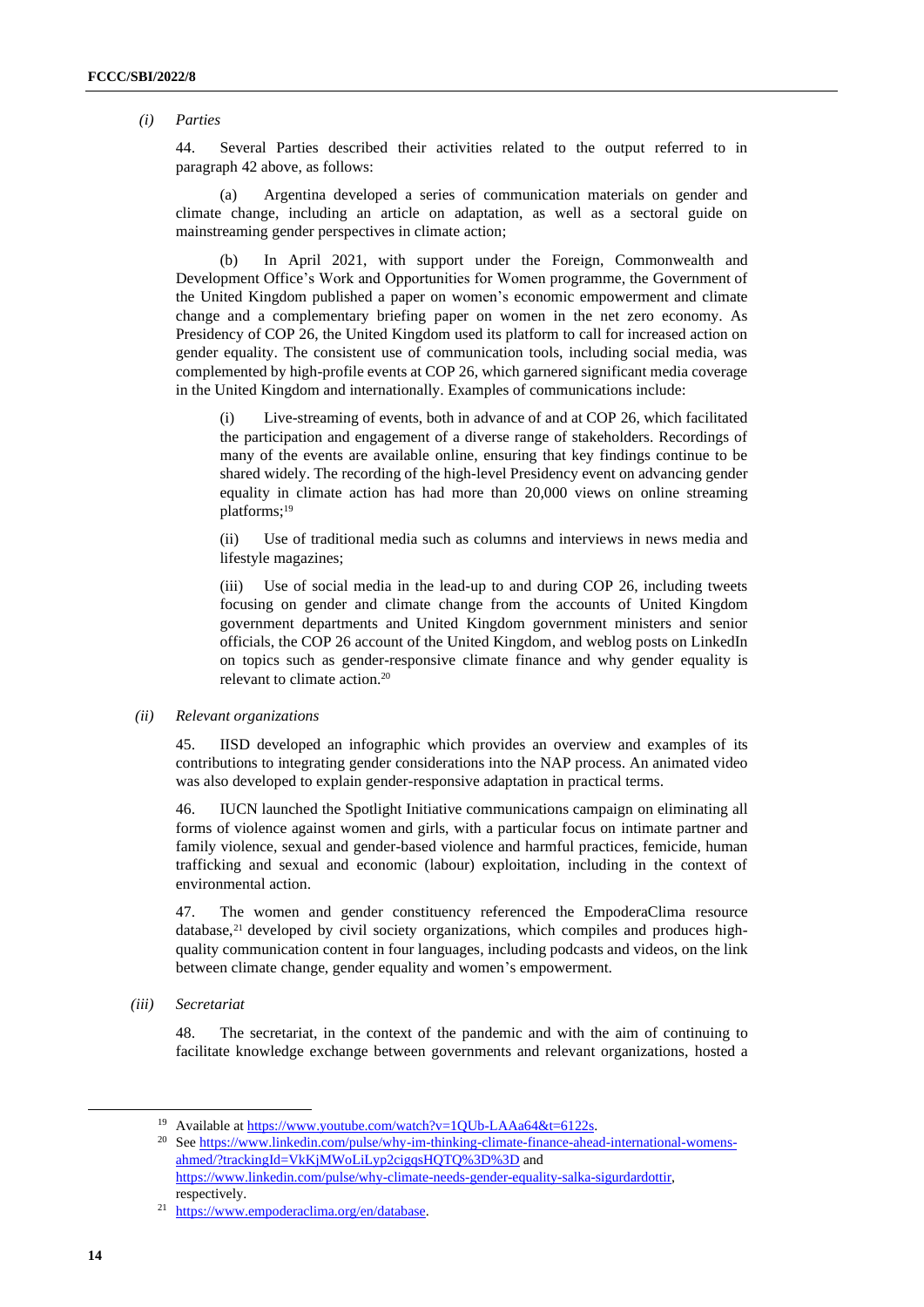virtual gender marketplace at COP 26<sup>22</sup> and has published an interactive brochure<sup>23</sup> for sharing relevant information on organizations actively involved in gender-responsive climate action.

49. The secretariat also regularly publishes relevant articles, such as on gender mainstreaming, via the UNFCCC Newsroom<sup>24</sup> and the Climate Action Blog;<sup>25</sup> keeps the UNFCCC gender web pages updated; $26$  provides regular updates on matters related to gender and climate change via an online newsletter; <sup>27</sup> carries out social media campaigns on important dates, such as International Women's Day<sup>28</sup> and the International Day of Women and Girls in Science; uses the social media hashtag #ActOnTheGAP in all social media posts; maintains a gender and climate change playlist on YouTube;<sup>29</sup> and established and maintains a United Nations climate change and gender group on LinkedIn. 30

#### **2. Priority area B: gender balance, participation and women's leadership**

50. The objective of priority area B is to achieve and maintain the full, equal and meaningful participation of women in the UNFCCC process. The priority area includes three activities and a total of four outputs.

51. The secretariat is responsible for leading the delivery of two of the four outputs, one of which it is leading together with the FWG of the LCIPP, with Parties and relevant organizations contributing. Delivery of one of the remaining two outputs is to be led by Parties, with relevant organizations and the secretariat contributing, while delivery of the remaining output is to be led by Parties and relevant organizations.

#### **(a) Activity B.1**

52. Activity B.1 is aimed at promoting initiatives for capacity-building in leadership, negotiation and facilitation of negotiation for women delegates, including through webinars and in-session training to enhance women's participation in the UNFCCC process. It has one output, namely workshops, capacity-building initiatives and webinars on the topic of the activity, to be led by Parties and relevant organizations, with the secretariat contributing, at the international, regional and national level, on an ongoing basis until COP 29.

#### *(i) Parties*

53. While several Parties referred to activities related to enhancing women's leadership and participation in climate action or climate-related sectors outside the UNFCCC process, only one Party referenced activities related to the output referred to in paragraph 52 above. In collaboration with WEDO, the secretariat and the Women Climate Leaders network,<sup>31</sup> the Government of the United Kingdom held a networking and mentoring reception for female negotiators at COP 26 and invited senior female negotiators to share their experience and expertise.

#### *(ii) Relevant organizations*

54. In addition to the activity referred to in paragraph 53 above, WEDO is continuing to administer the Women Delegates Fund, which in addition to providing travel support,

<sup>&</sup>lt;sup>22</sup> See [https://unfccc.int/topics/gender/events-meetings/gender-day-other-events-at-cops/gender-women](https://unfccc.int/topics/gender/events-meetings/gender-day-other-events-at-cops/gender-women-at-cop-26)[at-cop-26.](https://unfccc.int/topics/gender/events-meetings/gender-day-other-events-at-cops/gender-women-at-cop-26)

<sup>23</sup> Available at

[https://unfccc.int/sites/default/files/resource/Gender%20Team\\_Virtual%20Market%20%281%29.pdf.](https://unfccc.int/sites/default/files/resource/Gender%20Team_Virtual%20Market%20%281%29.pdf)  <sup>24</sup> See, for example[, https://unfccc.int/news/un-climate-change-supports-efforts-to-mainstream-gender-](https://unfccc.int/news/un-climate-change-supports-efforts-to-mainstream-gender-into-national-climate-actions)

[into-national-climate-actions.](https://unfccc.int/news/un-climate-change-supports-efforts-to-mainstream-gender-into-national-climate-actions) 

<sup>&</sup>lt;sup>25</sup> See, for example, [https://unfccc.int/blog/the-big-question-why-is-gender-central-to-climate-change](https://unfccc.int/blog/the-big-question-why-is-gender-central-to-climate-change-action)[action](https://unfccc.int/blog/the-big-question-why-is-gender-central-to-climate-change-action) and [https://unfccc.int/blog/inspiring-women-interviews-with-climate-action-leaders-2.](https://unfccc.int/blog/inspiring-women-interviews-with-climate-action-leaders-2)

<sup>&</sup>lt;sup>26</sup> Se[e https://unfccc.int/gender.](https://unfccc.int/gender)

<sup>&</sup>lt;sup>27</sup> See https://unfccc.us20.list-manage.com/subscribe?u=aaba98dfc430d4ffd67982992&id=01e71a72f5.

<sup>&</sup>lt;sup>28</sup> See, for example[, https://www.instagram.com/unclimatechange/.](https://www.instagram.com/unclimatechange/)

<sup>&</sup>lt;sup>29</sup> Se[e https://www.youtube.com/playlist?list=PLtD6YOC\\_kbMja51cCrieHQKl3LiRsRbZt.](https://www.youtube.com/playlist?list=PLtD6YOC_kbMja51cCrieHQKl3LiRsRbZt)

<sup>30</sup> Se[e https://www.linkedin.com/groups/13971849/.](https://www.linkedin.com/groups/13971849/)

<sup>&</sup>lt;sup>31</sup> Se[e https://womenclimateleaders.net.](https://eur01.safelinks.protection.outlook.com/?url=https%3A%2F%2Fwomenclimateleaders.net%2F&data=05%7C01%7CFNewman%40unfccc.int%7Ca63f1d7059594f31ae7608da4070ccc7%7C2a6c12ad406a4f33b686f78ff5822208%7C0%7C0%7C637893150480106521%7CUnknown%7CTWFpbGZsb3d8eyJWIjoiMC4wLjAwMDAiLCJQIjoiV2luMzIiLCJBTiI6Ik1haWwiLCJXVCI6Mn0%3D%7C3000%7C%7C%7C&sdata=RH8K0A4oWjA7%2BYL%2B1VDzS%2BNe5Maev5PJ2kefIMRVnD4%3D&reserved=0)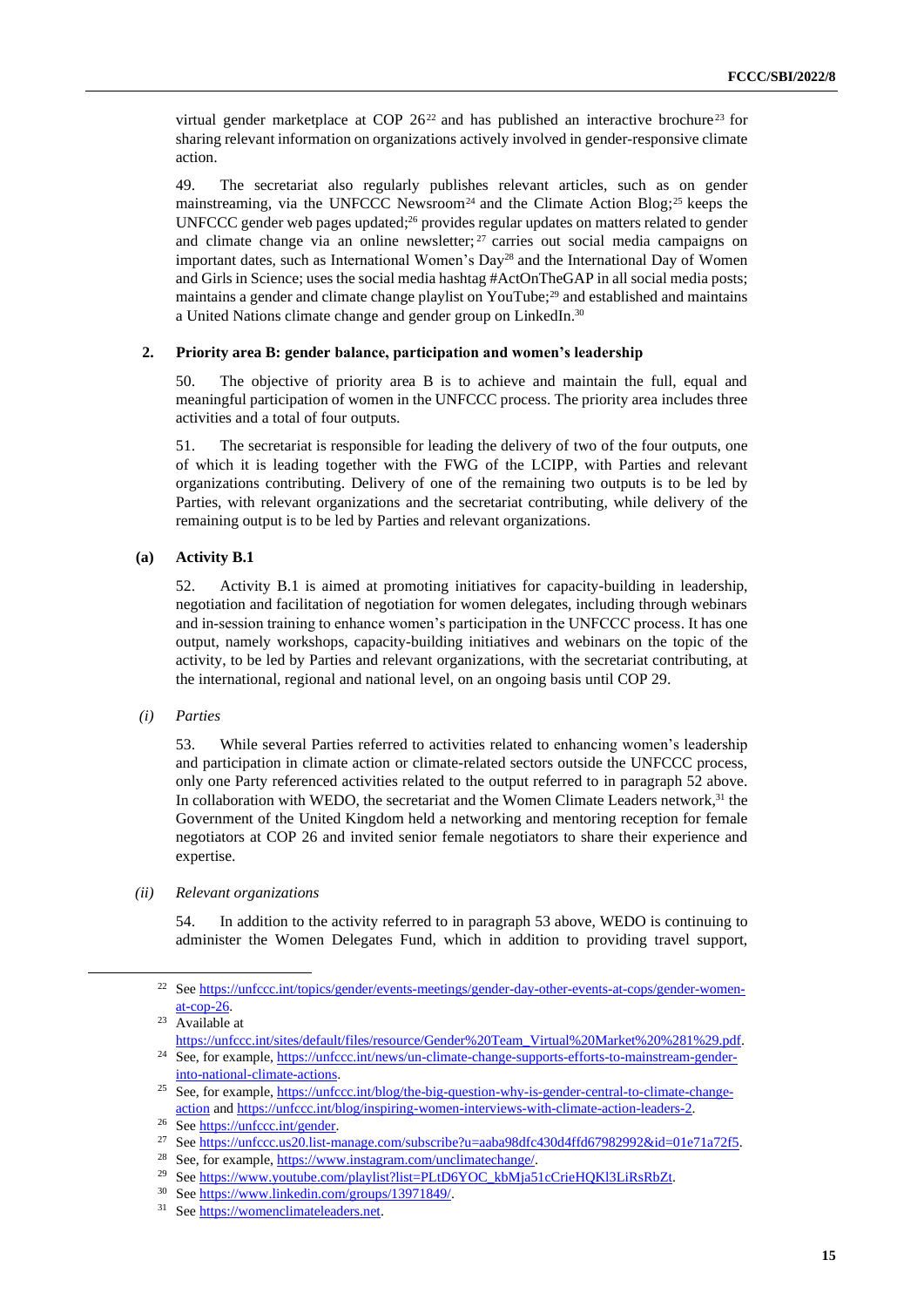provides capacity-building workshops, including virtual and regional workshops and the Night School training programme held in the evenings prior to United Nations Climate Change Conferences. 32

#### *(iii) Secretariat*

55. The secretariat continues to collaborate with the Women Delegates Fund on building the capacity of female negotiators participating in UNFCCC sessions through the Night School training programme referred to in paragraph 54 above. In addition, at COP 26 the secretariat assisted the COP 25 and 26 Presidencies in holding the inaugural meeting of the Women Climate Leaders network and the networking and mentoring reception referred to in paragraph 53 above.

#### **(b) Activity B.2**

56. Activity B.2 is aimed at promoting travel funds as a means of supporting the equal participation of women in all national delegations at UNFCCC sessions, as well as funds to support the participation of grass-roots, local and indigenous peoples' communities from developing countries, the least developed countries and small island developing States, and encouraging Parties and relevant organizations to share information on travel funding. It has one output, namely the mobilization of travel funds to increase women's participation in the UNFCCC process at the international, regional and national level on an ongoing basis until COP 29.

57. Parties are responsible for leading the delivery of the output referred to in paragraph 56 above, with relevant organizations and the secretariat contributing.

*(i) Parties*

58. Several Parties provided information on their efforts to deliver the output for activity B.2 referred to in paragraph 56 above. For example:

(a) Among EU member States, Czechia, Denmark, France, Italy and Sweden outlined ongoing and planned support, such as funding for travel, designed to facilitate the participation of women in decision-making processes, such as those under the UNFCCC;

(b) The Government of the United Kingdom provided funding to the Women Delegates Fund to enable six female delegates from the least developed countries to attend COP 26. Additionally, the devolved government for Scotland has provided funding to the Women Delegates Fund over the last four years and supported WEDO, as its administrator, in improving gender equality in climate action in the Global South and facilitating the participation of female negotiators at sessions of the UNFCCC. Recognizing the disproportionate impacts of the pandemic on women, this funding was increased in the runup to COP 26 to ensure that female negotiators from developing countries could attend the session and represent their countries' respective interests.

#### *(ii) Relevant organizations*

59. As noted in paragraph 54 above, the Women Delegates Fund provides travel support, capacity-building and networking opportunities to facilitate the participation of female negotiators from developing countries in UNFCCC negotiations.

*(iii) Secretariat*

60. The secretariat continues to support the Women Delegates Fund in organizing a networking event during the midyear sessions of the subsidiary bodies to highlight the role of travel funds and the achievements of the Women Delegates Fund in ensuring the equal participation of women in the UNFCCC process.

<sup>&</sup>lt;sup>32</sup> Se[e https://wedo.org/what-we-do/our-programs/women-delegates-fund/.](https://wedo.org/what-we-do/our-programs/women-delegates-fund/)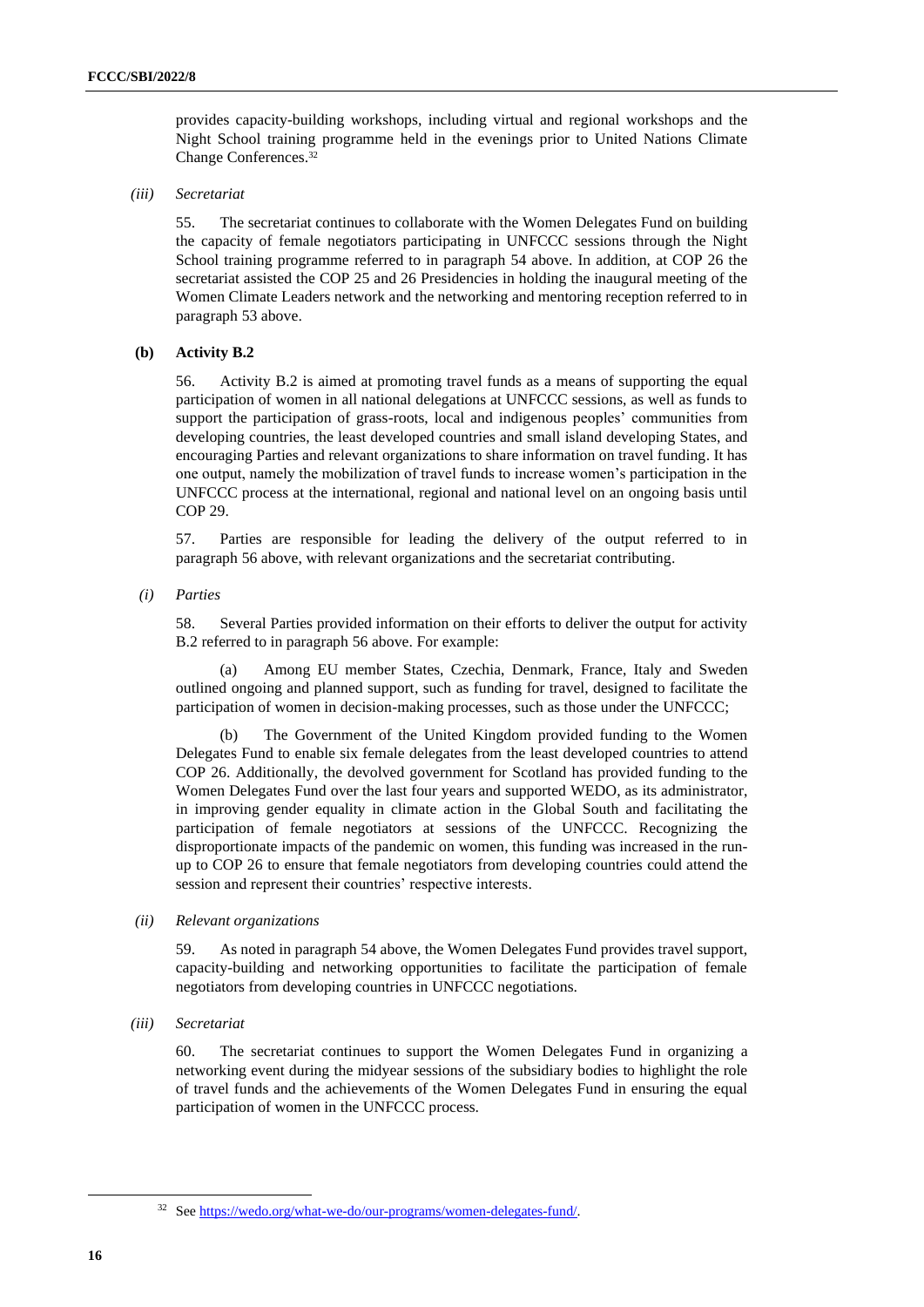## **(c) Activity B.3**

61. Activity B.3 invites the FWG of the LCIPP to collaborate and co-host a dialogue to discuss advancing the leadership and highlighting the solutions of local communities and indigenous women and ways of enhancing their effective participation in climate policy and action. It has two outputs, namely a dialogue, to be held at SB 57 (November 2022), and a report on the dialogue to be prepared for consideration at SB 58 (June 2023).

62. The FWG and the secretariat are leading, with Parties and relevant organizations contributing to, the delivery of the dialogue referred to in paragraph 61 above.

#### **3. Priority area C: coherence**

63. Priority area C is aimed at strengthening the integration of gender considerations into the work of UNFCCC constituted bodies, the secretariat and other United Nations entities and stakeholders with a view to facilitating the consistent implementation of gender-related mandates and activities.

64. This priority area includes three activities with a total of six outputs. The secretariat is responsible for leading the delivery of four of the six outputs, with Chairs of constituted bodies, Parties or relevant organizations contributing. Chairs of constituted bodies are responsible for leading the delivery of the remaining two outputs, with the secretariat contributing.

#### **(a) Activity C.1**

65. Activity C.1 is aimed at ensuring that members of constituted bodies are introduced to gender-related mandates and to the relevance of gender in the context of their work in a consistent and systematic manner. It has one output, namely that all new members are introduced to the importance of gender-responsive climate policy and action on an ongoing basis until COP 29.

#### *(i) Secretariat*

66. The secretariat has taken the following action to deliver the output referred to in paragraph 65 above:

(a) Prepared and distributed a set of tailored briefs for each constituted body on gender integration under the UNFCCC process. The briefs include an introduction to relevant gender mandates, an explanation of the concept of gender and commonly used terminology, as well as the linkages between gender and the constituted body's respective area of work, and relevant resources;

(b) Provided information on gender-related mandates to new members upon request.

#### *(ii) Relevant organizations*

67. Although relevant organizations do not have a specific role in delivering this output, several constituted bodies have invited relevant organizations to join their technical working groups as members and/or participants, reflecting an important step towards ensuring a consistent and systematic approach to the way in which constituted bodies integrate gender into their respective areas of work.

### **(b) Activity C.2**

68. Activity C.2 is aimed at facilitating the exchange of views and best practices of the Chairs of constituted bodies on how to strengthen the integration of gender perspectives into their work. It has four outputs, namely:

(a) A compilation of good practices for integrating gender into the work of the constituted bodies, to be prepared by the secretariat, with contributions from relevant organizations, for consideration at SB 56;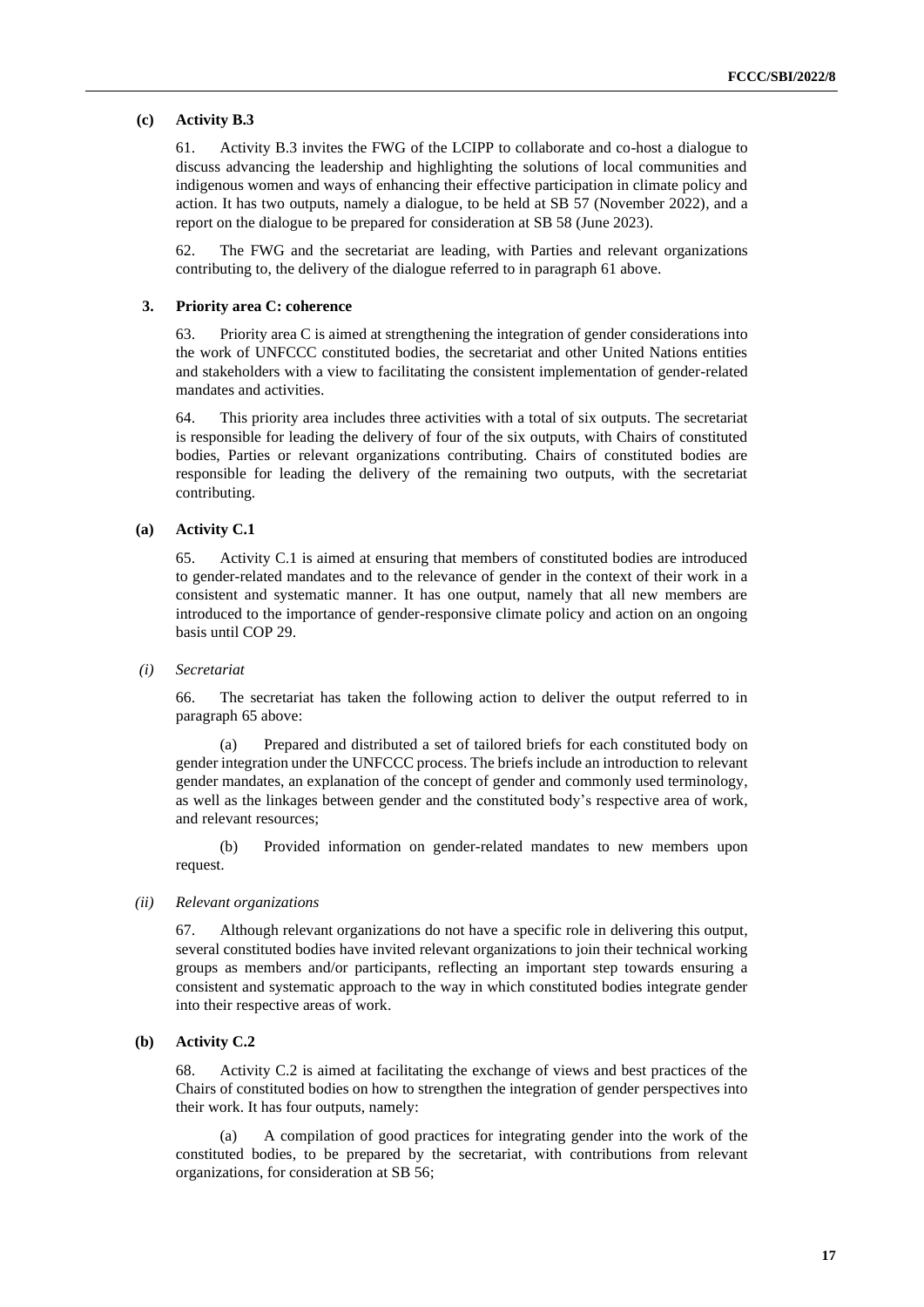(b) The selection of topics by the Chairs of constituted bodies at SB 56 in preparation for the dialogue referred to in paragraph 68(c) below;

(c) A dialogue between the Chairs of constituted bodies, to be held at SB 58;

(d) A report on the dialogue held at SB 58, to be prepared by the secretariat for consideration at SB 59 (November 2023).

#### *(i) Chairs of constituted bodies*

69. The Chairs of constituted bodies are expected to coordinate with each other and the secretariat at SB 56 to select the topics for the dialogue.

*(ii) Secretariat*

70. In relation to the output referred to in paragraph 68(a) above, the secretariat has prepared a report<sup>33</sup> compiling and synthesizing good practices and lessons learned from reporting by constituted bodies on their progress towards integrating gender into their work in 2017–2021. The report highlights constituted bodies' approaches to gender integration and their collaboration on these approaches.

71. The secretariat will gather inputs from the Chairs of constituted bodies at SB 56 on the topics proposed for the dialogue referred to in paragraph 68(c) above.

#### **(c) Activity C.3**

72. Activity C.3 is aimed at strengthening coordination between the work on gender considerations under the subsidiary bodies under the Convention and the Paris Agreement and other relevant United Nations entities and processes, in particular the 2030 Agenda for Sustainable Development. It has one output, namely an in-session dialogue on Gender Day at each session of the COP until COP 29 focused on one thematic area relevant to the Convention and the Paris Agreement to promote coherence reflecting multidimensional factors.

73. The secretariat is leading the delivery of this output, with Parties, constituted bodies and relevant organizations contributing.

74. On Gender Day at COP 26, the secretariat held a dialogue on gender, science, innovation and technology in collaboration with the CTCN, the FWG and the TEC. The aim of this activity was to highlight current practices and policy for gender-responsive climate technologies and discuss ways to ensure that climate technology and innovation serve everyone.<sup>34</sup> In addition to the constituted bodies, panellists included a representative from Malawi, a representative of the UNEP Copenhagen Climate Centre,<sup>35</sup> representatives of UN Women and the UN Women Global Innovation Coalition for Change<sup>36</sup> and winners of the Gender Just Climate Solutions Awards.<sup>37</sup>

#### **4. Priority area D: gender-responsive implementation and means of implementation**

75. The objective of priority area D is to ensure the respect, promotion and consideration of gender equality in implementing the Convention and the Paris Agreement.

76. The priority area has seven activities with a total of 14 outputs. Parties, relevant organizations or both are responsible for leading the delivery of 11 of the outputs, with the secretariat, financial institutions, relevant organizations and national gender and climate change focal points contributing. The secretariat is leading the delivery of the remaining three outputs.

<sup>33</sup> FCCC/SBI/2022/INF.5.

<sup>34</sup> Se[e https://unfccc-cop26.streamworld.de/webcast/dialogue-on-gender-science-innovation-and](https://unfccc-cop26.streamworld.de/webcast/dialogue-on-gender-science-innovation-and-technolo)[technolo.](https://unfccc-cop26.streamworld.de/webcast/dialogue-on-gender-science-innovation-and-technolo) 

<sup>35</sup> Formerly UNEP DTU Partnership.

<sup>36</sup> Se[e https://www.unwomen.org/en/how-we-work/innovation-and-technology/un-women-global](https://www.unwomen.org/en/how-we-work/innovation-and-technology/un-women-global-innovation-coalition-for-change)[innovation-coalition-for-change.](https://www.unwomen.org/en/how-we-work/innovation-and-technology/un-women-global-innovation-coalition-for-change) 

<sup>&</sup>lt;sup>37</sup> See https://www.wecf.org/gjcs/?msclkid=1b1c0887d0fc11ecacf6cb86b057eb8.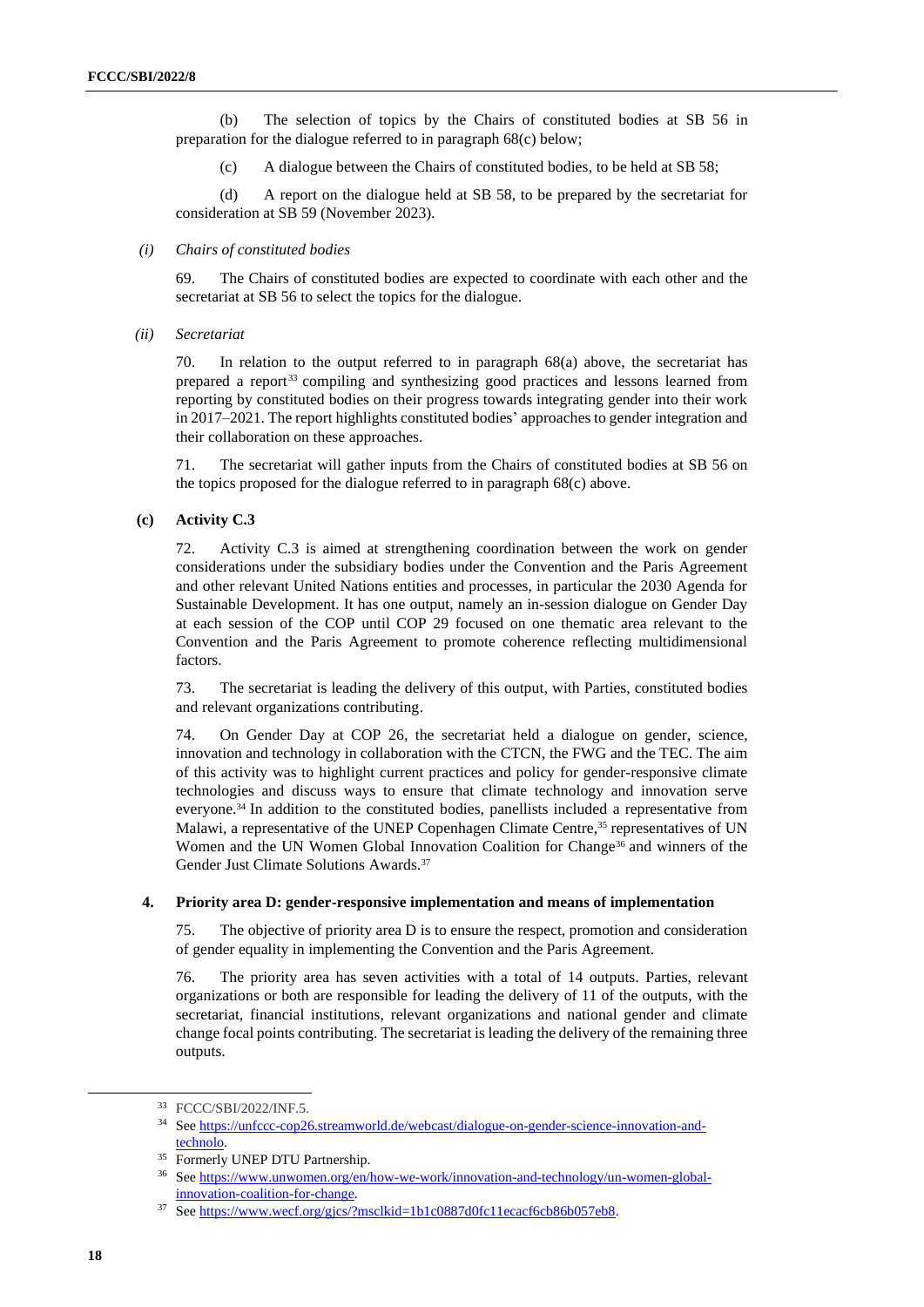#### **(a) Activity D.1**

77. Activity D.1, on sharing experience and supporting capacity-building on gender budgeting, including on the integration of gender-responsive budgeting into national budgets to advance gender-responsive climate policies, plans, strategies and actions, has three outputs, namely:

(a) Submissions from Parties and relevant organizations on activity D.1 by 31 July 2022;

(b) An expert group meeting organized by relevant organizations, to be held in 2022, with Parties, national gender and climate change focal points, relevant national finance and budgeting entities and the secretariat contributing;

The selection of the theme for the Gender Day dialogue, referred to in paragraph 72 above, to be held at COP 27, which will be on gender budgeting in the context of climate policy and action.

*(i) Parties and relevant organizations*

78. In relation to the output referred to in paragraph 77(a) above, one Party and three relevant organizations have made submissions. No information has yet been provided by relevant organizations on the output referred to in paragraph 77(b) above.

#### *(ii) Secretariat*

79. The secretariat is preparing for COP 27 and collaborating with the incoming COP Presidency, the women and gender constituency and relevant organizations on the content of the in-session dialogue for Gender Day as per the output referred to in paragraph 77(c) above.

#### **(b) Activity D.2**

80. Activity D.2 is aimed at raising awareness of the financial and technical support available for promoting the strengthening of gender integration into climate policies, plans, strategies and action, as appropriate, including good practices to facilitate access to climate finance for grass-roots women's organizations and local communities and indigenous peoples. It has one output, namely the organization of webinars, communication materials and in-session workshops on the activity topic at the international, regional and national level on an ongoing basis until COP 29.

81. Parties and the secretariat are leading the delivery of this output, with the Adaptation Fund, Global Environment Facility, Green Climate Fund, private sector, philanthropic financial institutions and other relevant organizations contributing.

#### *(i) Parties*

82. One Party provided information on efforts to deliver the output referred to in paragraph 80 above. In March 2021, at the sixty-fifth session of the Commission of the Status of Women, the Governments of Maldives and the United Kingdom co-hosted an event on increasing the gender-responsiveness of climate finance and addressing the barriers to accessing climate finance faced by civil society organizations, including women's rights organizations. The event brought together grass-roots leaders, finance experts and representatives of multilateral organizations and governments to share tools, ideas and experience with the aim of achieving gender equality within climate finance.

83. Several Parties provided information on the provision of financial and technical support but did not cover the topic of raising awareness of the availability of such support. For completeness and to highlight support provided by Parties, this information is included in annex I.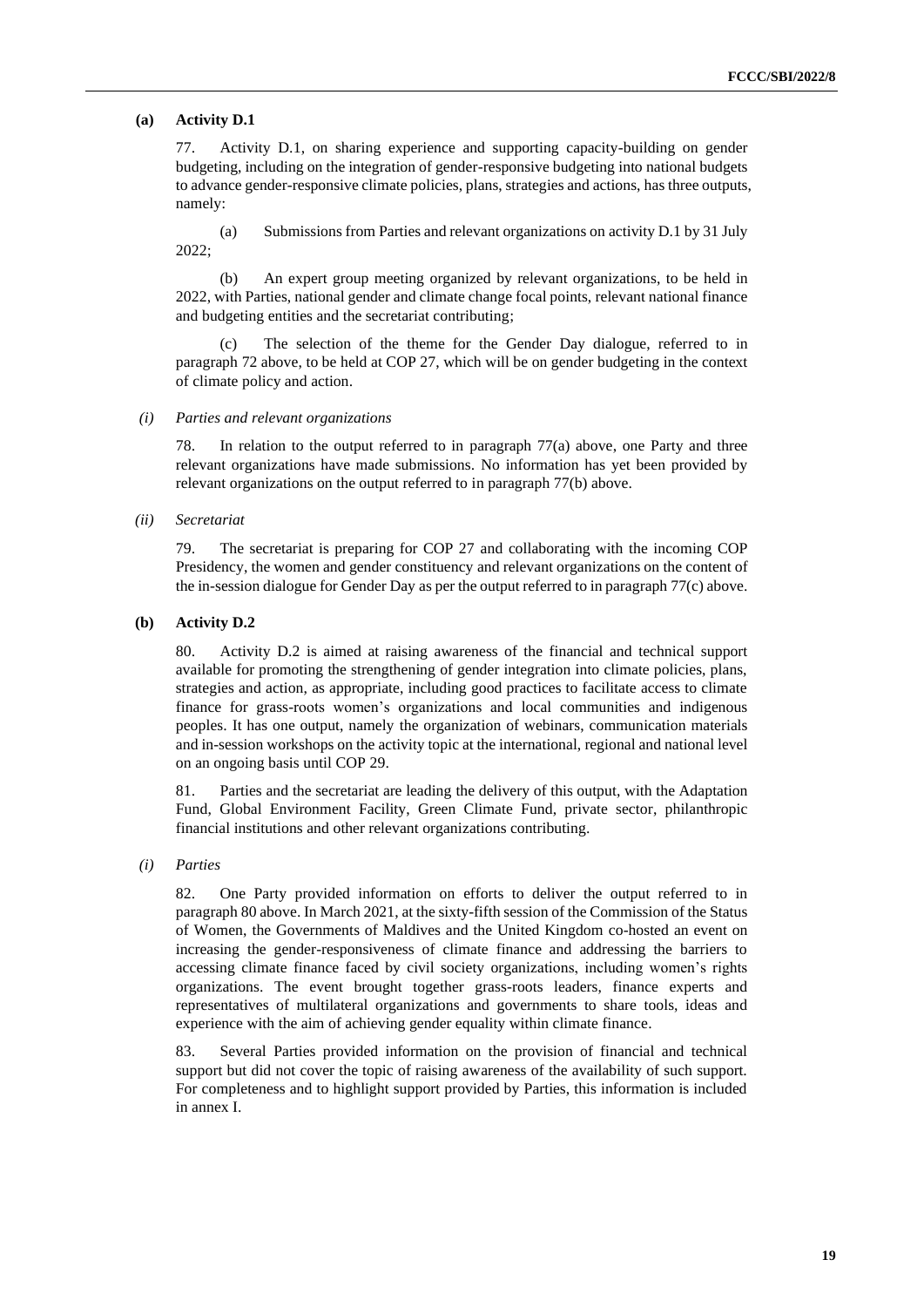#### *(ii) Relevant organizations*

84. In relation to the output referred to in paragraph 80 above, WEDO produced several guides, reports and webinars on gender-responsive climate finance, including a webinar explaining its guide to strengthening gender integration in climate finance.<sup>38</sup>

#### *(iii) Secretariat*

85. In September 2021, the secretariat held a workshop on gender budgeting as part of the #ActOnTheGAP virtual workshop series. <sup>39</sup> The secretariat is actively collaborating with partner organizations to curate and launch a gender-responsive climate finance workshop series in the lead-up to COP 27 with the aim of raising awareness, building collaborative networks and highlighting gender-responsive climate finance gaps and opportunities across the climate finance landscape.

### **(c) Activity D.3**

86. Activity D.3 is aimed at promoting the deployment of gender-responsive technological solutions to address climate change, including strengthening, protecting and preserving local, indigenous and traditional knowledge and practices in different sectors and for improving climate resilience, and by fostering women's and girls' full participation and leadership in science, technology, research and development. It has one output, namely the holding of workshops, capacity-building initiatives and webinars on the activity topic at the international, regional and national level on an ongoing basis until COP 29.

87. Parties, relevant organizations and constituted bodies are leading the delivery of this output, with the secretariat contributing.

*(i) Parties*

88. Several Parties provided information on activities that relate to the output referred in paragraph 86 above. For example:

(a) The Government of Australia, through the Commonwealth Scientific and Industrial Research Organisation, developed a Commercialisation PLUS guide<sup>40</sup> aimed at ensuring that research commercialization takes account of social, environmental and economic impacts, including in relation to climate change. Capacity-building efforts delivered using the Commercialisation PLUS process are focused on promoting gender equality and social inclusion and the related benefits for research and innovation commercialization, ensuring that female researchers in Viet Nam are able to participate in research commercialization, as well as identifying the advantages and disadvantages of new technologies for women. The Commonwealth Scientific and Industrial Research Organisation has also established a horticulture innovation hub <sup>41</sup> aimed at enhancing resilience to climate change and overcoming other disruptions in horticultural value chains in Viet Nam. Female researchers, owners of small and medium-sized enterprises and farmers are actively participating in Commercialisation PLUS training sessions and activities;

(b) In the United Kingdom, institutes of technology are using their state-of-the-art facilities to provide training in 'green skills', supporting increased participation from underrepresented groups, including women, and helping to grow the pipeline of people with the science, technology, engineering and maths knowledge needed for green jobs. The Government of the United Kingdom is investing 120 million pounds sterling into the second wave of institutes of technology in 2022;

(c) The Government of Uruguay is developing a programme to improve the access of women living and working in rural or agricultural areas to information systems by providing training and access to digital devices, thus strengthening their actions on climate

<sup>38</sup> Se[e https://wedo.org/webinar-guide-to-strengthening-gender-integration-in-climate-finance-projects/.](https://wedo.org/webinar-guide-to-strengthening-gender-integration-in-climate-finance-projects/) 

<sup>39</sup> Se[e https://unfccc.int/topics/gender/events-meetings/workshops-dialogues/actonthegap-virtual](https://unfccc.int/topics/gender/events-meetings/workshops-dialogues/actonthegap-virtual-workshop-series#eq-3)[workshop-series#eq-3.](https://unfccc.int/topics/gender/events-meetings/workshops-dialogues/actonthegap-virtual-workshop-series#eq-3)

Se[e https://commercialisationplus.org/.](https://commercialisationplus.org/)

<sup>41</sup> Se[e https://research.csiro.au/aus4innovation/activities/science-commercialisation](https://research.csiro.au/aus4innovation/activities/science-commercialisation-partnerships/research-to-market/innovation-pilots/#horticulturepilot)[partnerships/research-to-market/innovation-pilots/#horticulturepilot.](https://research.csiro.au/aus4innovation/activities/science-commercialisation-partnerships/research-to-market/innovation-pilots/#horticulturepilot)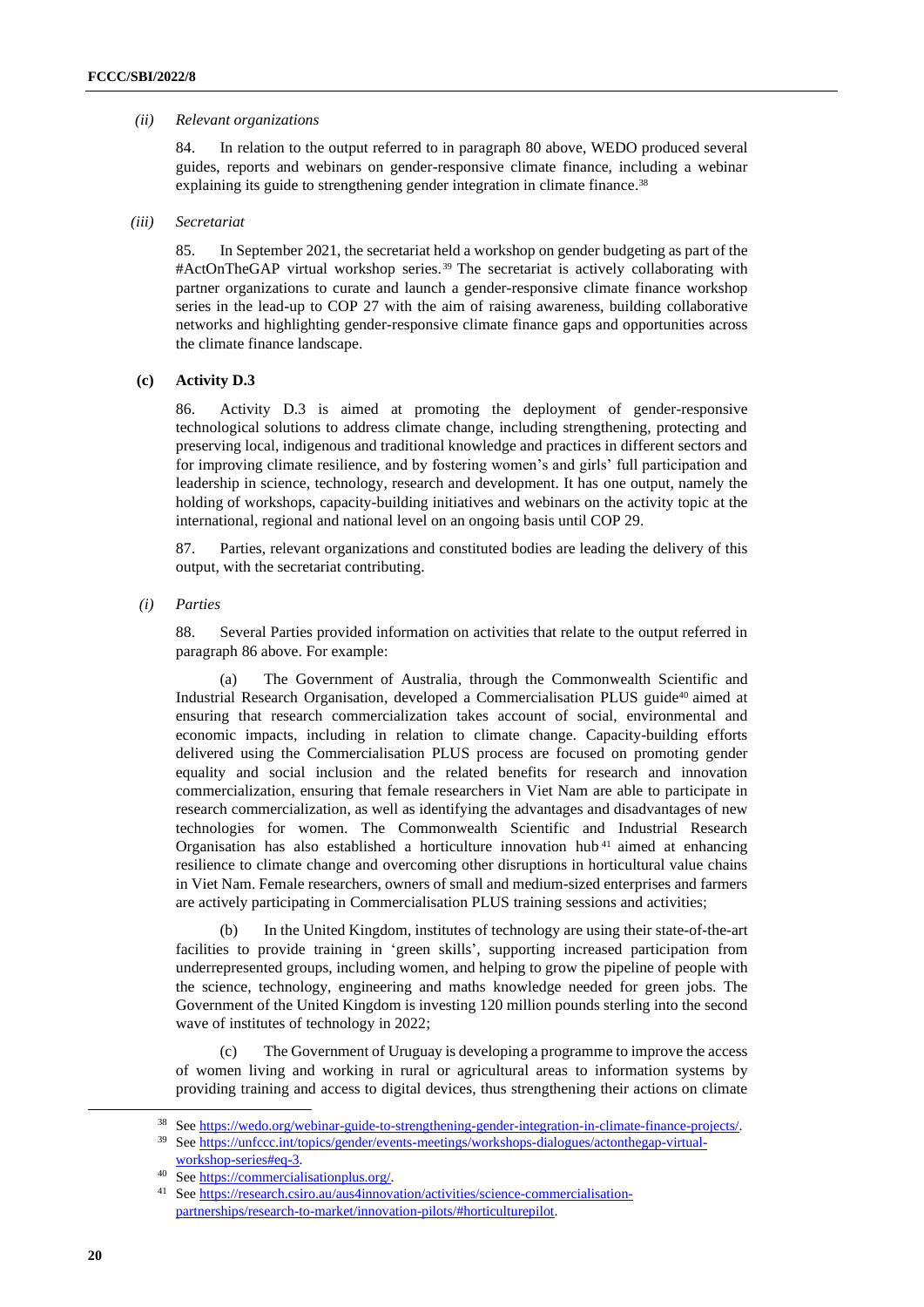change and the environment. The programme is expected to reach 200 women in the first phase in 2022 and a total of 2,000 women in 2022–2025.

*(ii) Relevant organizations*

89. In Zimbabwe, Practical Action is supporting an initiative encouraging female farmers in drought-prone rural areas to cultivate and propagate small-grain landraces that are better suited to the changing climate.

90. UNDP shared the example of one its projects in Honduras that has strengthened the capacities of Afro-Honduran women and young people through technical training provided at field schools and through business models focused on electric mobility and renewable energy technologies. The project also incentivizes the development, maintenance and operation of microgrids and isolated systems, as well as the implementation of projects on improved cookstoves, and promotes the training of Afro-Honduran women and young people in the field of construction.

*(iii) Secretariat*

91. The secretariat has not yet been approached to contribute to any workshops, capacitybuilding initiatives or webinars on this activity topic.

### **(d) Activity D.4**

92. Activity D.4 is aimed at supporting the collection and consolidation of information and expertise on gender and climate change in sectors and thematic areas as well as identifying experts on gender and climate change, as needed, and enhancing knowledge platforms on gender and climate change. It has one output, namely the creation and maintenance of knowledge and expertise platforms on gender and climate change at the international, regional and national level on an ongoing basis until COP 29.

93. Parties and relevant organizations are leading the delivery of this output, with the secretariat contributing.

*(i) Parties*

94. The Government of the United States, through USAID, supported the establishment of the Gender-based Violence and Environment Linkages Center,<sup>42</sup> a platform for gathering resources and tools and enhancing action on the intersection of gender-based violence and environmental action.

#### *(ii) Relevant organizations*

95. The CTCN has established an online hub of gender information on the CTCN website,<sup>43</sup> which contains more than 630 resources related to gender and climate, including a guide on mainstreaming gender in project development. <sup>44</sup> In addition, the CTCN and the TEC, in collaboration with other constituted bodies and supported by the secretariat, have initiated the development of a roster of experts in gender and climate as well as female experts on other aspects of climate to call upon for various events, workshops and activities, and for consultation during technical assistance implementation.

96. IUCN, in collaboration with USAID, established a platform for gathering resources and tools and enhancing action on the intersection of gender-based violence and the environment, referred to in paragraph 94 above. IUCN also continues to make new data and information available through analyses, such as the NDC analysis, using its Environment and Gender Information methodology and platform. 45

97. The women and gender constituency submission included references to several platforms that are providing knowledge on gender and climate, including Care About

<sup>42</sup> Se[e https://genderandenvironment.org/agent-gbv-env/.](https://genderandenvironment.org/agent-gbv-env/)<br>43 See https://www.ate.n.org/tachnology-sectors/gender

Se[e https://www.ctc-n.org/technology-sectors/gender.](https://www.ctc-n.org/technology-sectors/gender)

<sup>44</sup> See https://www.ctc-n.org/technologies/ctcn-gender-mainstreaming-tool-response-plan-development.

<sup>45</sup> Se[e https://genderandenvironment.org/egi/.](https://genderandenvironment.org/egi/)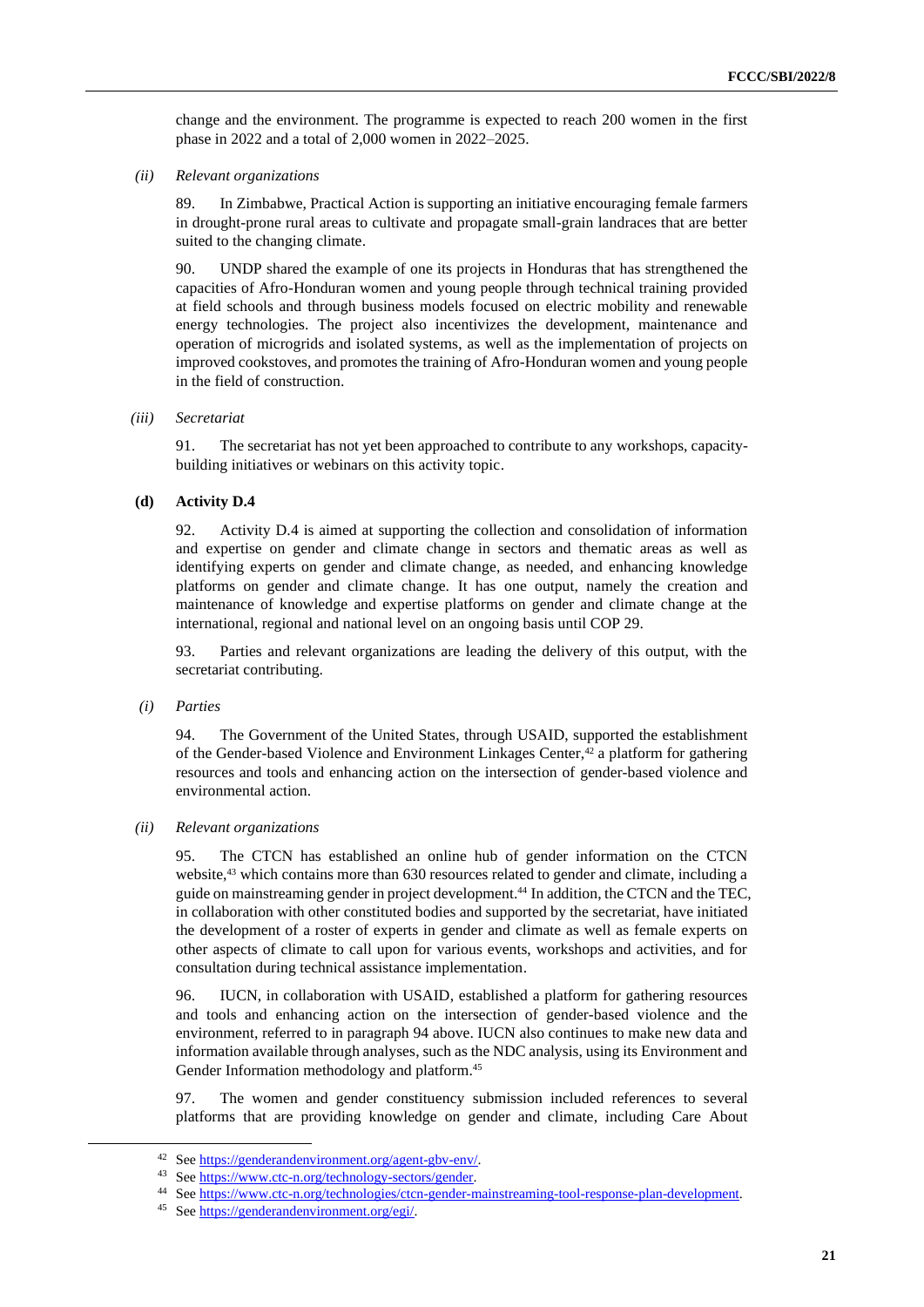Climate's EmpoderaClima initiative; <sup>46</sup> the WEDO gender climate tracker, which provides information on the extent to which countries address women´s human rights and the linkages between climate change and gender more broadly, women's participation in United Nations Climate Change Conferences and gender-related mandates under the UNFCCC;<sup>47</sup> and CARE and Climate Action Network International's online report card on gender integration in NDCs. 48

#### *(iii) Secretariat*

98. The secretariat is collaborating with relevant organizations, including on activities under the Gender and Environment Data Alliance referred to in paragraphs 34 and 96 above and in relation to the roster of experts referred in paragraph 95 above. In addition, the secretariat created and launched a LinkedIn group for professionals focusing on the nexus of gender and climate change with the aim of:

- (a) Promoting best practices and sharing resources and knowledge;
- (b) Identifying intersectional approaches to gender and climate mainstreaming;
- (c) Creating a community for continued engagement;
- (d) Strengthening collaboration among stakeholders;
- (e) Connecting, supporting and empowering stakeholders;
- (f) Providing information on upcoming events;

(g) Engaging with and linking gender and climate under the UNFCCC process, Sustainable Development Goals and Generation Equality Forum.

**(e) Activity D.5**

99. Activity D.5 is aimed at engaging women's groups and national women and gender institutions in the process of developing, implementing and updating climate policies, plans, strategies and action, as appropriate, at all levels. Parties and relevant organizations are jointly leading the delivery of the activity's three outputs:

(a) Engagement of women's groups and national women and gender institutions in developing and implementing climate policies, plans, strategies and action, as appropriate, at the national level on an ongoing basis until COP 29;

(b) Peer-to-peer exchange on country experience and needs in relation to engaging women's groups and national women and gender institutions at the regional level on an ongoing basis until COP 29;

(c) Submissions to the UNFCCC from Parties and relevant organizations to share experience on engaging women's groups and women and gender institutions at the national and international level on an ongoing basis until COP 29.

*(i) Parties*

100. Several Parties provided information on activities related to the outputs referred to in paragraph 99 above. For example:

(a) In relation to the output referred to in paragraph  $99(a)$  above:

(i) The Government of Australia is supporting the Strengthening Diverse Women's Leadership in Humanitarian Action project in collaboration with the Pacific Women programme and led by the Shifting the Power Coalition, which ensures that diverse Pacific women's voices provide leadership in disaster planning and response through a coalition approach. It helps 200 female leaders in six countries to increase

<sup>46</sup> See  $\frac{https://www.empoderaclima.org/}{$ <br>47 See  $\frac{https://www.empoderaclimatetracken}{$ 

Se[e https://www.genderclimatetracker.org/country-profiles/.](https://www.genderclimatetracker.org/country-profiles/)

<sup>48</sup> Se[e https://careclimatechange.org/report-card-update-where-is-gender-equality-in-national-climate](https://careclimatechange.org/report-card-update-where-is-gender-equality-in-national-climate-plans-ndcs-june-2021/)[plans-ndcs-june-2021/.](https://careclimatechange.org/report-card-update-where-is-gender-equality-in-national-climate-plans-ndcs-june-2021/)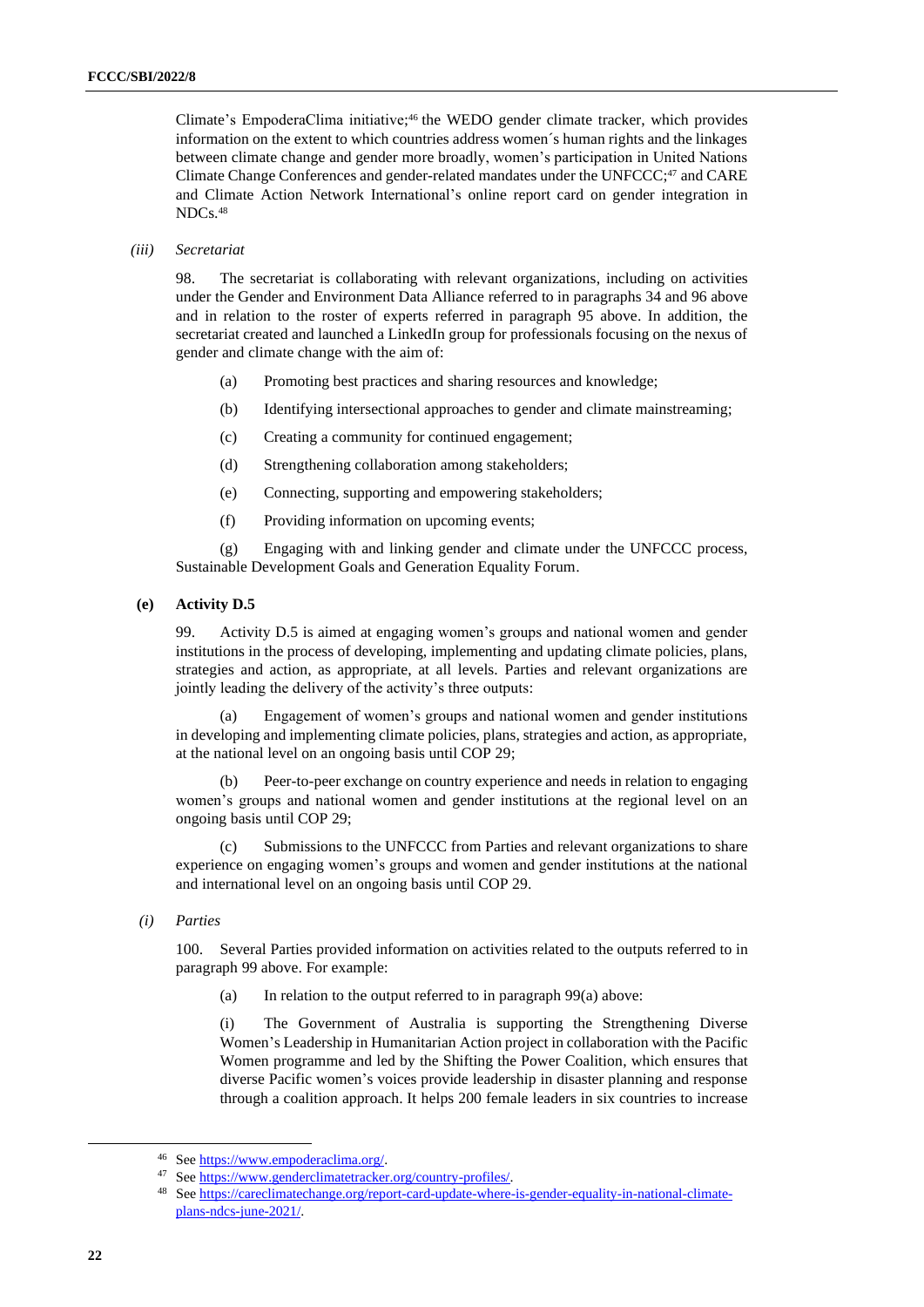their capacity to engage in local and national disaster coordination mechanisms and collectively influence decision-making;

(ii) In Chile, the Ministry of Women and Gender Equity is a member of the national Inter-ministerial Technical Team on Climate Change. In addition, the Interinstitutional Working Group on Gender and Climate Change was formed in 2019, made up of the Ministry of Foreign Affairs (member of the COP 25 Presidency gender negotiating cluster), the Ministry of the Environment and the Ministry of Women and Gender Equity with the aim of working towards implementing the GAP;

(iii) In 2020, the Government of Indonesia collaborated with the United Nations Population Fund to create a standard operating procedure for women-friendly spaces as part of steps to prevent and address gender-based violence against women during disasters, including climate-related disaster situations;

(iv) Madagascar reported that the Government has involved women's groups and national institutions responsible for gender in all of its climate change processes;

(v) The Government of the United Kingdom, to facilitate regular engagement with indigenous peoples, civil society and youth, and ensure that their voices had an influence on the Presidency and its actions and activities, established a number of advisory groups in the run-up to COP 26;

(b) In relation to the output referred to in paragraph 99(b) above, the Government of the United Kingdom provided support for the Equality Fund's Dialogue on Feminist Climate Action held in September 2021, which brought together over 30 representatives of women's rights organizations and feminist movements in the Global South. The representatives provided recommendations on different aspects of climate policy and action, rooted in their experience of the diverse communities they serve, for consideration by decision makers at COP 26;

(c) In relation to the output referred to in paragraph 99(c) above, the secretariat has received one submission (from Nigeria).

#### *(ii) Relevant organizations*

101. In relation to the output referred to in paragraph 99(a) above, IISD provided an example of collaboration between the NAP Global Network, Lensational and government partners in Ghana and Kenya to integrate women's voices into adaptation planning processes using visual storytelling means. Efforts are also being made to engage government institutions responsible for gender equality in the NAP process. For example, in Côte d'Ivoire, the Ministry of the Environment and Sustainable Development and the Ministry of Women, Family and Children are actively collaborating to mainstream gender in climate action.

102. In relation to the output referred to in paragraph 99(c) above, the secretariat has received submissions from two relevant organizations.

#### **(f) Activity D.6**

103. Activity D.6 is aimed at exchanging information on lessons learned among Parties that have integrated gender into national climate policies, plans, strategies and action, as appropriate (e.g. information on results, impacts and main challenges), and on the actions that Parties are taking to mainstream gender in any updates thereto, as appropriate. It has the following four outputs:

(a) Submissions to the UNFCCC from Parties and relevant organizations on lessons learned and actions taken on the activity topic referred to in paragraph 103 above by 31 March 2020;

(b) An in-session workshop, organized by the secretariat, with national gender and climate change focal points and relevant organizations contributing, on lessons learned and actions taken in any updates to national climate policies, plans, strategies and action, held at SB 52;

(c) Preparation by the secretariat of an informal workshop report by SB 53;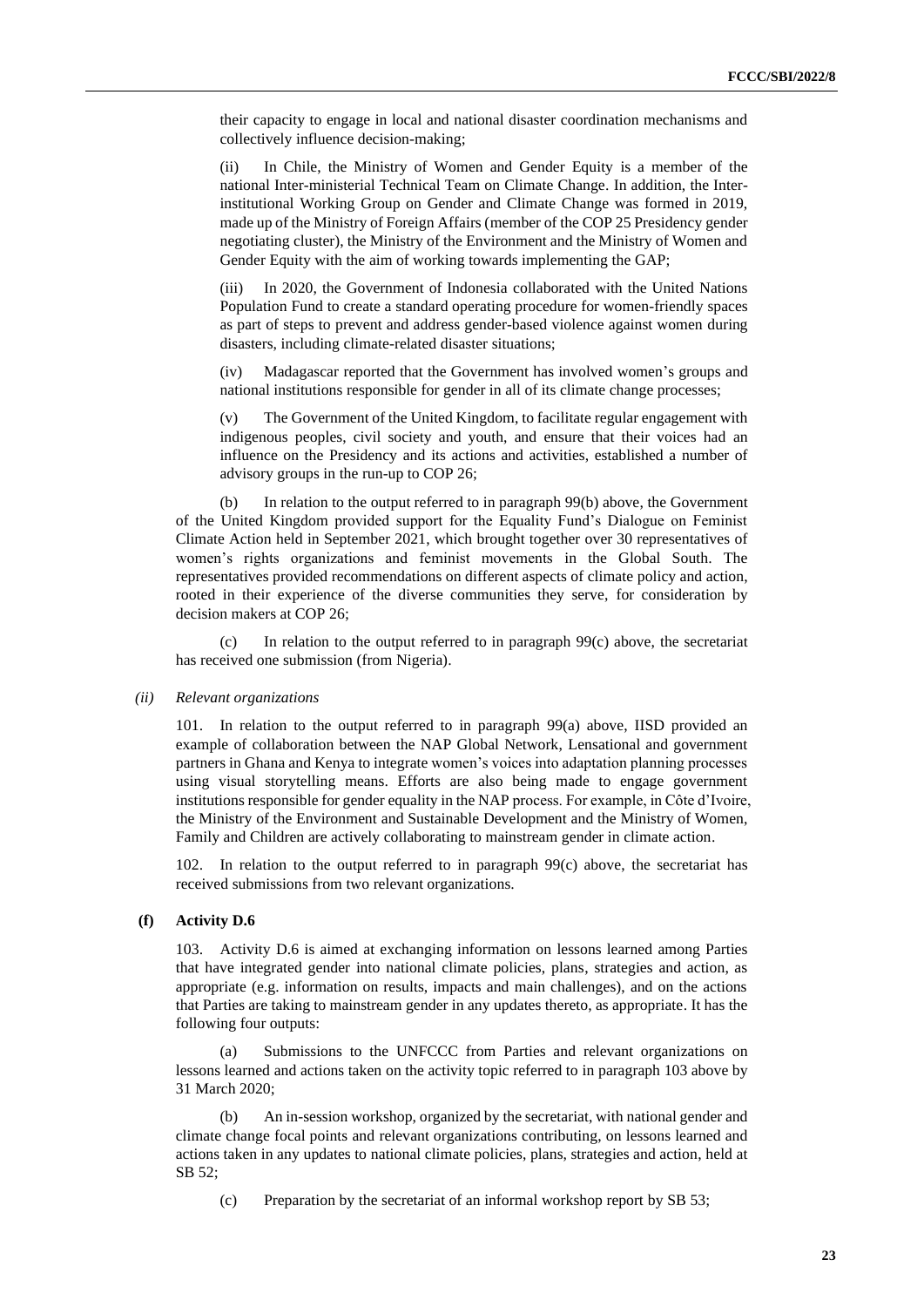(d) Organization by relevant organizations, with national gender and climate change focal points and the secretariat contributing, of workshops, dialogues, training and expert meetings at the regional and national level to be held on an ongoing basis until COP 29.

#### *(i) Parties*

104. In relation to the output referred to in paragraph 103(a) above, 4 Parties made submissions.

105. In relation to the output referred to in paragraphs 103(b) above, a total of 27 country representatives presented at the different regionally focused virtual workshops and 44 countries shared their experience in breakout groups.

106. In relation to the output referred to in paragraph 103(d) above, Chile held a virtual regional meeting on climate change and gender equality in 2021 that consisted of seven sessions in which 64 government officials participated, as well as key agencies involved in the gender and climate change agenda. It enabled the exchange of experience, good practices, challenges and opportunities on integrating gender equality into climate action in the Latin American and Caribbean region, provided an opportunity to reflect on new gender approaches to climate change policies, and promoted the creation and strengthening of a network for gender equality and climate change to advance implementation of the LWPG and GAP. It also created an opportunity to identify priorities and synergies between countries in Latin America and the Caribbean; examples and possibilities for new South–South, North– South and triangular cooperation; and challenges for which further action is required related to the implementation of the GAP. A report on the meeting is expected to be made available in the second quarter of 2022.

*(ii) Relevant organizations*

107. Information on the organizations that contributed to the workshops referred to in paragraph 108 below, and on which topics, is available on the UNFCCC website.<sup>49</sup>

*(iii) Secretariat*

108. In relation to the output referred to in paragraph 103(b) above, to maintain momentum on the implementation of the GAP in the absence of sessions of the subsidiary bodies in 2020 owing to the pandemic, the secretariat held five virtual workshops on integrating gender considerations into national climate policies, plans, strategies and actions between July and October 2020.<sup>50</sup> The workshops were held for Asia and the Pacific, Europe and Central Asia, the Middle East and North Africa, sub-Saharan Africa, North America and Latin America and the Caribbean. The five regionally focused virtual workshops enabled discussion among a wide range of actors from governments, United Nations entities, intergovernmental organizations, NGOs, civil society and the private sector, including many who do not normally attend in-person meetings under the UNFCCC process, on in-depth regionally specific considerations on gender data and analysis, institutional arrangements, and alignment and coherence of climate and gender policies. The secretariat prepared an informal compilation report on the virtual workshops as per the output referred to in paragraph 103(c) above. 51

### **(g) Activity D.7**

109. Activity D.7 is aimed at enhancing the availability of sex-disaggregated data for gender analysis, taking into consideration multidimensional factors, to better inform genderresponsive climate policies, plans, strategies and action, as appropriate. It has one output,

<sup>49</sup> Se[e https://unfccc.int/topics/gender/events-meetings/workshops-dialogues/virtual-workshops-gender](https://unfccc.int/topics/gender/events-meetings/workshops-dialogues/virtual-workshops-gender-integration-into-national-climate-actions)[integration-into-national-climate-actions.](https://unfccc.int/topics/gender/events-meetings/workshops-dialogues/virtual-workshops-gender-integration-into-national-climate-actions) 

<sup>50</sup> Se[e https://unfccc.int/topics/gender/events-meetings/workshops-dialogues/virtual-workshops-gender](https://unfccc.int/topics/gender/events-meetings/workshops-dialogues/virtual-workshops-gender-integration-into-national-climate-actions#eq-1)[integration-into-national-climate-actions#eq-1.](https://unfccc.int/topics/gender/events-meetings/workshops-dialogues/virtual-workshops-gender-integration-into-national-climate-actions#eq-1)

<sup>51</sup> See [https://unfccc.int/sites/default/files/resource/Informal%20Compilation%20Regional%20](https://unfccc.int/sites/default/files/resource/Informal%20Compilation%20Regional%20Workshops.pdf) [Workshops.pdf.](https://unfccc.int/sites/default/files/resource/Informal%20Compilation%20Regional%20Workshops.pdf)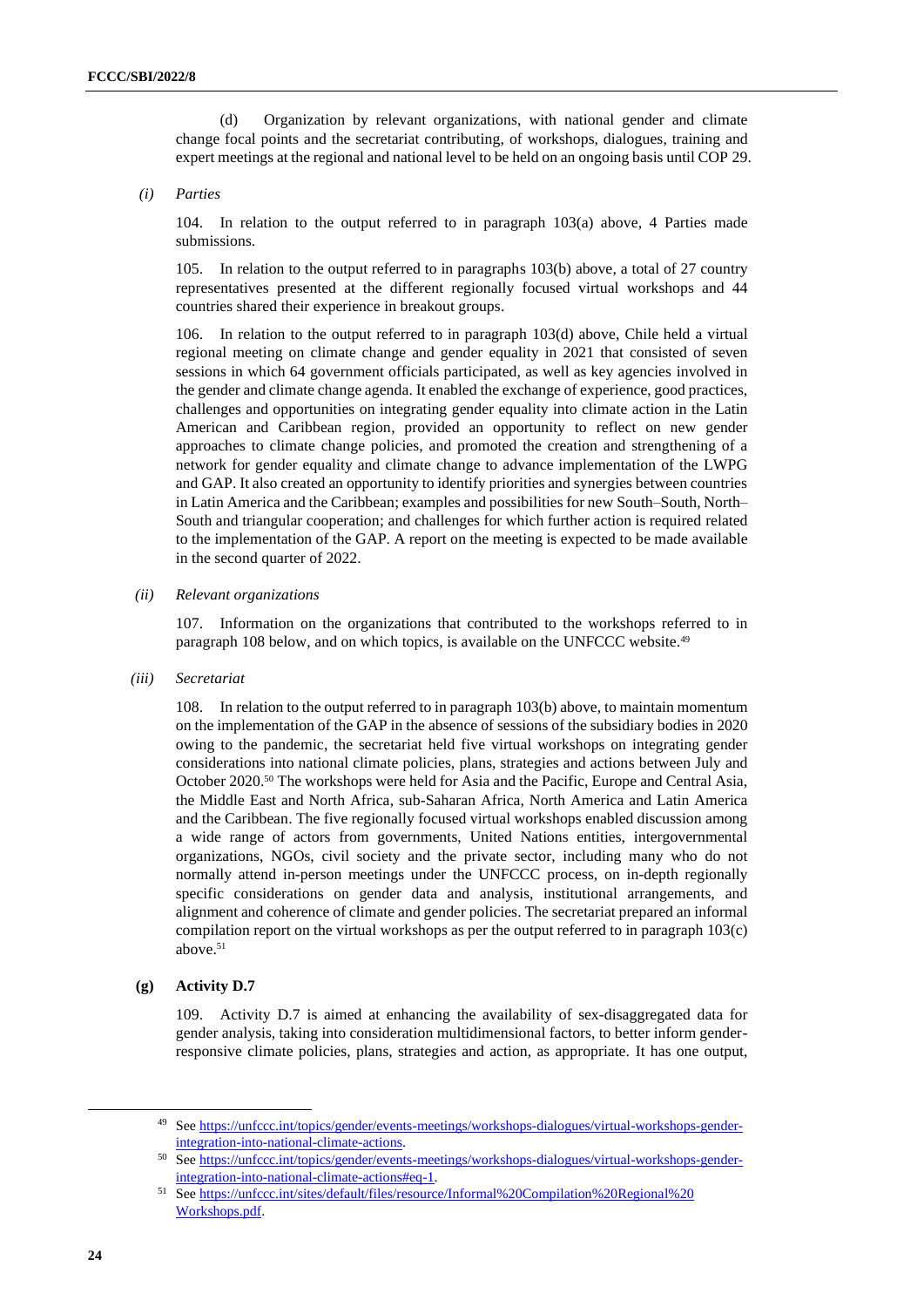namely managing and making available sex-disaggregated data for gender analysis in national systems, as appropriate.

110. Parties and relevant organizations are leading the delivery of this output.

*(i) Parties*

111. One Party provided information on activities related to the output referred to in paragraph 109 above. Antigua and Barbuda is supporting its gender commitments by collecting sex-disaggregated data using surveys and assessments such as a national gender assessment survey, a gender assessment of just transition of the workforce, a gender baseline assessment of conditions for mainstreaming financial resilience to climate change, a baseline analysis for the electricity and road transport sectors, and a household survey on the acceptability and affordability of renewable energy. It also collects data for:

(a) Developing a gender-responsive approach to ensure just transition in the energy and construction sectors (men currently make up approximately 95 per cent of the workforce in these sectors);

(b) Implementing a gender-responsive green business development programme focused on helping small and medium-sized enterprises to access green technologies and climate-related investment; supporting entrepreneurs in green businesses via the Entrepreneurial Development Programme Fund; and using other means to support businesses in their transition towards low-carbon development;

(c) In the event of an extreme weather event, identifying and providing support, within seven days after such an event, to all community-based businesses and organizations that help women to recover from the impacts and resume work, thus preserving their livelihoods (and potentially aiding their return to their homes and communities).

*(ii) Relevant organizations*

112. In collaboration with the UN Women Multi-Country Office in the Caribbean and as part of the EnGenDER project, IISD completed an analysis of gender-related knowledge, attitudes, behaviours and practices among staff at coordination mechanisms for climate change and disaster risk reduction in nine Caribbean countries.

#### **5. Priority area E: monitoring and reporting**

113. The objective of priority area E is to improve tracking of the implementation of and reporting on gender-related mandates under the LWPG and GAP.

114. This priority area includes two activities and two outputs, which the secretariat is solely responsible for delivering.

#### **(a) Activity E.1**

115. For activity E.1 on strengthening the monitoring and reporting on women in leadership positions within the UNFCCC process in the context of the gender composition report referred to in decision 3/CP.25, paragraph 15(b), including through case studies, there is one output, namely including additional information in the annual gender composition report on an ongoing basis until COP 29.

116. The gender composition report has been strengthened by adding data on age and gender and how these factors intersect in relation to Party delegates and heads and deputy heads of delegations.<sup>52</sup> The 2021 version of the report includes a comparison with the first report published in 2013 and two case studies (on speaking times during plenaries and actions taken by Chile as the Presidency of COP 25 to increase the representation of women within the UNFCCC process). 53

<sup>52</sup> FCCC/CP/2020/3.

<sup>53</sup> FCCC/CP/2021/4.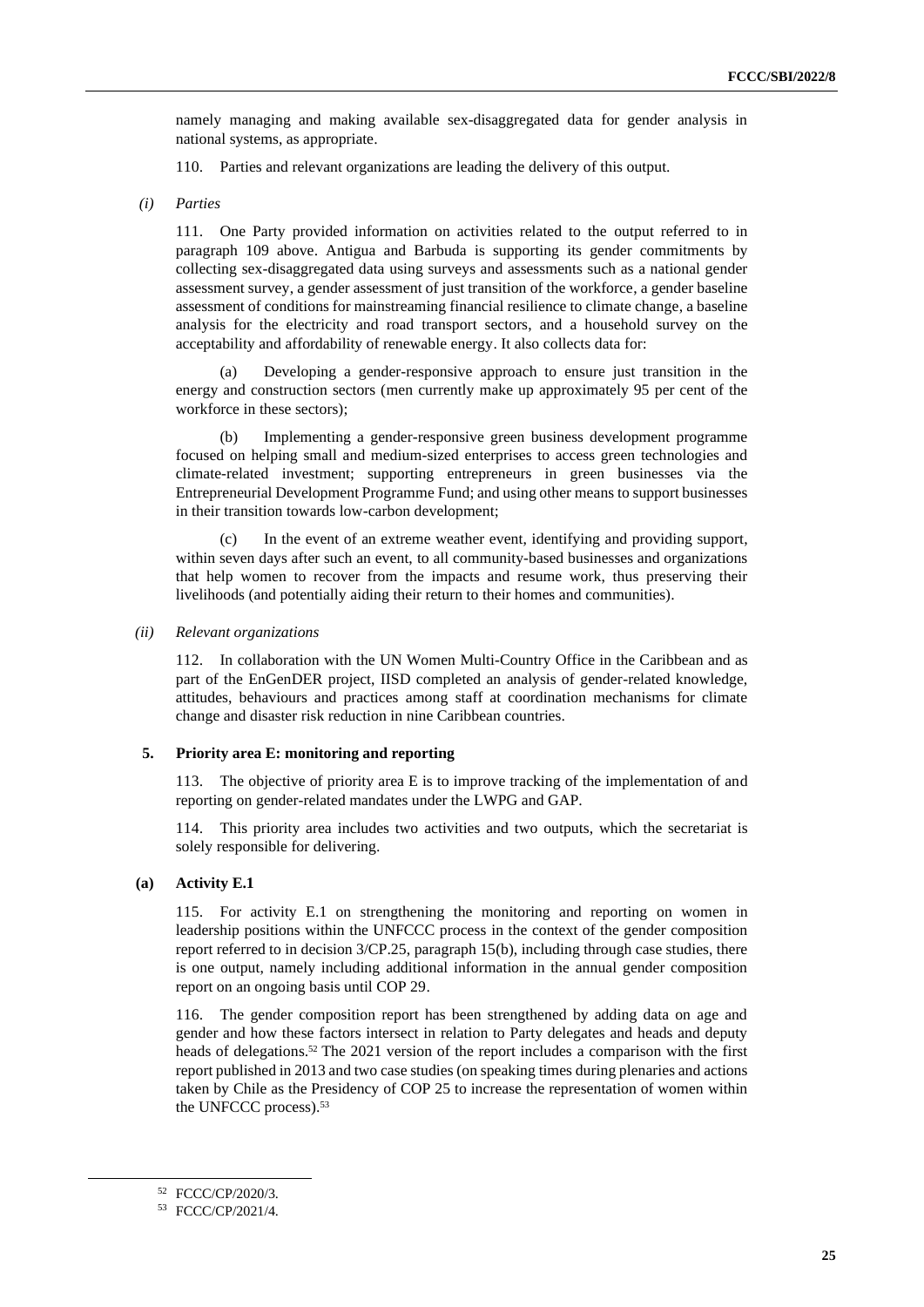### **(b) Activity E.2**

117. For activity E2 on monitoring and reporting on the implementation of genderresponsive climate polices, plans, strategies and action, as appropriate, reported by Parties in regular reports and communications under the UNFCCC process, there is one output, namely the preparation by the secretariat of a compilation and synthesis report for consideration at COP 27 and COP 29.

### **B. Challenges and areas for improvement**

118. The submissions identified both challenges and areas for improvement in relation to advancing gender equality and the empowerment of women in the implementation of climate policies, plans, strategies and action.

### **1. Challenges**

119. Most submissions highlighted the fact that the pandemic negatively affected the implementation of the GAP and impeded or reversed previous advances towards gender equality and the empowerment of women and girls. For example:

(a) Pre-existing inequalities related to, for example, wealth and social status were exacerbated, with female-dominated industries such as health care, social care and hospitality hit hardest by the pandemic and multiple, prolonged lockdowns, resulting in, among other things, women losing jobs and livelihoods due to insecure working conditions or being forced to leave their jobs to care for children or the elderly. Women who remained in the labour market often faced additional work caused by labour shortages or an increase in unpaid care work;

(b) Gender-based and intimate partner violence increased significantly, with health protection measures such as self-isolation and remote working placing some women in situations of increased harm and danger, while vulnerability to harmful cultural practices affecting women and girls in particular also increased significantly. Exposure to situations of harm and danger increased because protection and care services for those affected by genderbased violence were diverted to provide pandemic and mental health services. This affected the capacity of women and girls to meaningfully participate in climate change interventions and had a compounding effect as climate change impacts also exacerbate gender-based violence fuelled by conflict situations and scarce resources;

(c) Health measures such as self-isolation and social distancing prevented the collection of sex- and gender-disaggregated data as in-person surveys and data-collection processes were prohibited.

120. Notwithstanding these challenges, several submissions highlighted some of the positive changes that occurred as a result of the pandemic, namely wider participation due to a shift to virtual meetings, some of which were held with a regional focus and included interpretation services, which also reduced language barriers and greenhouse gas emissions related to travel. However, it was recognized that unequal access to digital infrastructure and services in developing countries remains a barrier to equal participation in virtual settings and that in-person meetings remain important.

121. Other challenges identified included the following gaps related to implementation:

(a) Gender–climate data gaps, which hamper effective climate-related decisionmaking and action at all levels;

Capacity gaps among national government representatives and institutions for developing and sustaining gender-responsive processes;

(c) For national gender and climate change focal points, a lack of training at the national level in advance of their appointment, a lack of resources, including financial, organizational and technical, and a lack of understanding of the roles of colleagues and different government ministries;

Gaps in funding and in the use of gender-responsive budgeting tools that help to ensure that gender–climate links are visible and funded;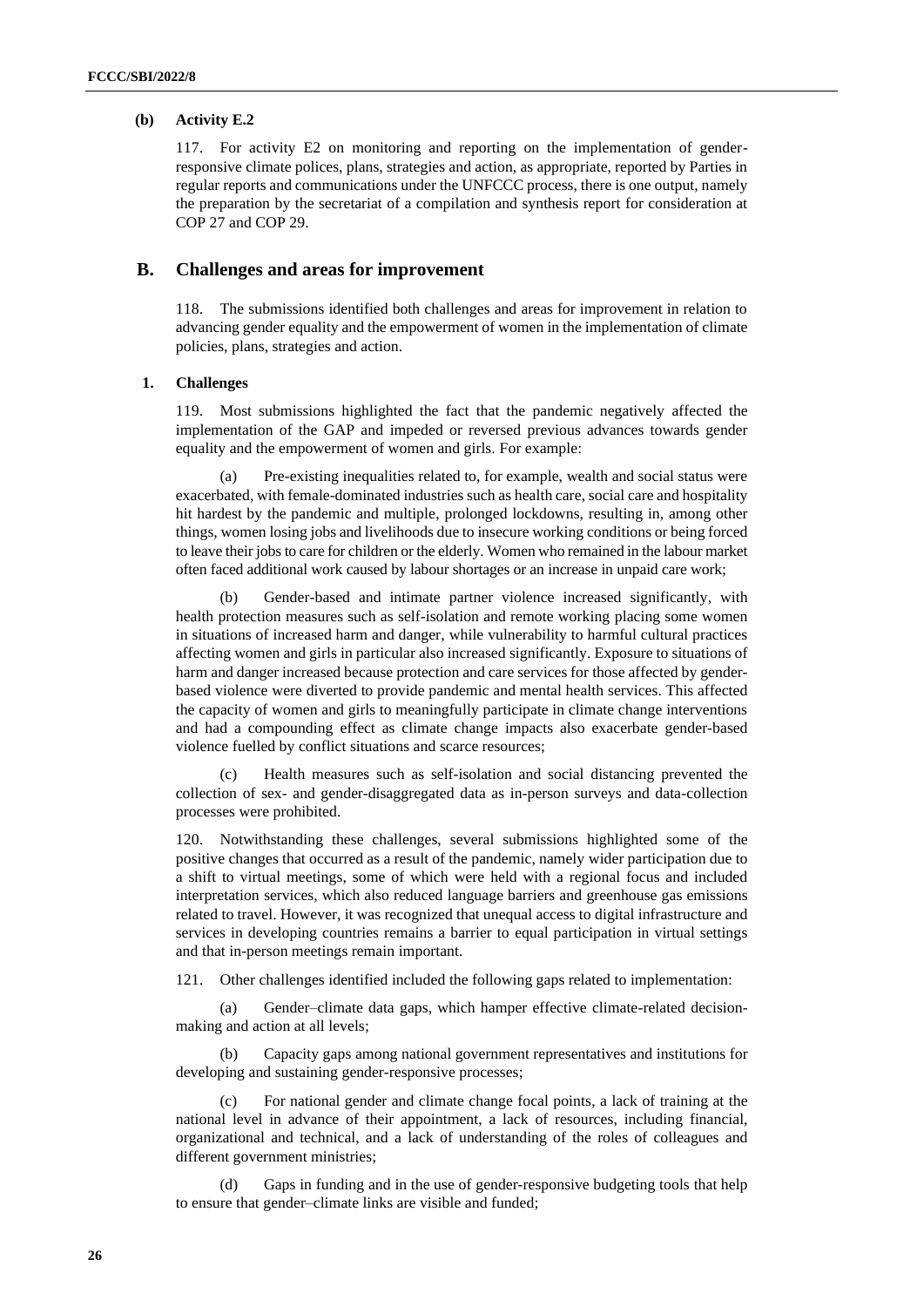(e) Failure of fiscal policies, for example, to make use of climate change investments, which can reduce vulnerabilities and inequalities, including through investment in gender-responsive social protection.

#### **2. Areas for improvement**

122. Several countries identified areas for improvement and areas of focus for furthering their efforts in implementing the LWPG and the GAP, including the following:

(a) Antigua and Barbuda:

(i) Advocating for an increase in climate finance and access to finance for adaptation activities to address climate change impacts;

(ii) Supporting an inclusive, gender-responsive approach to the just transition of the workforce with a focus on women's full participation in the new economy and providing support for men working within male-dominated energy and transport sectors to transition to work in green jobs;

(iii) Supporting a loss and damage response approach that includes an insurance component to ensure that risks resulting from increased climate variability can be managed affordably;

(iv) Initiating debt-for-climate swaps with willing creditors with the objective of supporting the implementation of NDCs;

(b) Australia:

(i) Ensuring a consistent gender balance in its delegations to the UNFCCC and other climate-related forums by adopting a gender composition target of 40 per cent men, 40 per cent women and 20 per cent any gender, including at the senior level, supported by long-term planning around, inter alia, recruitment and capacity-building of female negotiators;

(ii) Ensuring gender-balanced representation and gender-responsive, socially inclusive communications at United Nations Climate Change Conferences and other climate-related forums, taking care to recognize the vital contributions of women and girls, in all their diversity;

(iii) Improving coherence across its international engagement on gender and climate change, including in the United Nations Commission on the Status of Women and the Human Rights Council, and across the multilateral development and humanitarian system;

(iv) Continuing to look for opportunities to support gender-responsive climate finance through its development programme, with a focus on identifying and addressing gaps in the Indo-Pacific region;

(v) Improving its ability to report meaningfully on the impacts of genderresponsive climate investments through its development programme by enhancing monitoring and evaluation, providing annual updates on action to support the GAP and tracking its gender-responsive climate finance;

(vi) Working across government departments to explore ways of enhancing gender-responsive action at the national level, improving coordination and knowledge-sharing across sectors and enhancing monitoring, evaluation and reporting;

(c) Chile seeks to reduce the gender gaps identified in climate change management instruments at the subnational and national level by advancing its goals for achievement by 2030 or 2040, depending on the goal, including:

(i) Integrating into its regional action plans on climate change an analysis to identify specific gender gaps to be taken into account in the design of mitigation and adaptation measures;

(ii) Systematizing the experience of each region in incorporating a gender approach into actions to tackle climate change;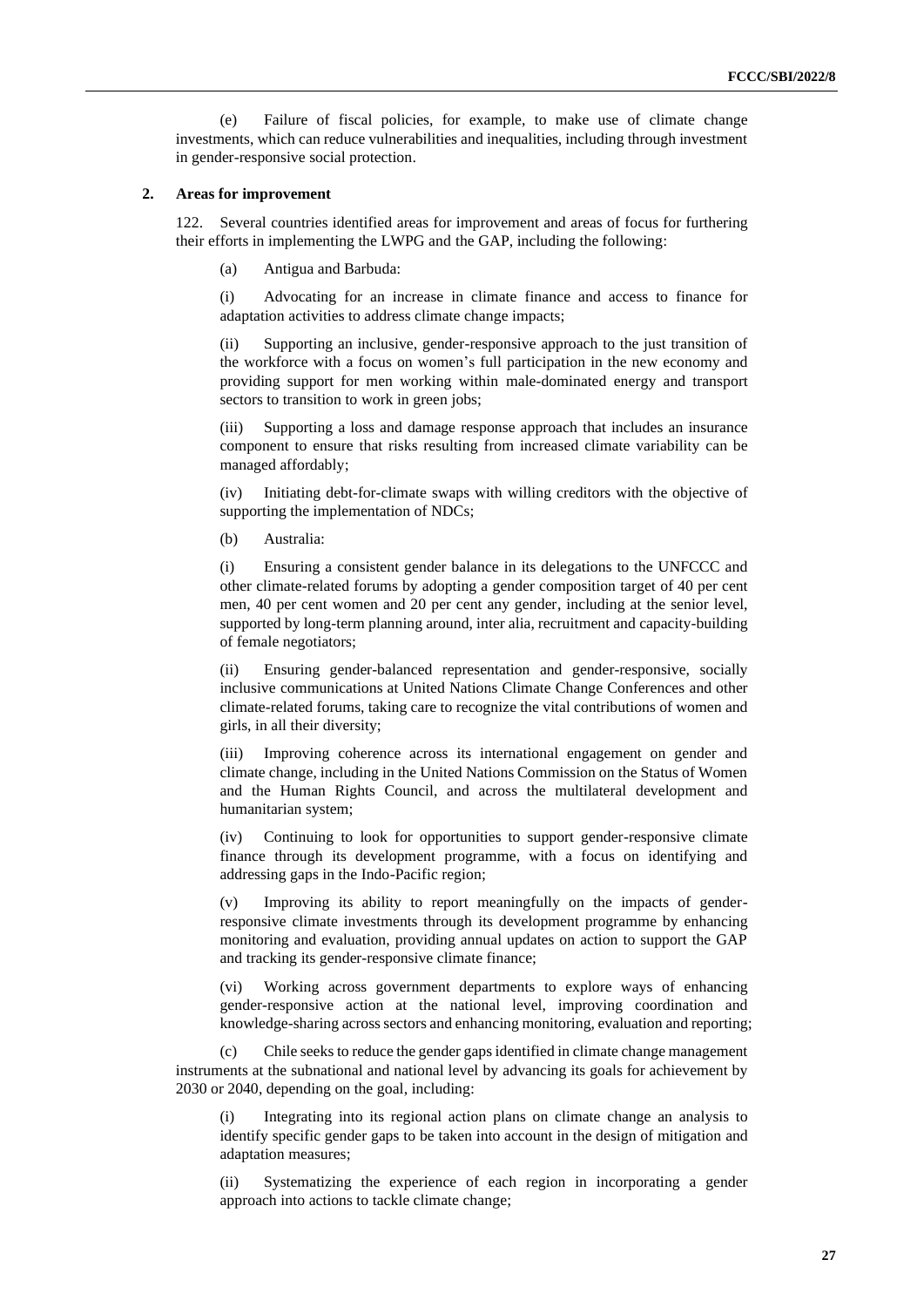(iii) Integrating gender-responsive or transformative actions into all climate change management instruments at the subnational and national level;

(d) Panama has identified an opportunity for improvement in relation to its national gender and climate action plans and for developing a gender-sensitive budget for each sector of its NDC;

(e) The United Kingdom is aiming to strengthen the gender-responsiveness of its climate finance, empowering women and girls and supporting transformational change wherever possible; increasing the proportion of climate finance that has gender equality as a principle or significant objective, as defined by the Organisation for Economic Co-operation and Development Assistance Committee.

## **C. Further work to be undertaken**

123. In addition to the work that Parties identified as areas they intend to improve and focus on in the future, Parties and relevant organizations identified the activities related to the five priority areas that Parties may wish to consider when reviewing progress in implementing the GAP activities and further work to be undertaken.

124. Activities identified under priority area A – capacity-building, knowledge management and communication – were:

(a) Exploring ways of addressing cultural and social norms that negatively influence gender dynamics within governments and other institutions involved in climate policy and action;

(b) Providing further guidance for Parties and national gender and climate change focal points on the roles of national bodies in implementing the LWPG and the GAP;

Strengthening the role of the national gender and climate change focal points by documenting and institutionalizing their functions and responsibilities at the national and international level;

(d) Providing capacity-building and learning opportunities to discuss the integration of gender into long-term strategies towards low-carbon economies, including a dialogue under the SBI focused on gender considerations in the context of just transition and decent work, and economic diversification.

125. Activities identified under priority area B – gender balance, participation and women's leadership – were:

(a) Strengthening the role of women's and feminist organizations and movements, as well as women dealing first-hand with the impacts of climate change, in deepening the understanding of the link between gender and climate change and in developing, implementing and overseeing climate policies, plans, strategies and action;

(b) Encouraging the development and use of mechanisms for sustained stakeholder engagement, focusing on the inclusion of groups facing systemic discrimination;

(c) Highlighting to those Parties who benefit from the participation of funded female delegates the value that these women bring to their delegations, and, rather than expanding travel funds, showcasing how women's participation leads Parties to raise and allocate travel funding for more balanced delegations.

126. Activities identified under priority area C – coherence – were:

(a) Ensuring that new members of constituted bodies are trained on gender considerations to maintain the efforts of constituted bodies to integrate gender into their respective areas of work;

(b) Ensuring broad engagement in the planning and delivery of mandated events and of events convened by the COP Presidency on Gender Day at United Nations Climate Change Conferences;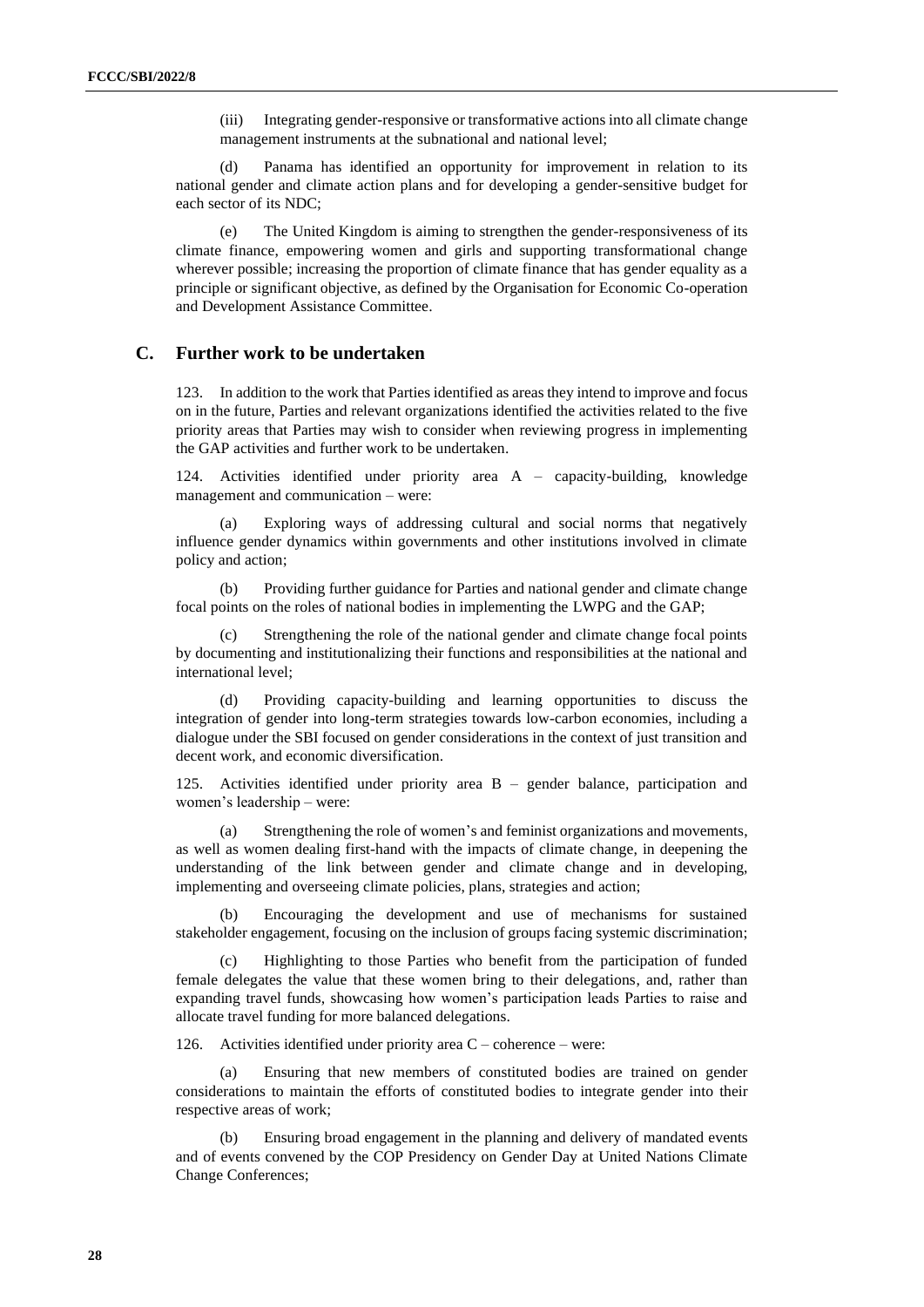(c) Hosting a joint event prior to or during COP 27 to acknowledge and share outcomes of the sixty-sixth session of the Commission on the Status of Women, which had the priority theme of achieving gender equality and the empowerment of all women and girls in the context of climate change, environmental and disaster risk reduction policies and programmes.

127. Activities identified under priority area D – gender-responsive implementation and means of implementation – were:

Strengthening the use of sex-disaggregated data and gender analyses in implementing climate policies, plans, strategies and action and in allocating climate finance;

(b) Exploring ways of effectively using sex-disaggregated data in reporting on climate policies, plans, strategies and action;

(c) Exploring ways of applying an intersectional approach in developing and implementing climate policies, plans, strategies and action;

Bridging the data and evidence gap, which is a persistent barrier to identifying and addressing the differentiated impacts of climate change on vulnerable groups, including indigenous peoples, people with disabilities, LGBTI people and communities, young and elderly people and other traditionally marginalized or excluded groups;

(e) Generating, maintaining and fostering peer learning around the data and evidence showing how the pandemic has affected communities and that intersect with gender and climate change;

(f) Encouraging countries to articulate and harmonize gender commitments across all their climate policies, plans, strategies and action (e.g. NDCs, NAPs and long-term lowemission development strategies);

(g) Strengthening the gender-responsiveness of climate finance and improving accessibility to climate finance, including for grass-roots and women's organizations, including by expanding direct access modalities;

(h) Exploring how fiscal policies and climate change investments can reduce vulnerabilities and inequalities, including through investment in gender-responsive social protection;

(i) Recommending further work to be undertaken that relates to gender-responsive or -transformative implementation and means of implementation, and is compiled under the following headings:

(i) Loss and damage;

(ii) Extractives, bioenergy and feminist natural resource governance;

(iii) Sexual and reproductive health and rights;

(iv) Women environmental human rights defenders;

(v) Systemic and individual ecological/ecotoxic masculinities, including the creation of a new section in the GAP focused on the analysis of masculinities, with suggestions for activities that span several priority areas.

128. Activities identified under priority area E – monitoring and reporting – were:

(a) Creating resources that document the measures that countries are taking, to include gender and social considerations in their climate policies, plans, strategies and action;

Strengthening, including through financial support, the monitoring and analysis of implemented climate action by feminist organizations to demonstrate the quality of plans regarding their human rights commitments;

Including in the annual gender composition report prepared by the secretariat a comparison of data over a three- to five-year range, in addition to annual statistics.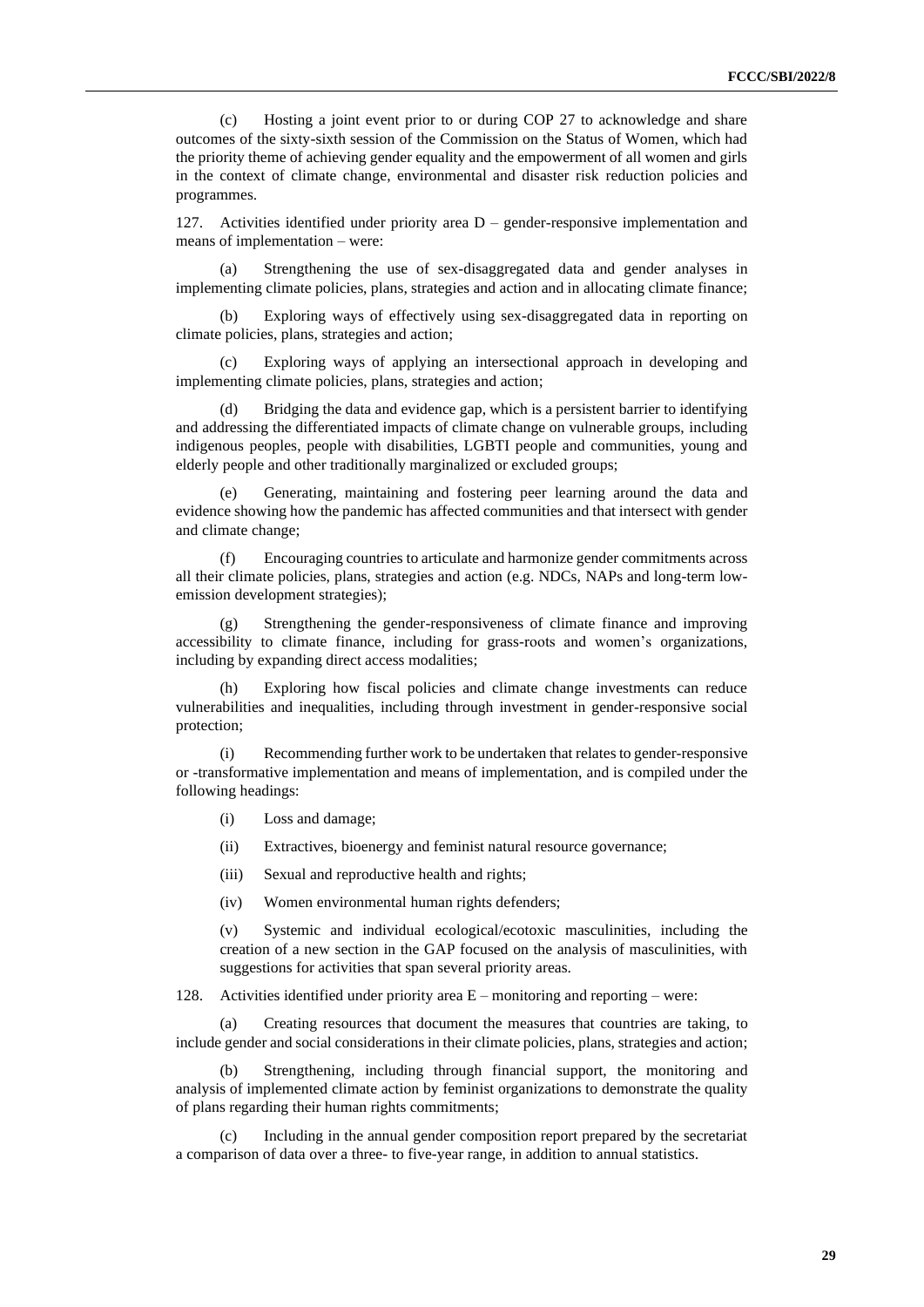## **Annex I**

## **Action not covered by the activities and outputs under the gender action plan**

1. Some submissions from Parties included information on the implementation of gender-responsive climate policies and action that fall outside the specific activities or outputs of the GAP. Nevertheless, as the information relates to activities under the LWPG, the objectives of the GAP priority areas or the implementation of gender-responsive policies more generally, examples of such information have been compiled in this annex for completeness.

## **A. Support for women's leadership and participation in national climate action<sup>1</sup>**

2. The Australian Government's Clean Energy Finance Corporation and the Australian Renewable Energy Agency have partnered with the Clean Energy Council and a coalition of organizations to establish the annual Chloe Munro Scholarship for Transformational Leadership, which supports emerging and mid-level female leaders in the fields of clean energy, energy management and carbon abatement to undertake courses to enhance their professional networks and leadership capabilities and drive collaboration. At the international level, Australia is supporting the United Nations Office for Disaster Risk Reduction in creating and engaging with the Women's International Network on Disaster Risk Reduction in Asia and the Pacific initiative. This initiative develops, supports and promotes women's leadership in disaster risk management by establishing a professional network of women in the Asia-Pacific region.

3. The United States invests in women's leadership under different approaches and across various sectors, including clean energy, agriculture and land use, development and peacebuilding.

## **B. Financial and technical support for climate policies, plans, strategies and action<sup>2</sup>**

4. Antigua and Barbuda provided information on its financial support, including in the following areas:

(a) Through projects funded by the Global Environment Facility, Adaptation Fund and Green Climate Fund, the Department of Environment of Antigua and Barbuda is able to facilitate access to climate finance, including through the Revolving Loan Programme, which provides 2 per cent concessional loans to vulnerable households, including single-parent and female-headed households, persons with disabilities, the elderly and youth, to strengthen climate resilience. Currently, over 50 per cent of the recipients of the funding granted or approved as climate finance under this programme are women and at least 30 per cent are from the most vulnerable groups;

(b) The Department of Environment also provides grants for climate finance to grass-roots community groups that provide hurricane shelters for local communities. The groups mainly consist of churches and other religious organizations, which continue to play a significant role in local communities in Antigua and Barbuda and women are both major contributors and beneficiaries here;

<sup>&</sup>lt;sup>1</sup> In the context of decision 3/CP.25, para. 7.

<sup>2</sup> In the context of decision 3/CP.25, paras. 14 and 16.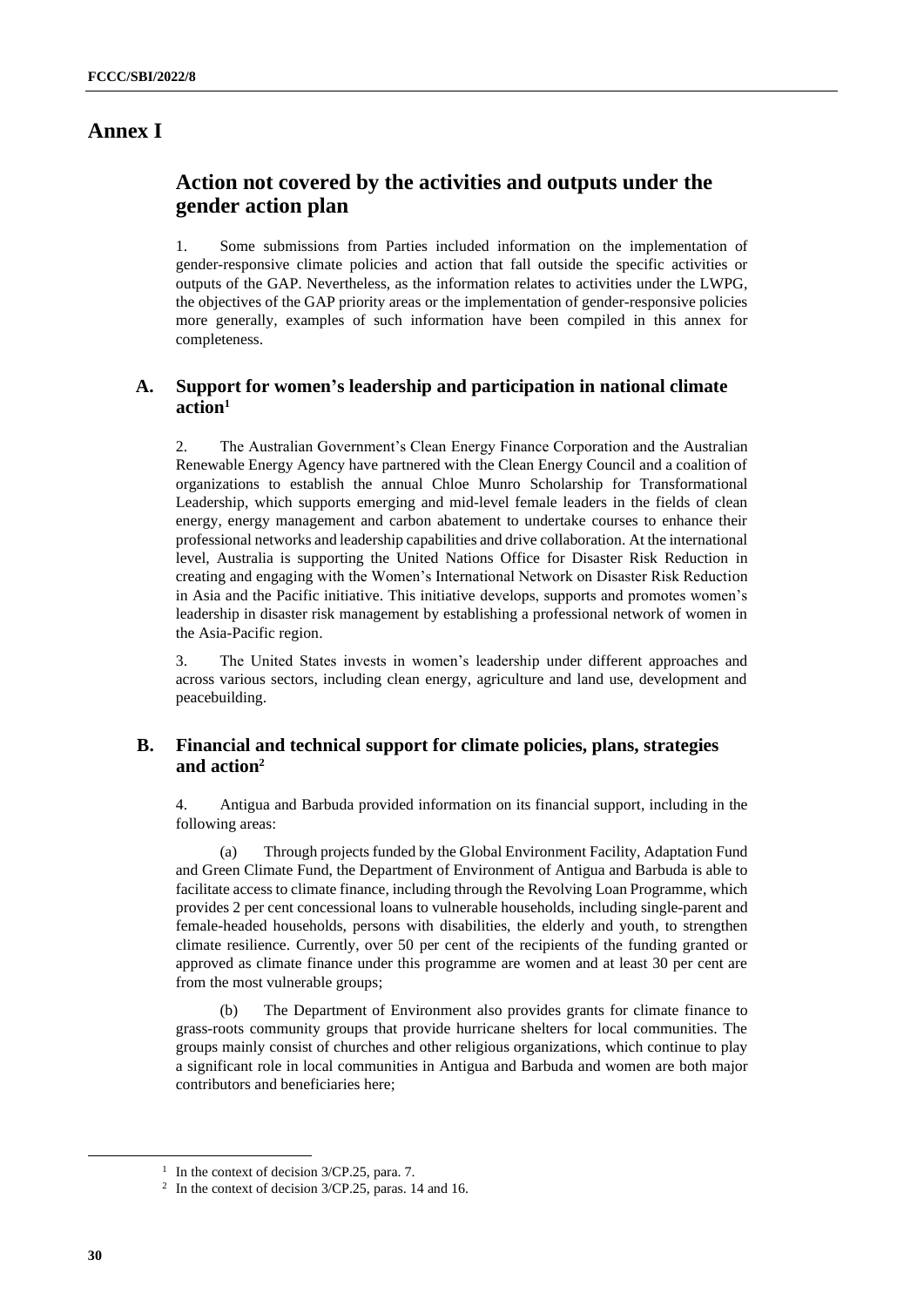(c) In addition, Antigua and Barbuda has created the Sustainable Island Resource Framework Fund, which ensures that all funding decisions are taken in accordance with stringent environmental and social safeguards and in a non-discriminatory manner.

5. Australia provided information on its financial and technical support, including in the following areas:

(a) Australia's climate-related blended finance partnerships with the private sector in the Indo-Pacific region apply a gender lens. For example, in 2022 Australia partnered with the United States International Development Finance Corporation to provide a partial credit guarantee of 1 million Australian dollars for the Asia Climate-Smart Landscape Fund in Indonesia, which seeks to unlock USD 200 million in private investmentsfor local enterprises working on climate-smart agribusiness. The Asia Climate-Smart Landscape Fund is expected to advance women's participation in the sector, increasing their income and improving livelihoods;

(b) Australia's support for the Private Financing Advisory Network, which provides business coaching and investor matchmaking to promising climate and clean energy entrepreneurs in low- and middle-income countries, requires a gender lens to be applied across its global network and portfolio;

(c) Australia also provides a range of small grants for gender-responsive climate action through the Australian NGO Cooperation Program.

6. The United Kingdom provided information on its financial and technical support, including in the following areas:

(a) In relation to implementation, the Government of the United Kingdom, in collaboration with several other countries, committed to a new set of principles in 2021 to ensure that climate adaptation is locally led and involves communities and those most adversely impacted by climate change, including women and girls, in its planning, design and implementation. The Principles for Locally Led Adaptation provide a framework for delivering adaptation more effectively and empower communities to plan for and protect their own future, including by ensuring that finance is accessible to those who need it most;

(b) At COP 26, the United Kingdom announced that funding of up to 45 million pounds sterling will be invested in the Community Resilience Partnership Programme to support adaptation and resilience across the Indo-Pacific region. Led by the Asian Development Bank and in partnership with the International Institute for Environment and Development and the Huairou Commission, the programme supports local communities and grass-roots women's groups to adapt to climate change while addressing gender inequalities;

(c) The United Kingdom aims to increase the proportion of climate finance that has gender equality as a principle or significant objective, as defined by the Development Assistance Committee of the Organisation for Economic Co-operation and Development. For example, the Government's flagship Partnering for Accelerated Climate Transitions programme has developed gender equality and social inclusion guidance for its country programmes that requests applicants to state how their projects could support women or marginalized groups, and provides additional support to ensure that gender equality and social inclusion are mainstreamed in projects and covered by reporting mechanisms;

(d) Within the Government of the United Kingdom, responsibility for international climate finance programming is distributed across several ministries, some of which have, or are in the process of developing, internal portfolio-wide gender mainstreaming guidance that provides practical advice on embedding gender mainstreaming in every stage of the programme cycle;

(e) The devolved administrations of Wales, Scotland and Northern Ireland have also incorporated gender equality as an element of their international climate programming. For example, the devolved government for Wales has provided support for the Mbale Tree Planting Programme, a project based in eastern Uganda aimed at increasing community resilience to climate change impacts through adaptation and mitigation interventions. The project has placed particular emphasis on empowering underrepresented groups, especially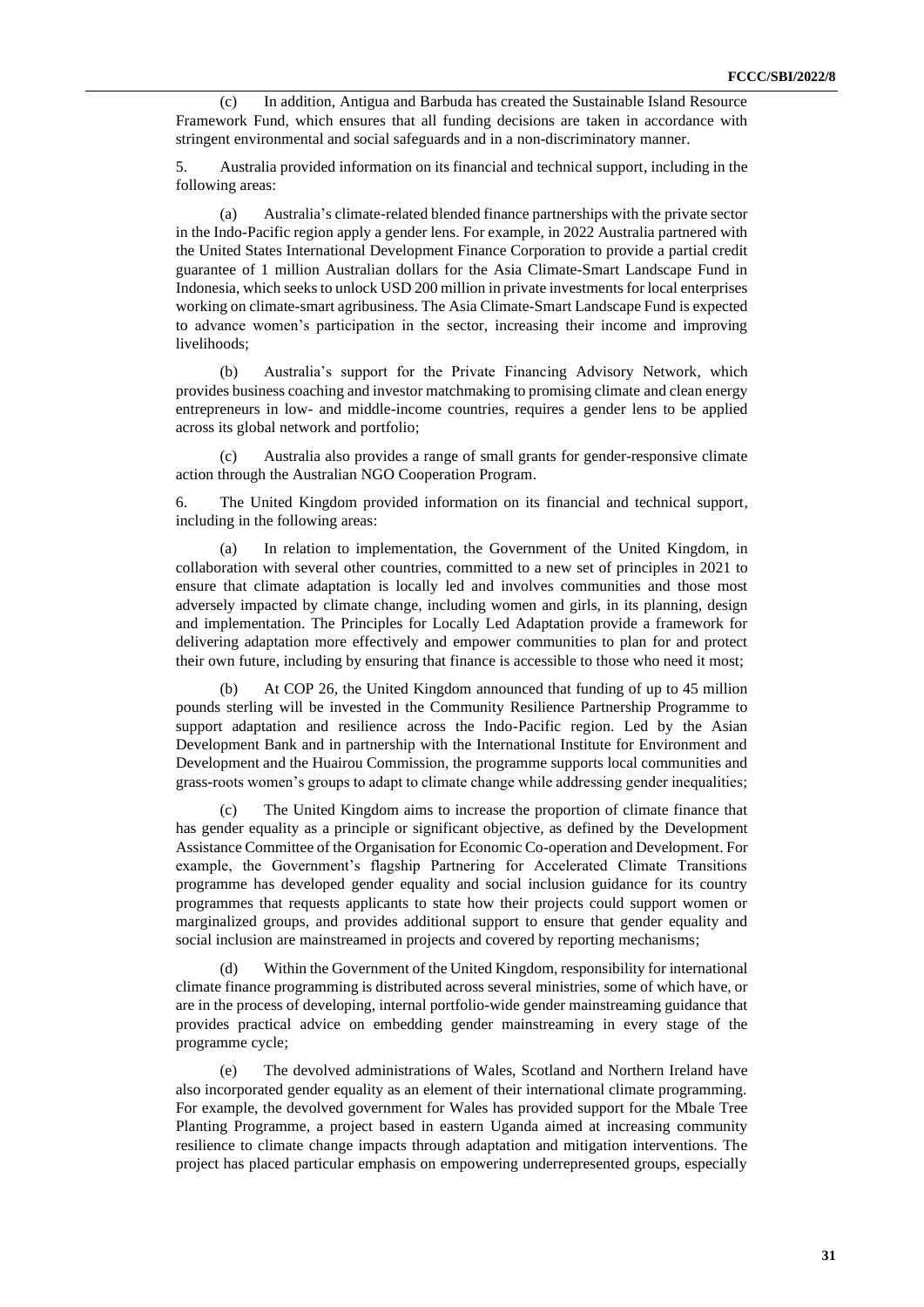women, youth and people with disabilities, in sustainable agroforestry and land management practices.

7. The United States provided information on its financial and technical support, including in the following areas:

(a) The United States will invest at least USD 14 million in funding from the Gender Equity and Equality Action Fund towards gender-responsive climate programming, which will include activities that advance women's leadership in climate action, increase women's economic participation in green industries, and build women's and girls' resilience to climate shocks and stressors;

(b) USAID is in the process of scaling up the Advancing Gender in the Environment initiative, a USD 20 million, 15-year multifaceted partnership between USAID and IUCN designed to increase the effectiveness of environment and climate-related programmes by integrating gender perspectives and improve gender equality and women's empowerment in a broad range of environmental sectors;

(c) The USAID Engendering Industries programme helps organizations in developing countries to increase economic opportunities for women and improve gender equality in the workplace.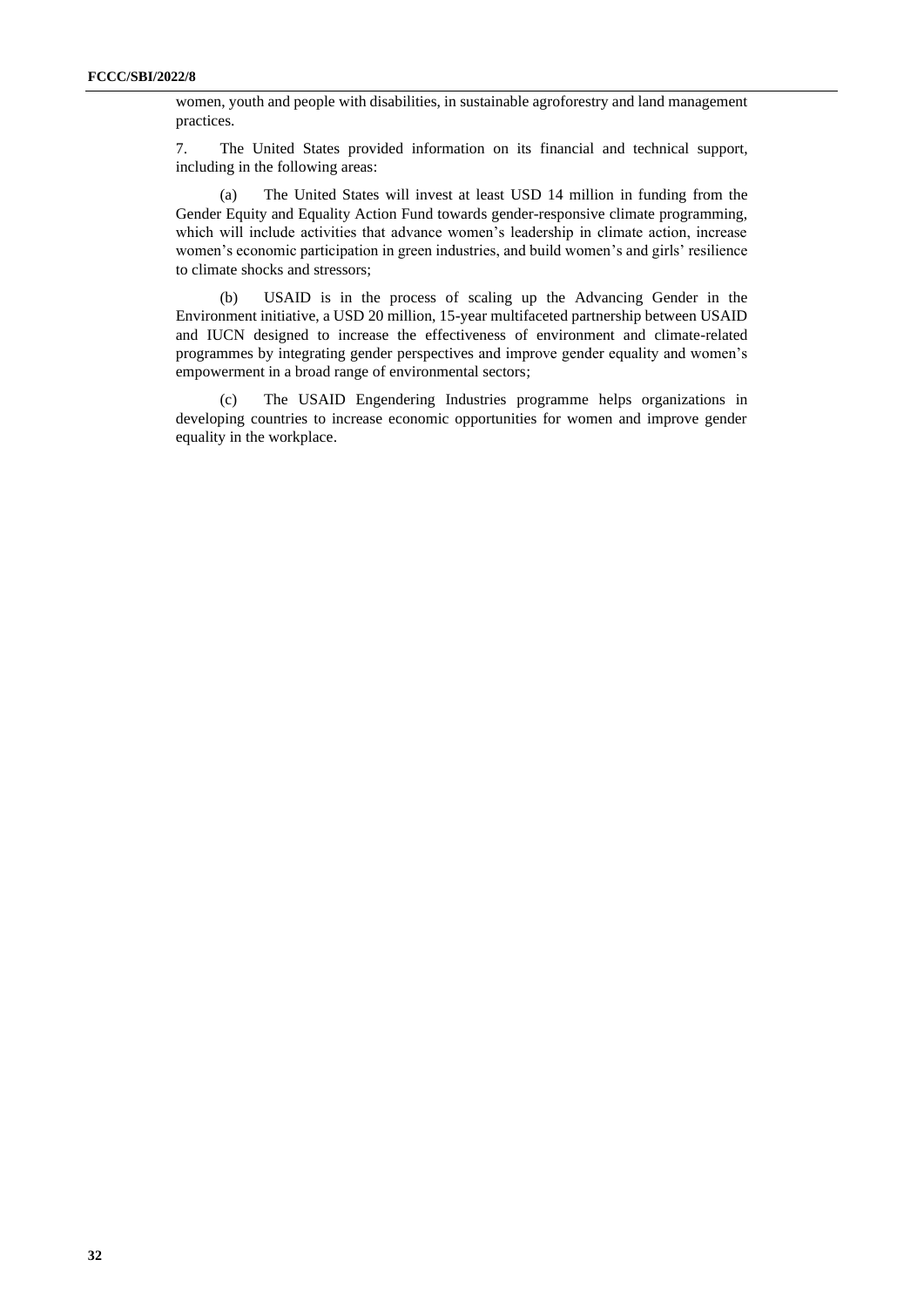## **Annex II**

# **Status of implementation of the activities contained in the gender action plan<sup>1</sup>**

Table II.1

| Priority area A: capacity-building, knowledge management and communication |  |  |
|----------------------------------------------------------------------------|--|--|
|----------------------------------------------------------------------------|--|--|

| <b>Activities</b>                                                                                                                                                                                                                                                                                                                                                            | Responsibilities                                                                                                                | <b>Timeline</b>             | Deliverables/outputs                                                                                              | Level of<br>implementation   | Status of implementation                                                                                                                                                                              |
|------------------------------------------------------------------------------------------------------------------------------------------------------------------------------------------------------------------------------------------------------------------------------------------------------------------------------------------------------------------------------|---------------------------------------------------------------------------------------------------------------------------------|-----------------------------|-------------------------------------------------------------------------------------------------------------------|------------------------------|-------------------------------------------------------------------------------------------------------------------------------------------------------------------------------------------------------|
| A.1 Strengthen capacity-building efforts<br>for governments and other stakeholders in<br>mainstreaming gender in formulating,<br>monitoring, implementing and reviewing,<br>as appropriate, national climate change<br>policies, plans, strategies and action,<br>including nationally determined<br>contributions, national adaptation plans<br>and national communications | Leading: Parties, relevant<br>organizations<br>Contributing: national<br>gender and climate change<br>focal points, secretariat | Ongoing to COP<br>30 (2024) | Implementation of<br>capacity-building for<br>developing gender-<br>responsive climate<br>change policy           | Regional,<br>national        | Most submissions include<br>information on the<br>delivery of this output<br>The secretariat and<br>constituted bodies have,<br>and are continuing to<br>contribute to the delivery<br>of this output |
| A.2 Discuss and clarify the role and the<br>work of the national gender and climate<br>change focal points, including through<br>providing capacity-building, tools and<br>resources, sharing experience and best                                                                                                                                                            | Leading: secretariat<br>Contributing: national<br>gender and climate change<br>focal points, relevant<br>organizations, Parties | SB 52 (2020)                | In-session workshop<br>Recommendations on<br>the role of the national<br>gender and climate<br>change focal point | International                | The workshop, which was<br>delayed, was held in a<br>virtual format in October<br>2020 and in person in<br>November 2021                                                                              |
| practices, workshops, knowledge<br>exchange, peer-to-peer learning, mentoring<br>and coaching                                                                                                                                                                                                                                                                                |                                                                                                                                 |                             |                                                                                                                   |                              | An informal workshop<br>report containing<br>recommendations<br>presented in the form of<br>worksheets was published<br>in April 2022                                                                 |
|                                                                                                                                                                                                                                                                                                                                                                              | Leading: relevant<br>organizations                                                                                              | Ongoing to<br>COP 30 (2024) | Provision of capacity-<br>building opportunities,<br>tools and resources                                          | Regional,<br>national        | Several submissions<br>include information on<br>delivery of this output                                                                                                                              |
|                                                                                                                                                                                                                                                                                                                                                                              | Contributing: secretariat,<br>national gender and climate<br>change focal points                                                |                             |                                                                                                                   |                              | The secretariat has<br>contributed to the delivery<br>of this output                                                                                                                                  |
| A.3 Enhance capacity-building for<br>governments and other relevant                                                                                                                                                                                                                                                                                                          | Leading: relevant<br>organizations                                                                                              | Ongoing to<br>COP 30 (2024) | Promotion of tools,<br>guidelines and training                                                                    | Regional,<br>national, local | Several submissions (from<br>Parties and relevant                                                                                                                                                     |

<sup>1</sup> All columns in all tables in this annex, except the "Status of implementation" column, have been reproduced as contained in the annex to decision 3/CP.25.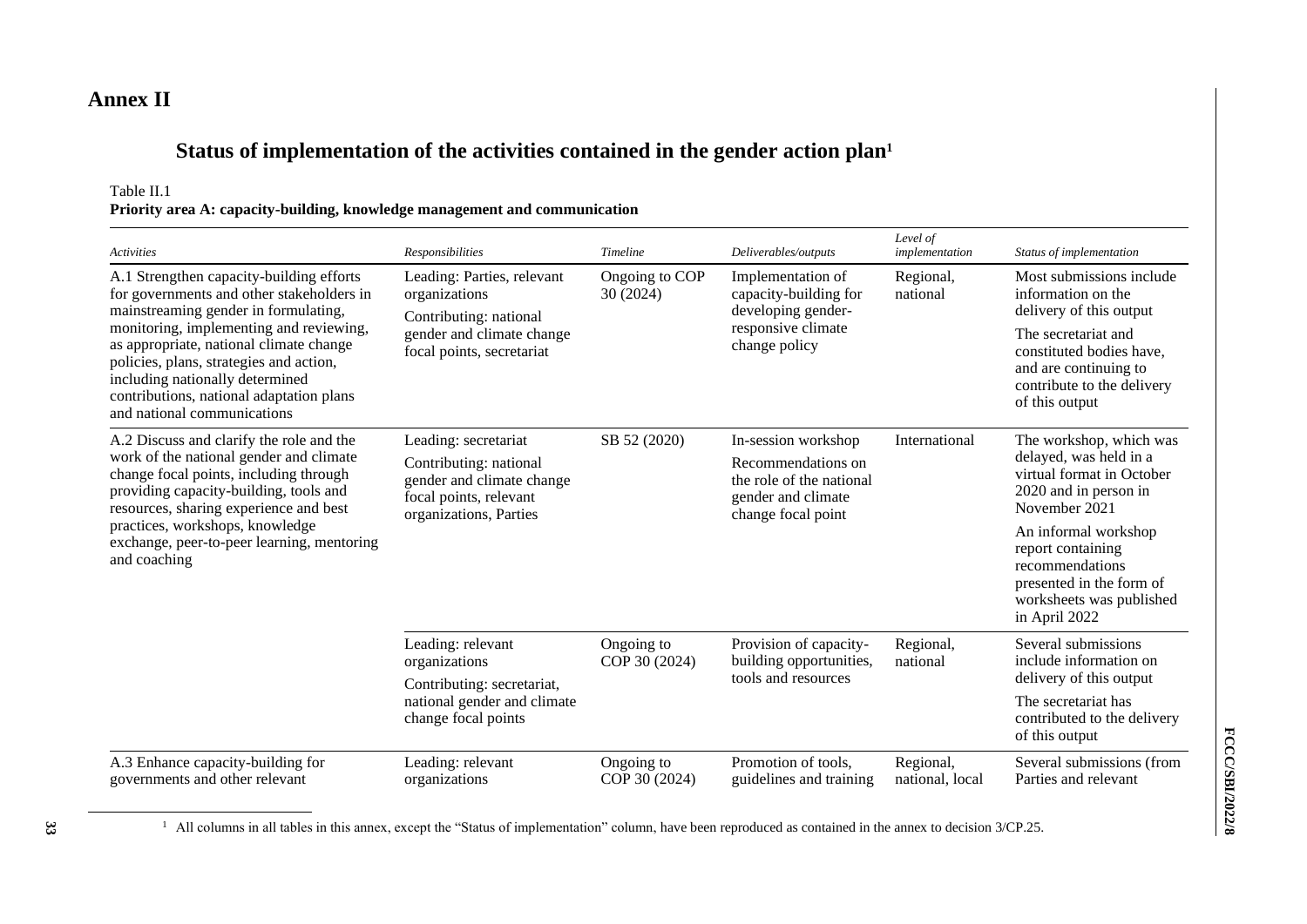| <b>Activities</b>                                                                                                                                                                                             | Responsibilities                                                                                                                                                                                                                                                                                              | Timeline                    | Deliverables/outputs                                                                                          | Level of<br>implementation                          | Status of implementation                                                                                                      |
|---------------------------------------------------------------------------------------------------------------------------------------------------------------------------------------------------------------|---------------------------------------------------------------------------------------------------------------------------------------------------------------------------------------------------------------------------------------------------------------------------------------------------------------|-----------------------------|---------------------------------------------------------------------------------------------------------------|-----------------------------------------------------|-------------------------------------------------------------------------------------------------------------------------------|
| stakeholders to collect, analyse and apply<br>sex-disaggregated data and gender analysis<br>in the context of climate change, where                                                                           | <b>Contributing: Parties</b>                                                                                                                                                                                                                                                                                  |                             |                                                                                                               |                                                     | organizations) include<br>information on delivery of<br>this output                                                           |
| applicable                                                                                                                                                                                                    |                                                                                                                                                                                                                                                                                                               |                             |                                                                                                               |                                                     | The secretariat has<br>contributed to the delivery<br>of this output, although it<br>is not responsible for it                |
| A.4 Strengthen the evidence base and                                                                                                                                                                          | Parties, relevant                                                                                                                                                                                                                                                                                             | SB 54 (2021)                | Submissions on:                                                                                               | International,                                      | The deadline for                                                                                                              |
| understanding of the differentiated impacts<br>of climate change on men and women and<br>the role of women as agents of change and<br>on opportunities for women                                              | organizations, the research<br>community                                                                                                                                                                                                                                                                      |                             | - Dimensions and<br>examples of the<br>gender-differentiated<br>impacts of climate<br>change                  | regional, national                                  | submissions was extended<br>to 31 March 2022; 20<br>submissions were<br>received (from Parties and<br>relevant organizations) |
|                                                                                                                                                                                                               |                                                                                                                                                                                                                                                                                                               |                             | - The role of women as<br>agents of change                                                                    |                                                     |                                                                                                                               |
|                                                                                                                                                                                                               |                                                                                                                                                                                                                                                                                                               |                             | - Opportunities for<br>women                                                                                  |                                                     |                                                                                                                               |
|                                                                                                                                                                                                               | Secretariat                                                                                                                                                                                                                                                                                                   | By SB 56 (2022)             | Synthesis report on the<br>submissions                                                                        | International                                       | FCCC/SBI/2022/7                                                                                                               |
|                                                                                                                                                                                                               | Invite Parties, relevant<br>organizations, the research<br>community and the<br>Intergovernmental Panel on<br>Climate Change to<br>participate in an event to<br>present relevant<br>information upon<br>publication of the Sixth<br>Assessment Report of the<br>Intergovernmental Panel on<br>Climate Change | By COP 28 (2022)            | SBI-SBSTA special<br>event                                                                                    | International,<br>regional, national is in progress | Organization of the event                                                                                                     |
| A.5 Promote the use of social media, web<br>resources and innovative communication<br>tools to effectively communicate to the<br>public, in particular reaching out to<br>women, on the implementation of the | Leading: Parties, relevant<br>organizations, secretariat                                                                                                                                                                                                                                                      | Ongoing to<br>COP 30 (2025) | Effective<br>communication<br>through social media,<br>web resources and<br>innovative<br>communication tools | International,<br>regional, national                | Several submissions (from<br>Parties and relevant<br>organizations) include<br>information on delivery of<br>this output      |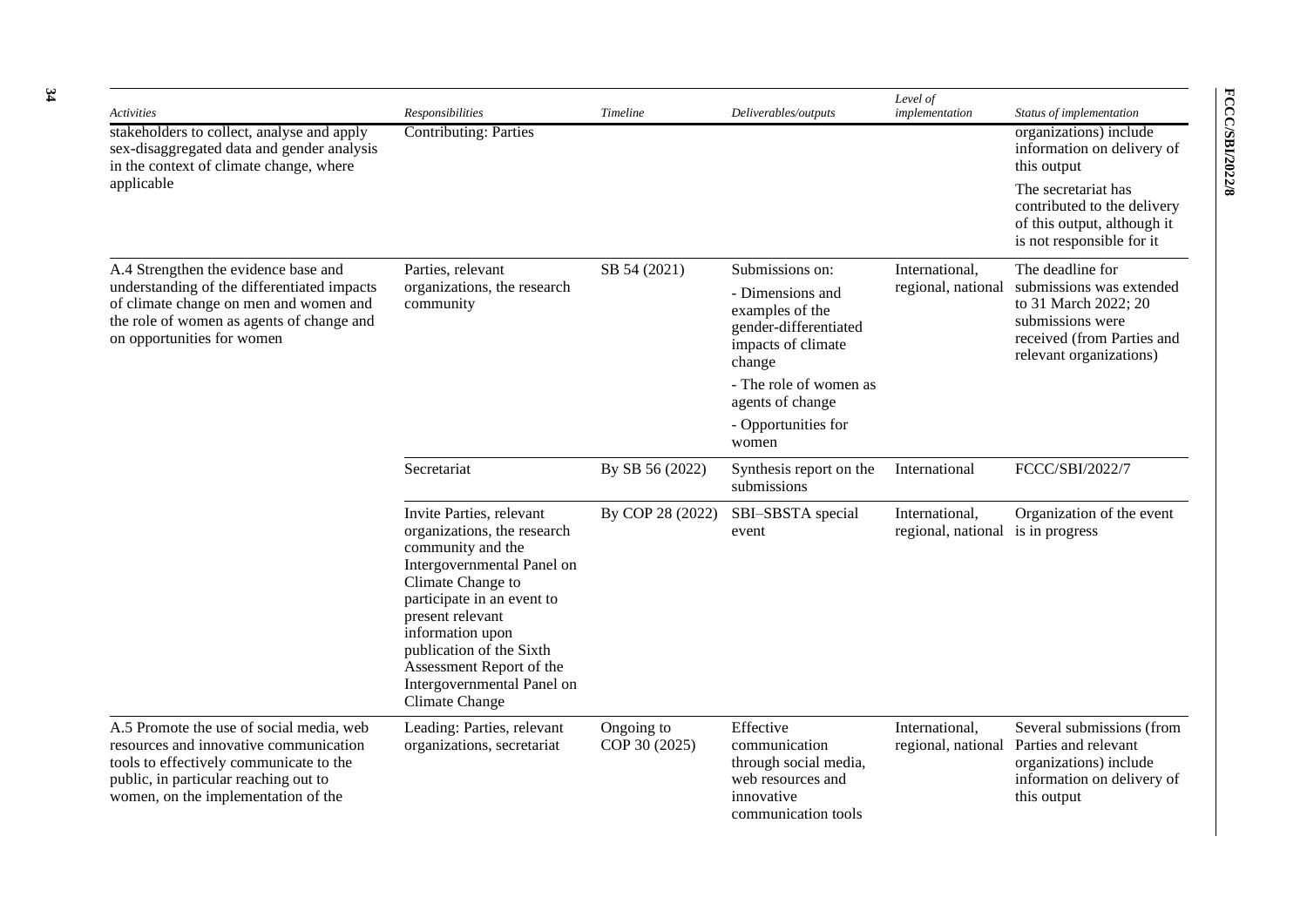| Activities                                                                                                                                                                                                                                                                                             | Responsibilities                                                                                                                                                                               | Timeline                    | Deliverables/outputs                                                                          | Level of<br>implementation           | Status of implementation                                                                                                  |
|--------------------------------------------------------------------------------------------------------------------------------------------------------------------------------------------------------------------------------------------------------------------------------------------------------|------------------------------------------------------------------------------------------------------------------------------------------------------------------------------------------------|-----------------------------|-----------------------------------------------------------------------------------------------|--------------------------------------|---------------------------------------------------------------------------------------------------------------------------|
| Lima work programme on gender and its<br>gender action plan and on gender equality                                                                                                                                                                                                                     |                                                                                                                                                                                                |                             |                                                                                               |                                      | The secretariat uses<br>multiple communication<br>tools to deliver this output<br>on an ongoing basis                     |
| Table II.2<br>Priority area B: gender balance, participation and women's leadership                                                                                                                                                                                                                    |                                                                                                                                                                                                |                             |                                                                                               |                                      |                                                                                                                           |
| Activities                                                                                                                                                                                                                                                                                             | Responsibilities                                                                                                                                                                               | Timeline                    | Deliverables/outputs                                                                          | Level of<br>implementation           | Status of implementation                                                                                                  |
| B.1 Promote initiatives for capacity-building<br>in leadership, negotiation and facilitation of<br>negotiation for women delegates, including<br>through webinars and in-session training to<br>enhance women's participation in the                                                                   | Leading: Parties, relevant<br>organizations<br>Contributing: secretariat                                                                                                                       | Ongoing to COP 30<br>(2024) | Workshops, capacity-<br>building initiatives,<br>webinars                                     | International,<br>regional, national | Two submissions (from a<br>Party and a relevant<br>organization) include<br>information on delivery of<br>this output     |
| <b>UNFCCC</b> process                                                                                                                                                                                                                                                                                  |                                                                                                                                                                                                |                             |                                                                                               |                                      | The secretariat is<br>contributing to the<br>delivery of this output on<br>an ongoing basis                               |
| B.2 Promote travel funds as a means of<br>supporting the equal participation of women<br>in all national delegations at UNFCCC<br>sessions, as well as funds to support the<br>participation of grass-roots local and                                                                                  | Leading: Parties<br>Contributing: relevant<br>organizations, secretariat                                                                                                                       | Ongoing to COP 30<br>(2024) | Mobilization of travel<br>funds to increase<br>women's participation in<br>the UNFCCC process | International,<br>regional, national | Several submissions (from<br>Parties and a relevant<br>organization) include<br>information on delivery of<br>this output |
| indigenous peoples' communities from<br>developing countries, the least developed<br>countries and small island developing States<br>and encourage Parties and relevant<br>organizations to share information on travel<br>funding                                                                     |                                                                                                                                                                                                |                             |                                                                                               |                                      | The secretariat is<br>contributing to the<br>delivery of this output on<br>an ongoing basis                               |
| B.3 Invite the Local Communities and<br>Indigenous Peoples Platform Facilitative<br>Working Group to collaborate and co-host a<br>dialogue to discuss advancing the leadership<br>and highlighting the solutions of local<br>communities and indigenous women and<br>ways of enhancing their effective | Invite to collaborate: Local<br>Communities and<br><b>Indigenous Peoples</b><br><b>Platform Facilitative</b><br>Working Group, secretariat<br>Contributing: Parties,<br>relevant organizations | SB 57 (2022)                | Dialogue                                                                                      | International,<br>regional           | Organization of the<br>dialogue is in progress                                                                            |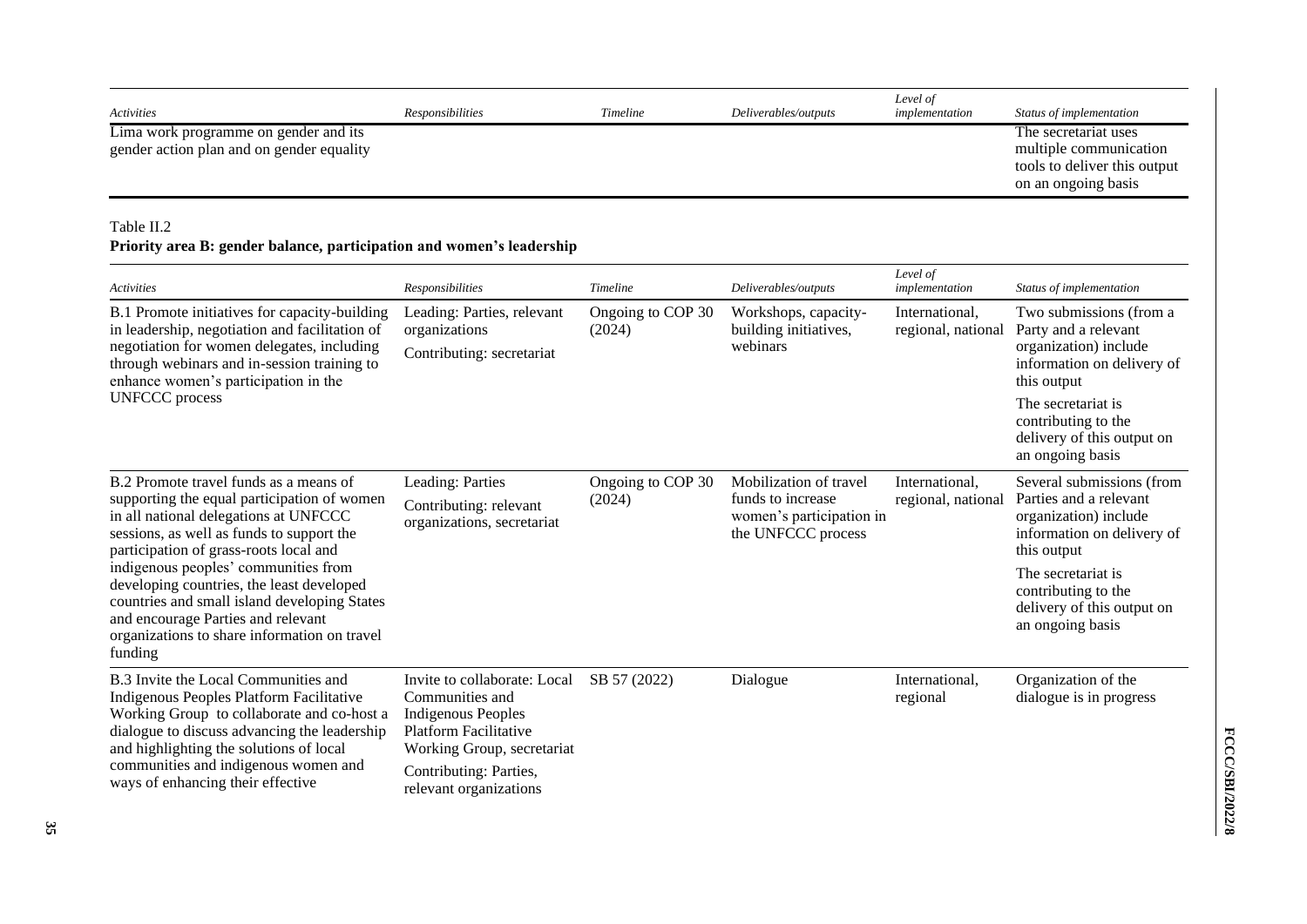| Activities                                                                                                                                                                                                                                                                                       | Responsibilities                                                                                | <b>Timeline</b>                     | Deliverables/outputs                                                                                                                                                   | Level of<br>implementation | Status of implementation                                                                                                                                                      |
|--------------------------------------------------------------------------------------------------------------------------------------------------------------------------------------------------------------------------------------------------------------------------------------------------|-------------------------------------------------------------------------------------------------|-------------------------------------|------------------------------------------------------------------------------------------------------------------------------------------------------------------------|----------------------------|-------------------------------------------------------------------------------------------------------------------------------------------------------------------------------|
| participation in climate policy and action, to<br>the extent that it is consistent with the<br>workplan of the Local Communities and<br>Indigenous Peoples Platform Facilitative<br>Working Group and within existing resources                                                                  | Secretariat                                                                                     | SB 58 (2023)                        | Dialogue report                                                                                                                                                        | International              | The report on the<br>dialogue is expected to be<br>published in 2023                                                                                                          |
| Table II.3<br><b>Priority area C: coherence</b>                                                                                                                                                                                                                                                  |                                                                                                 |                                     |                                                                                                                                                                        |                            |                                                                                                                                                                               |
| Activities                                                                                                                                                                                                                                                                                       | Responsibilities                                                                                | Timeline                            | Deliverables/outputs                                                                                                                                                   | Level of<br>implementation | Status of implementation                                                                                                                                                      |
| C.1 Ensure that members of constituted bodies<br>are introduced to gender-related mandates and<br>to the relevance of gender in the context of their<br>work in a consistent and systematic manner                                                                                               | Leading: secretariat<br>Contributing: relevant<br>organizations                                 | Ongoing to COP 30<br>(2024)         | All new members of<br>constituted bodies are<br>introduced to the<br>importance of gender-<br>responsiveness                                                           | International              | The secretariat is<br>delivering this output on<br>an ongoing basis                                                                                                           |
| C.2 Facilitate the exchange of views and best<br>practices of the Chairs of constituted bodies on<br>how to strengthen the integration of the gender<br>perspective into their work, taking into account                                                                                         | Leading: Chairs of<br>constituted bodies<br>Contributing: secretariat                           | SB 56 (2022)                        | Selection of topics for<br>dialogue                                                                                                                                    | International              | Selection of the topics is<br>in progress                                                                                                                                     |
| the synthesis reports on progress in integrating a<br>gender perspective into constituted body<br>processes referred to in paragraph 15(b) of this<br>decision                                                                                                                                   | Leading: secretariat<br>Contributing: relevant<br>organizations                                 | SB 56 (2022)                        | Compilation of good<br>practices for integrating<br>gender into the work of<br>the constituted bodies                                                                  | International              | FCCC/SBI/2022/INF.5                                                                                                                                                           |
|                                                                                                                                                                                                                                                                                                  | Leading: Chairs of<br>constituted bodies<br>Contributing: secretariat                           | SB 58 (2023)                        | Dialogue                                                                                                                                                               | International              | The dialogue is expected<br>to take place in 2023                                                                                                                             |
|                                                                                                                                                                                                                                                                                                  | Secretariat                                                                                     | SB 59 (2023)                        | Dialogue report                                                                                                                                                        | International              | The report on the<br>dialogue is expected to be<br>published in 2023                                                                                                          |
| C.3 Strengthen coordination between the work<br>on gender considerations of the subsidiary<br>bodies under the Convention and the Paris<br>Agreement and other relevant United Nations<br>entities and processes, in particular the 2030<br>Agenda for Sustainable Development, as<br>applicable | Leading: secretariat<br>Contributing: Parties,<br>constituted bodies,<br>relevant organizations | COPs sessions from<br>COP 26 (2020) | In-session dialogue on<br>Gender Day focused on<br>one thematic area<br>relevant to the<br>Convention and the<br>Paris Agreement to<br>promote coherence<br>reflecting | International              | The secretariat, together<br>with Parties, constituted<br>bodies and relevant<br>organizations, held a<br>dialogue at COP 26<br>Preparation for the<br>dialogue to be held at |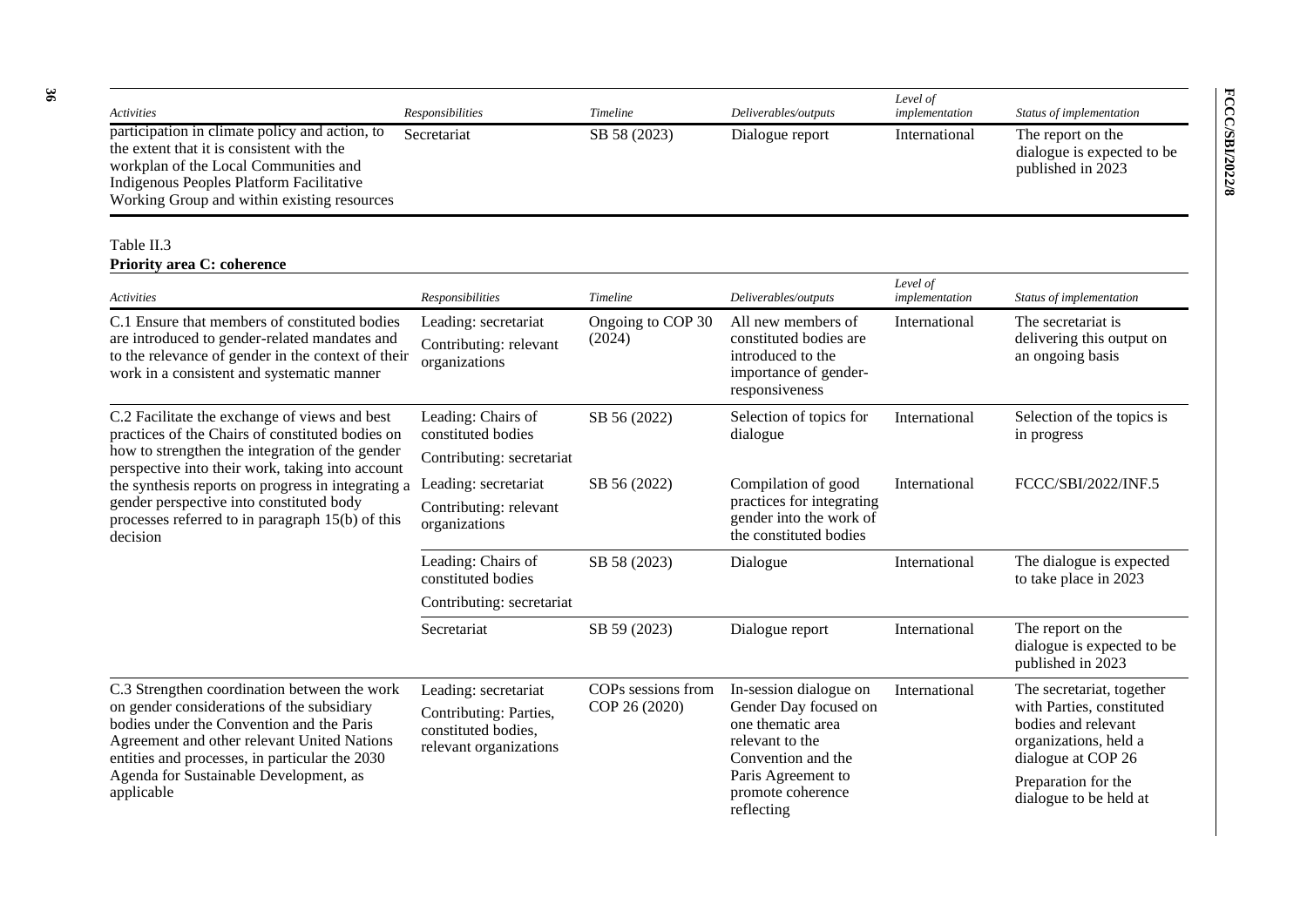| Activities                                                                                                                                                                                                                                                                                                                                                                | Responsibilities                                                                                                                                                                                                            | Timeline                    | Deliverables/outputs                                             | Level of<br>implementation           | Status of implementation                                                                                                                                                                      |
|---------------------------------------------------------------------------------------------------------------------------------------------------------------------------------------------------------------------------------------------------------------------------------------------------------------------------------------------------------------------------|-----------------------------------------------------------------------------------------------------------------------------------------------------------------------------------------------------------------------------|-----------------------------|------------------------------------------------------------------|--------------------------------------|-----------------------------------------------------------------------------------------------------------------------------------------------------------------------------------------------|
|                                                                                                                                                                                                                                                                                                                                                                           |                                                                                                                                                                                                                             |                             | multidimensional<br>factors                                      |                                      | COP 27 (2022) is in<br>progress                                                                                                                                                               |
| Table II.4<br>Priority area D: gender-responsive implementation and means of implementation                                                                                                                                                                                                                                                                               |                                                                                                                                                                                                                             |                             |                                                                  |                                      |                                                                                                                                                                                               |
| Activities                                                                                                                                                                                                                                                                                                                                                                | Responsibilities                                                                                                                                                                                                            | Timeline                    | Deliverables/outputs                                             | Level of<br>implementation           | Status of implementation                                                                                                                                                                      |
| D.1 Share experience and support capacity-<br>building on gender budgeting, including on the                                                                                                                                                                                                                                                                              | Parties, secretariat,<br>relevant organizations                                                                                                                                                                             | 31 July 2022                | Submissions                                                      | International                        | No submissions had been<br>received as at 31 May 2022                                                                                                                                         |
| integration of gender-responsive budgeting<br>into national budgets to advance gender-<br>responsive climate policies, plans, strategies<br>and action, as appropriate                                                                                                                                                                                                    | Leading: relevant<br>organizations<br>Contributing: Parties,<br>national gender and<br>climate change focal<br>points, secretariat,<br>relevant national<br>finance and budgeting<br>entities, any other<br>relevant entity | 2022                        | Expert group meeting                                             | International,<br>regional, national | No information on the<br>organization of the expert<br>group meeting had been<br>received from relevant<br>organizations as at 31 May<br>2022                                                 |
|                                                                                                                                                                                                                                                                                                                                                                           | Leading: secretariat<br>Contributing: relevant<br>organizations                                                                                                                                                             | COP 28 (2022)               | Gender Day theme                                                 | International                        | Selection of the theme is in<br>progress                                                                                                                                                      |
| D.2 Raise awareness of the financial and<br>technical support available for promoting the<br>strengthening of gender integration into climate<br>policies, plans, strategies and action, as<br>appropriate, including good practices to<br>facilitate access to climate finance for grass-<br>roots women's organizations and indigenous<br>peoples and local communities | Leading: secretariat,<br>Parties<br>Contributing:<br>Adaptation Fund,<br>Global Environment<br>Facility, Green Climate<br>Fund, private sector,<br>philanthropic financial<br>institutions, other<br>relevant organizations | Ongoing to COP 30<br>(2024) | Webinars,<br>communication<br>materials, in-session<br>workshops | International,<br>regional, national | Two submissions (from a<br>Party and a relevant<br>organization) include<br>information on delivery of<br>this output<br>The secretariat has<br>contributed to the<br>delivery of this output |
| D.3 Promote the deployment of gender-<br>responsive technological solutions to address<br>climate change, including strengthening,<br>protecting and preserving local, indigenous and<br>traditional knowledge and practices in different                                                                                                                                 | Leading: Parties,<br>relevant organizations,<br>constituted bodies<br>Contributing: secretariat                                                                                                                             | Ongoing to COP 30<br>(2024) | Workshops, capacity-<br>building initiatives,<br>webinars        | International,<br>regional, national | Several submissions (from<br>Parties and relevant<br>organizations) include                                                                                                                   |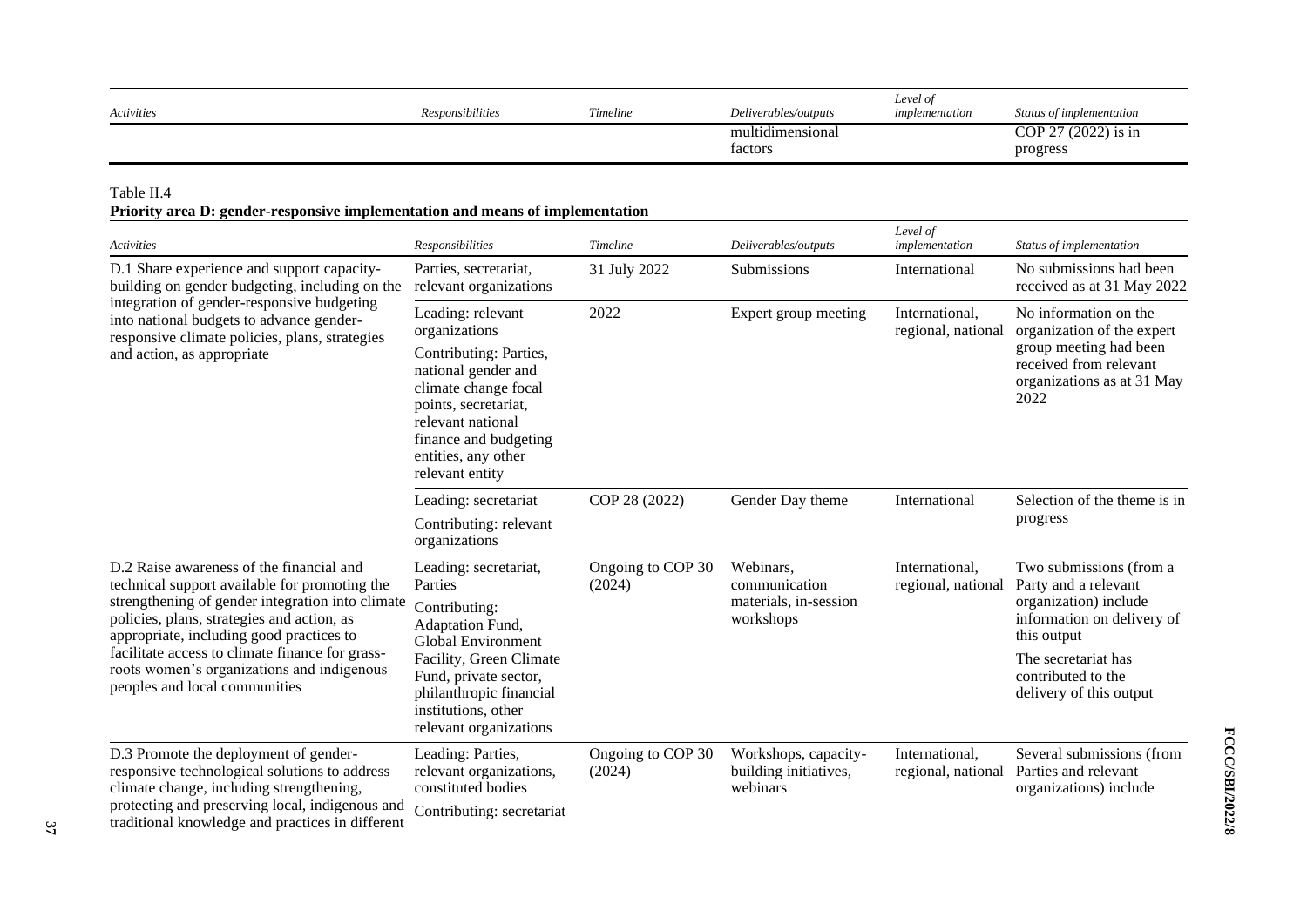| <b>Activities</b>                                                                                                                                                                                                      | Responsibilities                   | <b>Timeline</b>             | Deliverables/outputs                                                                                                                                                                          | Level of<br>implementation           | Status of implementation                                                                                                 |
|------------------------------------------------------------------------------------------------------------------------------------------------------------------------------------------------------------------------|------------------------------------|-----------------------------|-----------------------------------------------------------------------------------------------------------------------------------------------------------------------------------------------|--------------------------------------|--------------------------------------------------------------------------------------------------------------------------|
| sectors and for improving climate resilience,<br>and by fostering women's and girls' full                                                                                                                              |                                    |                             |                                                                                                                                                                                               |                                      | information on delivery of<br>this output                                                                                |
| participation and leadership in science,<br>technology, research and development                                                                                                                                       |                                    |                             |                                                                                                                                                                                               |                                      | The TEC and the CTCN<br>are delivering this output                                                                       |
|                                                                                                                                                                                                                        |                                    |                             |                                                                                                                                                                                               |                                      | The secretariat has not yet<br>been requested to<br>contribute to the delivery<br>of this output                         |
| D.4 Support the collection and consolidation of Leading: Parties,<br>information and expertise on gender and                                                                                                           | relevant organizations             | Ongoing to COP 30<br>(2025) | Knowledge and<br>expertise platforms on                                                                                                                                                       | International,<br>regional, national | Several submissions (from<br>a Party and relevant                                                                        |
| climate change in sectors and thematic areas as<br>well as identifying experts on gender and<br>climate change, as needed, and enhance                                                                                 | Contributing: secretariat          |                             | gender and climate<br>change                                                                                                                                                                  |                                      | organizations) include<br>information on delivery of<br>this output                                                      |
| knowledge platforms on gender and climate<br>change                                                                                                                                                                    |                                    |                             |                                                                                                                                                                                               |                                      | The TEC and the CTCN<br>are contributing to the<br>delivery of this output                                               |
|                                                                                                                                                                                                                        |                                    |                             |                                                                                                                                                                                               |                                      | The secretariat is<br>contributing to the<br>delivery of this output                                                     |
| D.5 Engage women's groups and national<br>women and gender institutions in the process<br>of developing, implementing and updating<br>climate policies, plans, strategies and action, as<br>appropriate, at all levels | Parties, relevant<br>organizations | Ongoing to COP 30<br>(2024) | Engagement of<br>women's groups and<br>national women and<br>gender institutions in<br>developing and<br>implementing climate<br>policies, plans,<br>strategies and action,<br>as appropriate | National                             | Several submissions<br>(from Parties and relevant<br>organizations) include<br>information on delivery<br>of this output |
|                                                                                                                                                                                                                        | Parties, relevant<br>organizations | Ongoing to COP 30<br>(2024) | Peer-to-peer exchange<br>on country experience<br>and needs                                                                                                                                   | Regional                             | One submission (from a<br>Party) includes<br>information on delivery<br>of this output                                   |
|                                                                                                                                                                                                                        | Parties, relevant<br>organizations | Ongoing to COP 30<br>(2024) | Open call for<br>submissions to share<br>experience                                                                                                                                           | International,<br>national           | One submission from a<br>Party and two<br>submissions from relevant<br>organizations had been                            |

**FCCC/SBI/2022/8**

FCCC/SBI/2022/8

**38**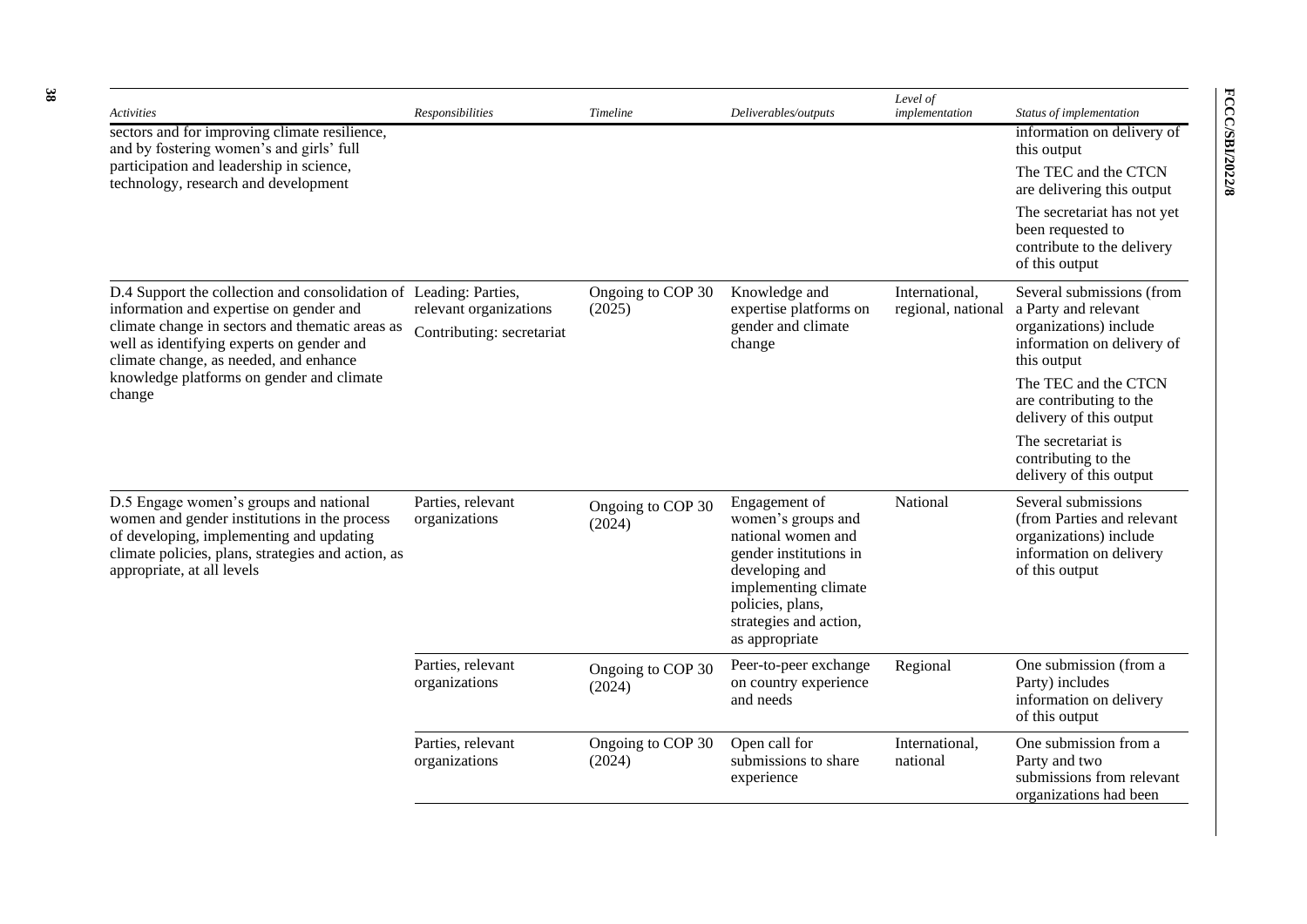| Activities                                                                                                                                                                                                                                                | <b>Responsibilities</b>                                                                                                | Timeline                    | Deliverables/outputs                                                             | Level of<br>implementation | Status of implementation                                                                                                                                                                 |
|-----------------------------------------------------------------------------------------------------------------------------------------------------------------------------------------------------------------------------------------------------------|------------------------------------------------------------------------------------------------------------------------|-----------------------------|----------------------------------------------------------------------------------|----------------------------|------------------------------------------------------------------------------------------------------------------------------------------------------------------------------------------|
|                                                                                                                                                                                                                                                           |                                                                                                                        |                             |                                                                                  |                            | received as at 31 May<br>2022                                                                                                                                                            |
| D.6 Exchange information on lessons learned<br>among Parties that have integrated gender into                                                                                                                                                             | Parties, relevant<br>organizations                                                                                     | 31 March 2020               | Submissions on<br>lessons learned                                                | International,<br>national | 9 submissions were<br>received                                                                                                                                                           |
| national climate policies, plans, strategies and<br>action, as appropriate (e.g. information on<br>results, impacts and main challenges), and on<br>the actions that Parties are taking to<br>mainstream gender in any updates thereto, as<br>appropriate | Leading: secretariat<br>Contributing: national<br>gender and climate<br>change focal points,<br>relevant organizations | SB 52 (2020)                | In-session workshop<br>on lessons learned and<br>actions taken in any<br>updates | International              | The secretariat organized<br>five regionally focused<br>workshops; owing to the<br>pandemic, they were held<br>in a virtual format between<br>July and October 2020                      |
|                                                                                                                                                                                                                                                           |                                                                                                                        |                             |                                                                                  |                            | At the workshops,<br>representatives of 27<br>countries made<br>presentations and<br>representatives of 44<br>countries provided inputs<br>during breakout group<br>sessions             |
|                                                                                                                                                                                                                                                           |                                                                                                                        |                             |                                                                                  |                            | Relevant organizations,<br>including regional and<br>local organizations,<br>contributed through co-<br>organizing, delivering<br>presentations and<br>participating in the<br>workshops |
|                                                                                                                                                                                                                                                           | Secretariat                                                                                                            | SB 53 (2020)                | Informal workshop<br>report                                                      | International              | The secretariat prepared<br>the informal workshop<br>report                                                                                                                              |
|                                                                                                                                                                                                                                                           | Leading: relevant<br>organizations                                                                                     | Ongoing to COP 30<br>(2024) | Workshops, dialogues,<br>training expert                                         | Regional,<br>national      | One submission (from a<br>Party) includes                                                                                                                                                |
|                                                                                                                                                                                                                                                           | Contributing:<br>secretariat, national<br>gender and climate<br>change focal points                                    |                             | meetings                                                                         |                            | information on delivery<br>of this output                                                                                                                                                |
| D.7 Enhance the availability of sex-<br>disaggregated data for gender analysis, taking                                                                                                                                                                    | Leading: relevant<br>organizations, Parties                                                                            | Ongoing to COP 30<br>(2024) | Management and<br>availability of sex-                                           | National                   | Two submissions (from a<br>Party and a relevant                                                                                                                                          |